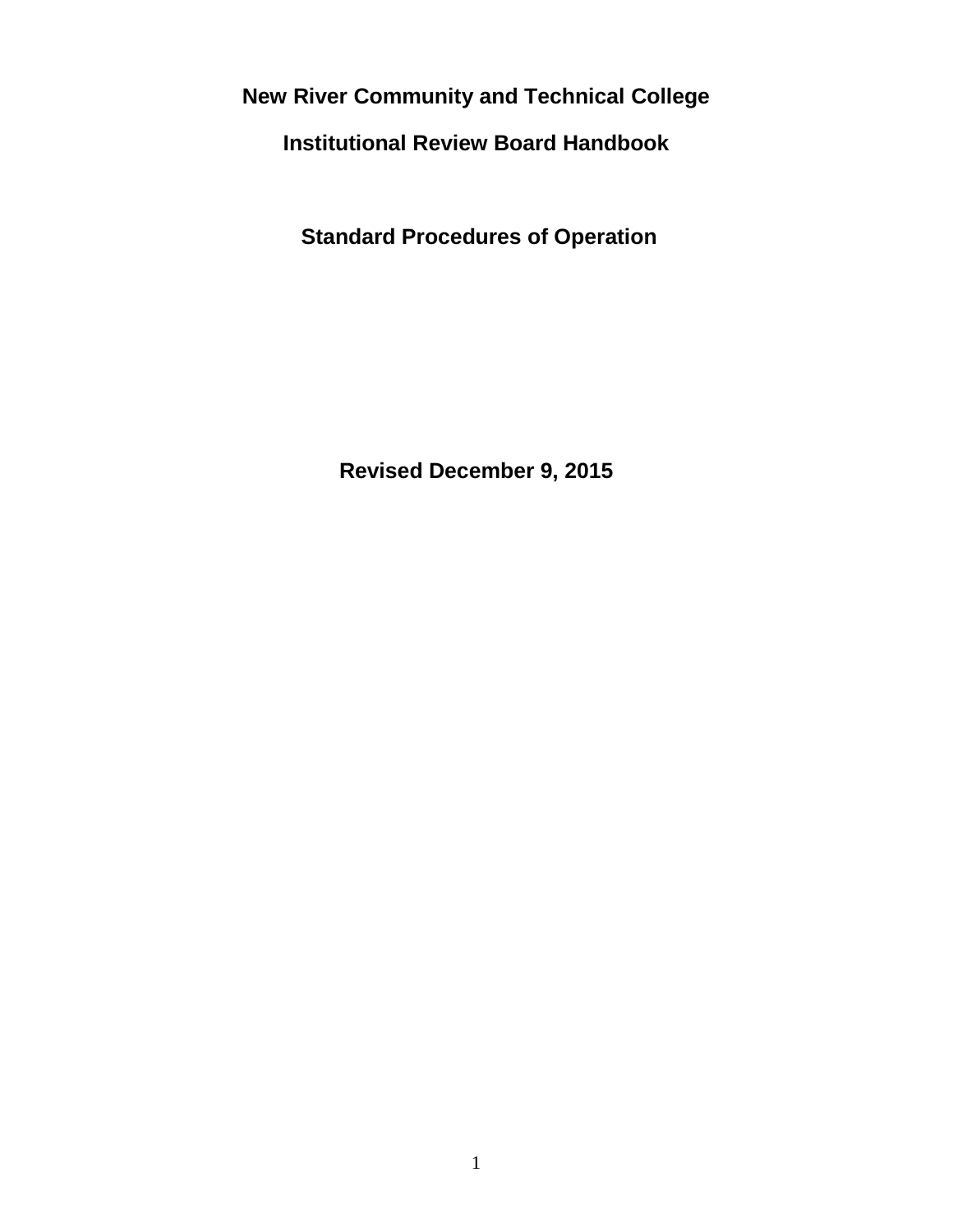### **Index**

**[Part 1: Introduction](#page-1-0)**

**[Part 2: Categories and Procedures: Exempt, Expedited, Quorum Review,](#page-10-0)  [Case Studies, and Class Projects](#page-10-0)** 

**[Part 3: Preparing a Protocol for Expedited or Quorum Review](#page-18-0)**

**[Part 4: Consent and Assent](#page-24-0)**

**[Part 5: Changing a Protocol](#page-33-0)**

**[Part 6: Special Populations as Subjects of Research and Research](#page-35-0) [Conducted in Non-Campus Settings](#page-35-0)**

**[Part 7: Recruitment and Selection of Subjects](#page-44-0)**

**[Part 8: Continuing Review, Adverse Event Reporting and Quality](#page-46-0) Assurance [Audits](#page-46-0)**

**[Part 9: Noncompliance](#page-48-0)**

**[Part 10: Appeal Procedures](#page-51-0)**

<span id="page-1-0"></span>**Part 1: Introduction** 

# **INTRODUCTION**

New River Community and Technical College encourages and supports the scholarly endeavors of students, faculty, and staff of the College. Pursuit of scholarly work and research will often involve the use of Human Subjects for data collection and analysis. New River CTC's Institutional Review Board (IRB) reviews Human Subjects research proposals to ensure that the rights and welfare of Human Subjects in research studies involving New River CTC students, faculty, and staff are protected; that risks have been considered and minimized; that the potential for benefit has been identified and maximized; that all Human Subjects volunteer to participate in research after being provided with legally effective informed consent; and that any research is conducted in an ethical manner in compliance with established standards. Those individuals seeking to conduct such research may not solicit subject participation or begin data collection until they have obtained clearance by the New River CTC Institutional Review Board.

While some research projects involving Human Subjects are considered "exempt" from IRB approval requirements, they must still go through a review process. The types of research generally "exempt" from IRB approval requirements include normal educational practices such as work undertaken as a part of a course, educational tests when the subjects are not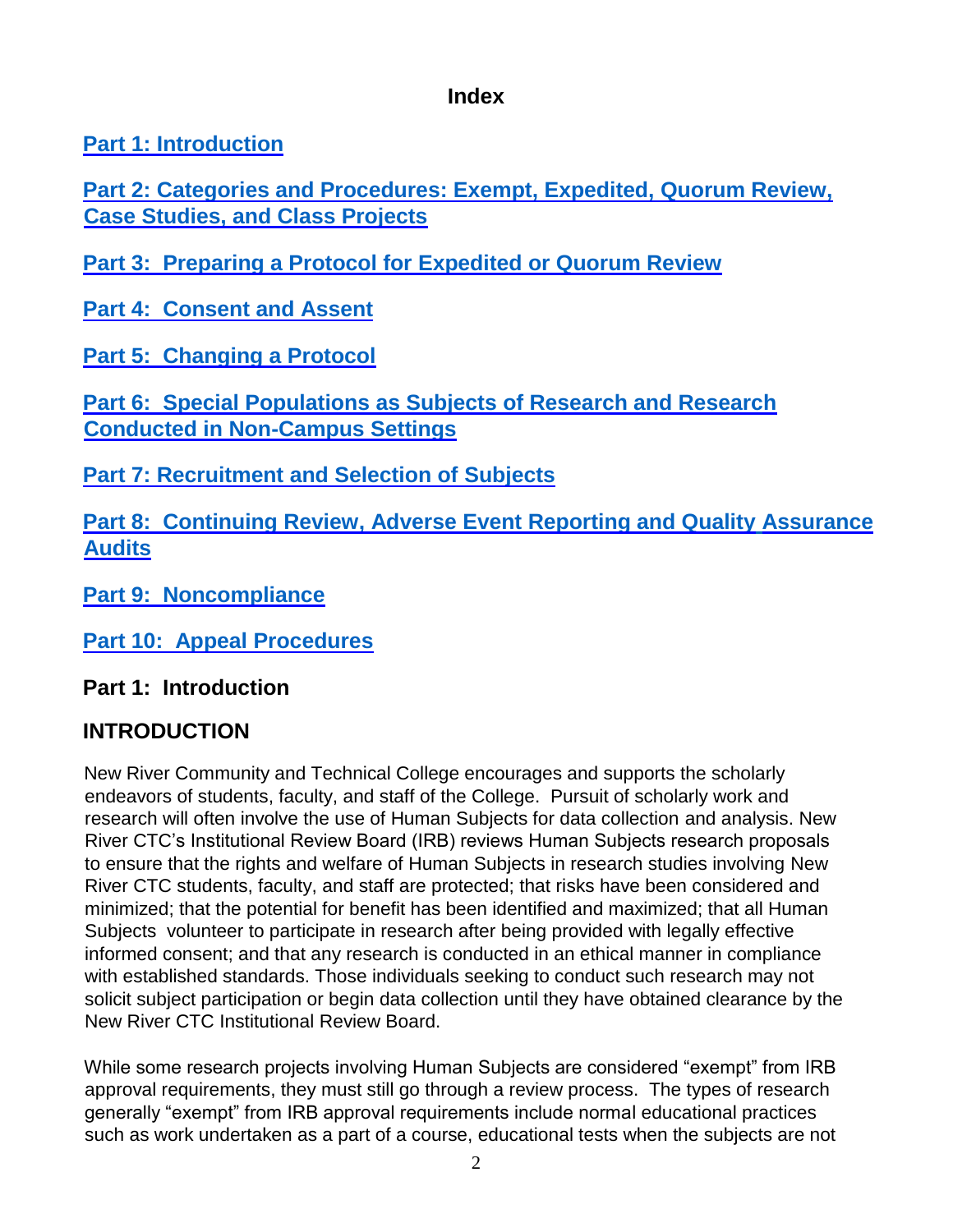identified, and surveys or interviews in which the subjects volunteer and are not personally identified. They all need to be reviewed, but only the IRB can determine "exempt" status.

The Institutional Review Board (IRB) at New River CTC has responsibility to oversee procedures for carrying out the College's commitment to protect Human Subjects in research. The role of the IRB is to review proposed research projects that involve the use of Human Subjects; ensure that the individuals involved in the project are treated ethically; ensure that all subjects are provided with substantial information about the study and freely consent to be a subject in the study; and that all private information will be handled with confidentiality. The IRB is authorized to review, approve, require modifications in, or disapprove Human Subjects research activities involving New River CTC students, faculty, staff, and facilities.

The IRB does not assume the role of evaluating the soundness of the proposed research study, the merits of the research design, or the potential contribution of the research to the scholarly literature. Rather, the IRB is charged with evaluating each project's compliance with ethical standards in regard to issues such as informed consent, confidentiality, and any risk to the participants.

- A. [Basic Definitions](#page-2-0)
- B. [Purpose](#page-3-0)
- C. [Governing Principles](#page-3-1)
- D. [Function and Structure of the IRB](#page-5-0)
- E. [Responsibilities of Investigators](#page-8-0)

# <span id="page-2-0"></span>**A. Basic Definitions**

### **1. Institutional Review Board (IRB)**

The Institutional Review Board (IRB) of New River Community and Technical College functions to protect Human Research Subjects. The IRB functions under the mandate of the president of New River CTC and is responsible for reviewing all research involving human subjects. The IRB must have at least five members, with varying backgrounds to promote complete and adequate review of research activities commonly conducted by the institution. The IRB must be sufficiently qualified through the expertise of its members and the diversity of their backgrounds, including considerations of their racial and cultural heritage and their sensitivity to issues such as community attitudes, to promote respect for its advice and counsel in safeguarding the rights and welfare of human subjects. The IRB must include at least one member whose primary concerns are in scientific areas and at least one member whose primary concerns are in non-scientific areas. The IRB must also include at least one member who is not otherwise affiliated with the institution and who is not part of the immediate family of a person who is affiliated with the institution.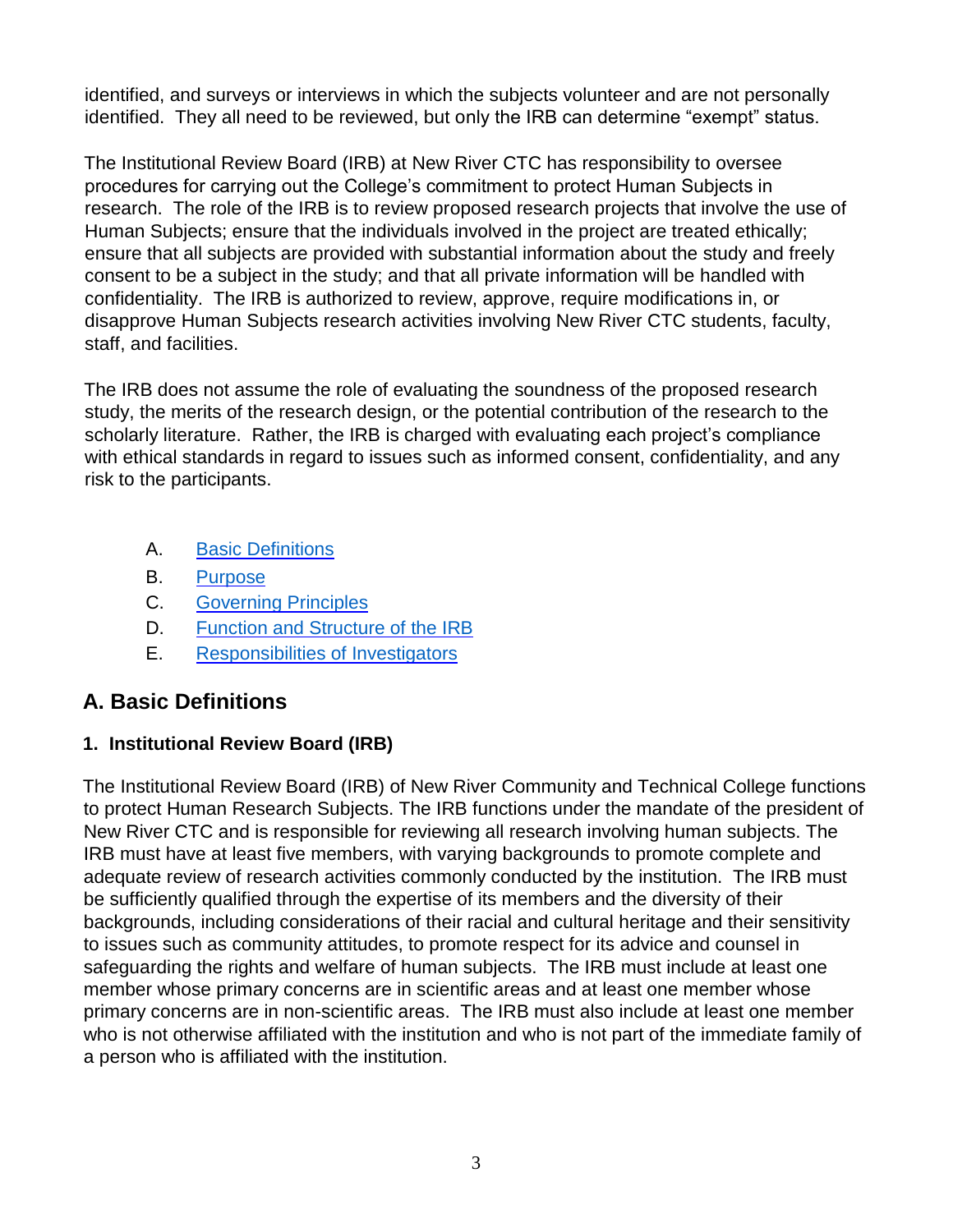### **2. Research**

"Research" is defined in the Code of Federal Regulations (45 CFR 46) as "a systematic investigation, including research development, testing and evaluation, designed to develop or contribute to generalizable knowledge". Human subjects are defined by the regulations as "living individual(s) about whom an investigator (whether professional or student) conducting research obtains (1) data through intervention or interaction with the individual, or (2) identifiable private information".

Examples of activities that constitute research include

- any study intended to result in publication or public presentation
- class projects requiring the collection of human data outside of the class setting

Examples of activities that are not research would include any evaluation of an employee, course, program or service where such evaluation is *not* designed to lead to generalizable knowledge. If an activity does not involve research, it does not require approval or review by the IRB.

*If you have any doubt as to whether an activity constitutes research, please consult with the current IRB chair.*

### **3. Protocol**

A protocol is the formal design or plan of a research activity; any protocol submitted to the IRB must include the elements specified under ―Preparing a protocol for IRB review.

## <span id="page-3-0"></span>**B. Purpose**

The purpose of the IRB is to protect the rights and welfare of individuals who serve as subjects of research conducted by faculty, staff, students, or other individuals and to ensure institutional compliance with those ethical considerations contained in the Code of Federal Regulations (45 CFR 46 as well as 21 CFR 50 when applicable) and Title 133 series 31 of the West Virginia Higher Education Policy Commission. To meet these obligations, the IRB

- maintains guiding principles and operating policies (as contained in this document) demanding the highest professional standards in dealing with human subjects and
- reviews all research projects involving human subjects to ensure that appropriate standards are met and the research procedures do not infringe upon the safety, health, welfare, or life of those subjects.

# <span id="page-3-1"></span>**C. Governing Principles**

The IRB guidelines are based on these general ethical principles: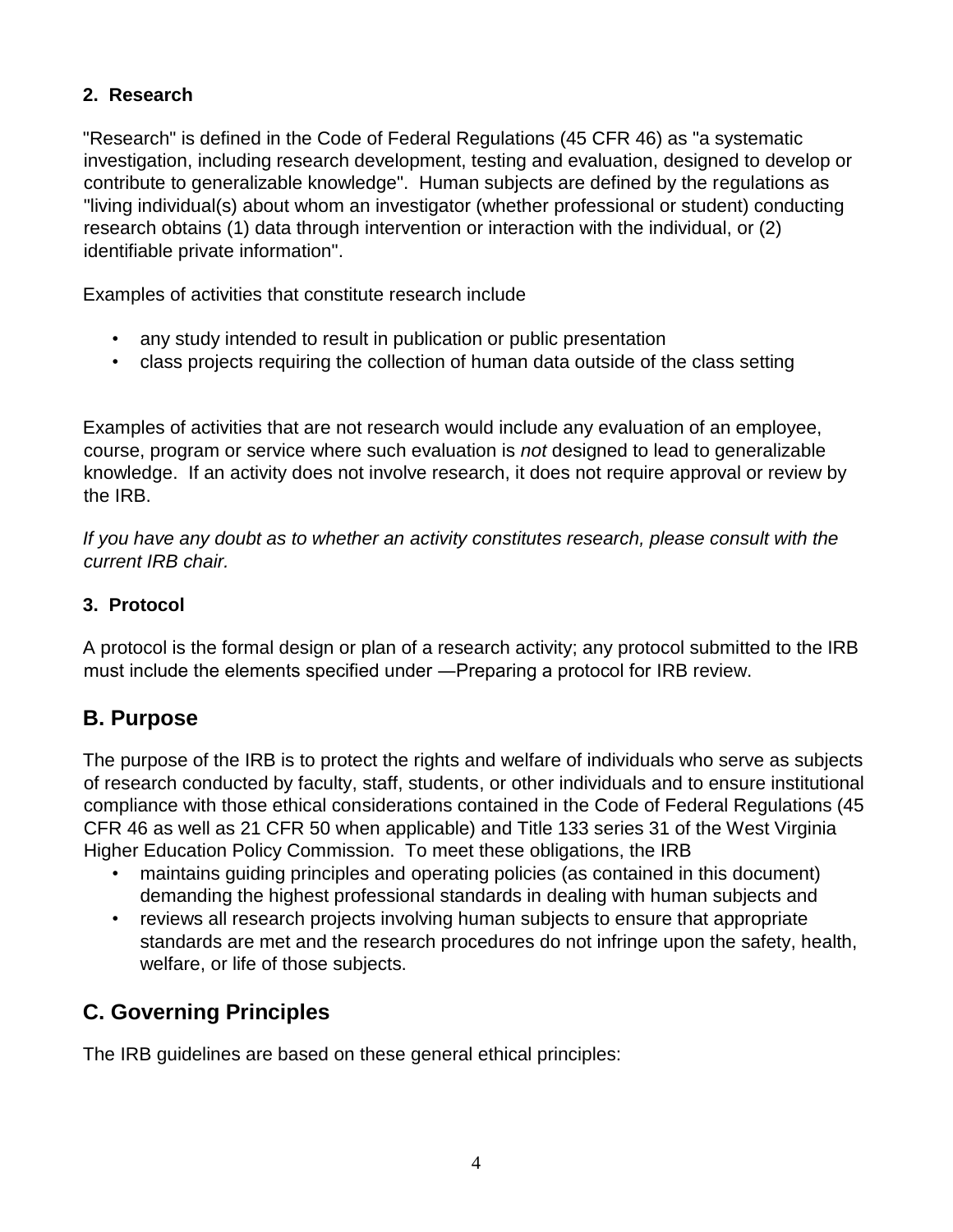- 1. *The rights and welfare of all subjects must be adequately protected.* This principle applies to the need for safeguarding the physical and psychological well-being of a subject and to preservation of the rights of privacy and self-determination.
- 2. *Risks must be minimized* by using procedures which are consistent with sound research design and which do not unnecessarily expose subjects to risk. Whenever appropriate, investigators should use procedures already being performed on the subjects for diagnosis or treatment.
- 3. *Risks must be reasonable* in relation to anticipated benefits to subjects or to importance of the knowledge that may be gained. The IRB reviews research for scientific merit with respect to the risk or benefit to human subjects, including the anticipated benefits from the knowledge that may be expected to result.
- 4. *Recruitment and selection of subjects must be equitable and unbiased* within the confines of the purposes and design of the study; subjects must not be arbitrarily excluded on the basis of gender, race, national origin, religion, creed, education, or socioeconomic status. Generally, attempts must be made to enhance the diversity of the research sample.
- 5. If an *informed consent and information form* is required, it must be provided to each subject or the subject's authorized legal representative and signed by each.
	- a. The informed consent process must be documented by an approved, current written "consent and information form," a signed copy of which must be given to the subject.
	- b. To the fullest extent possible, the subject's consent must be based upon an understanding of the research, the risks, possible discomfort, benefits, and alternative procedures.
	- c. The informed consent document must provide for the subject's ability to refuse participation or to discontinue participation at any time without prejudice.
	- d. The signed informed consent must be available for review by the IRB or federal regulatory authorities for 3 years after the study is closed.
- 6. It is the investigator's responsibility to monitor data collected during the research to ensure the safety of subjects. Adequate provisions must be made to protect the *privacy* of subjects and the *confidentiality* of data. In addition, the IRB must be satisfied that questionnaires and protocols involving sensitive issues (which could, if they became known outside the research, affect economic risks such as employment or place the subject at various physical or social risks) are carefully designed to avoid gathering more personal data than is absolutely essential to the research.
- 7. Additional safeguards must be included in the study to protect the rights and welfare of subjects who are likely to be vulnerable to coercion or undue influence or who belong to potentially *vulnerable populations*.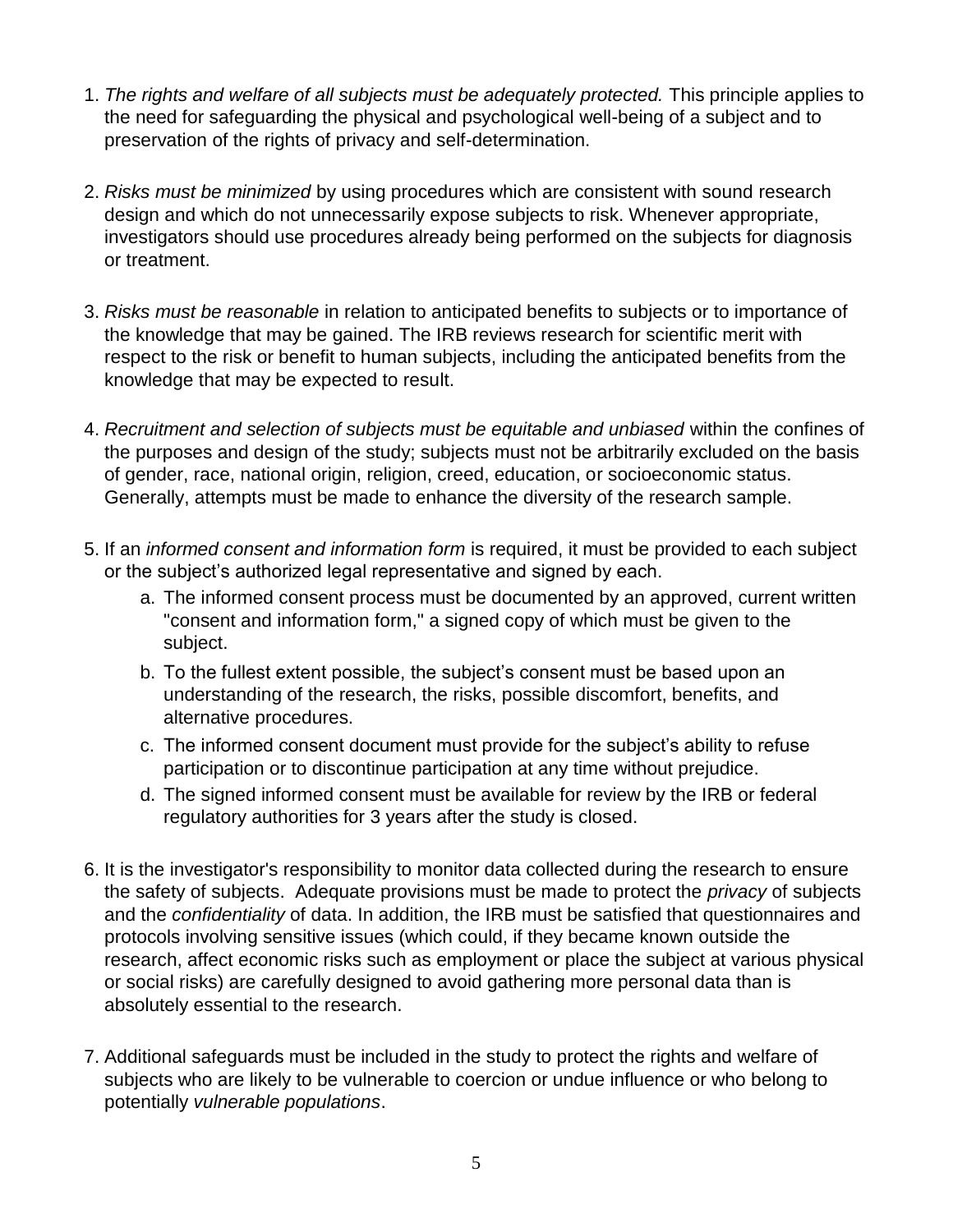# <span id="page-5-0"></span>**D. Function and Structure of the IRB**

# **THE AUTHORITY OF THE IRB**

- A. The IRB has the authority and responsibility to approve and monitor for compliance with sound ethical principles and applicable regulations all research involving human subjects conducted by New River CTC faculty, staff or students. Although New River CTC does not currently hold a Federal-wide Assurance (FWA) through the Office of Human Research Protections, New River CTC will consider *all* research involving the use of humans as research participants as being subject to federal regulations regardless of the source of funding, if one or more of the following apply:
	- a. The research is sponsored by this institution (unless the research is conducted at another institution with which New River CTC has an "IRB Authorization Agreement"); or
	- b. The research is conducted by or under the direction of any employee or agent of this institution (unless the research is conducted at another institution with which New River CTC has an "IRB Authorization Agreement"); or
	- c. The research is conducted by or under the direction of any employee or agent of this institution using any property or facility of this institution; or
	- d. The research involves the use of this institution's non-public information to identify or contact human research subjects or prospective subjects.
	- e. The research is sponsored or conducted by an employee or agency not affiliated with New River CTC but intends to involve New River CTC students, personnel, property, or facilities.
- B. The IRB reviews all projects and programs involving Human Subjects in accordance with these Standard Operating Procedures, applicable federal regulations, and sponsor policies and guidelines.
- C. The IRB provides continuing advice and counsel to personnel engaged in activities involving Human Subjects.
- D. In some instances, students may be involved in course activities such as questioning, participation in minimally physically stressing classroom exercises, observing, and/or interacting with other individuals. The course instructor is responsible for ensuring that New River CTC Institutional Review Board processes are followed. If the instructor has any doubt concerning the classification of these activities, they are required to complete the appropriate Application for Human Subjects Research Project Form, submit it along with the project description and any accompanying consent form(s), cover letter(s), and/or questionnaire(s), for IRB review.
- E. The IRB has approval authority of human subject projects, and can disapprove, modify or approve studies based upon consideration of any issue it deems relevant to human subject protection. Research that has been approved by the IRB may be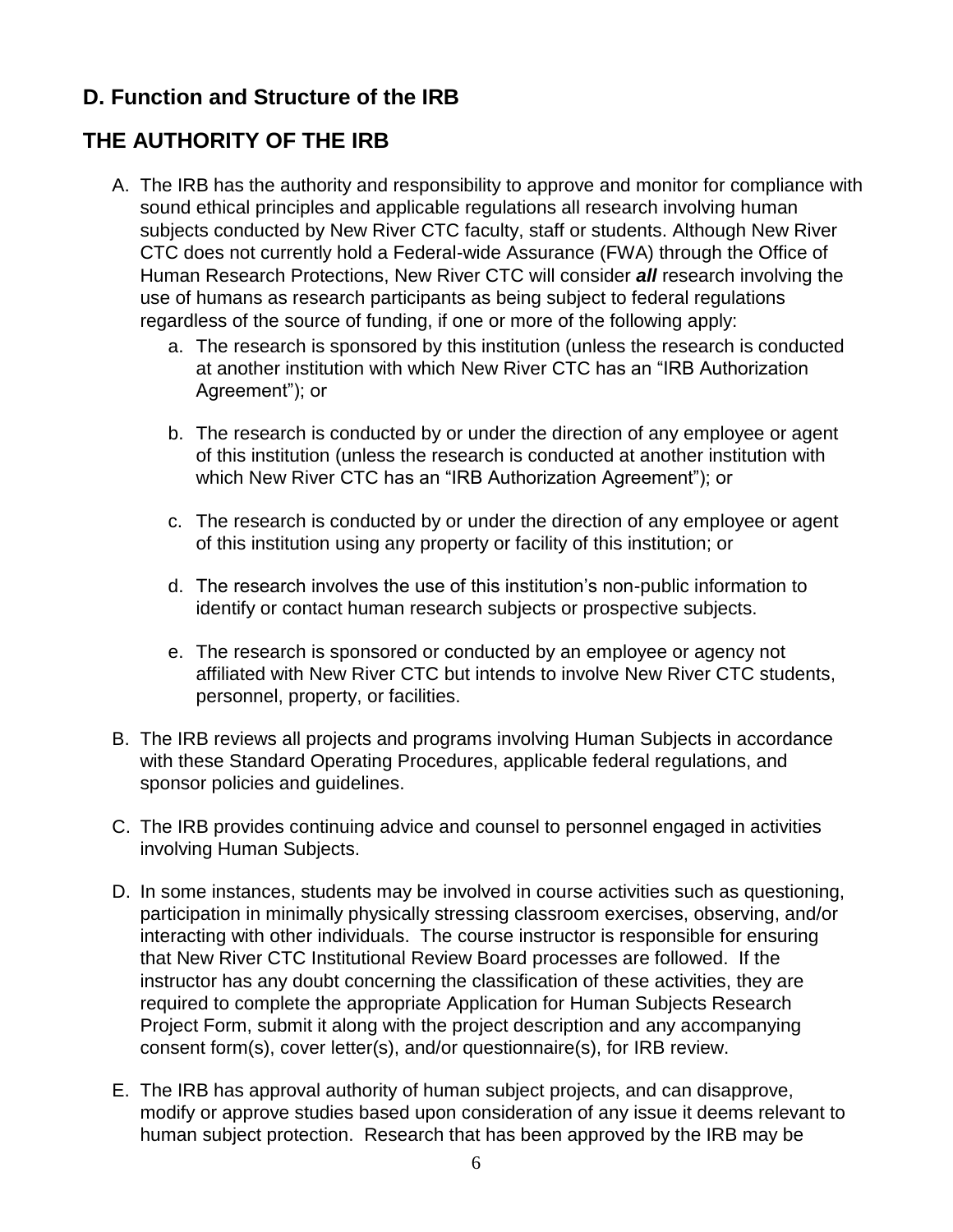subject to further appropriate review and approval or disapproval by the College as appropriate. However, the College may not approve the non-exempt research if it has not been approved by the IRB.

- F. The IRB has authority to require progress reports from the Investigator or Project Directors and oversee the conduct of the study.
- G. The IRB has authority to suspend or terminate approval of a study, or to place restrictions on a study, when this is deemed to be in the best interests of the subjects in that study.
- H. The IRB has authority to observe the informed consent process as practiced by any Investigator or Project Director or authorized person in any approved project, especially in cases where the consenter is from a vulnerable population.
- I. The IRB has the authority to access, and to make copies of records related to any research approved by the IRB (or another body under an IRB Authorization Agreement) regardless of the location of the records if they are needed to investigate an adverse incident. Where feasible, appropriate notice will be given of the need to review, copy or duplicate records while being sensitive to causing the least inconvenience or disruption of on-going research.

# **E. THE IRB'S FUNCTIONAL RELATIONSHIPS**

- A. The IRB functions administratively through the Division of Academic Affairs within the IRB Office. This structure provides for administrative coordination for the IRB with the various academic and administrative units at New River CTC.
- B. The IRB advises and makes recommendations to the Vice President for Academic Affairs, to policy and administrative bodies, and to any member of the New River CTC community on all matters related to the use of Human Subjects in research.

## **F. THE MEMBERSHIP OF THE IRB**

- A. The IRB is composed of at least five voting members. Alternates and non-voting members may also be appointed, with alternates authorized to vote at convened meetings only in the absence of the member for whom they are designated to alternate. Although an alternate may be designated for more than one IRB member, each alternate may represent only one regular member at a convened meeting. All appointments are made by the Vice President for Academic Affairs.
- B. The IRB is composed of members with varying backgrounds and expertise in special areas to provide complete and adequate review of the research. Committee members should possess not only broad specific competence sufficient to comprehend the nature of the research, but also other competencies necessary for judgments as to acceptability of the research in terms of New River CTC regulations, relevant law, ethical standards, and standards of professional practice. Consultants may be used to review proposals for which additional expertise is needed.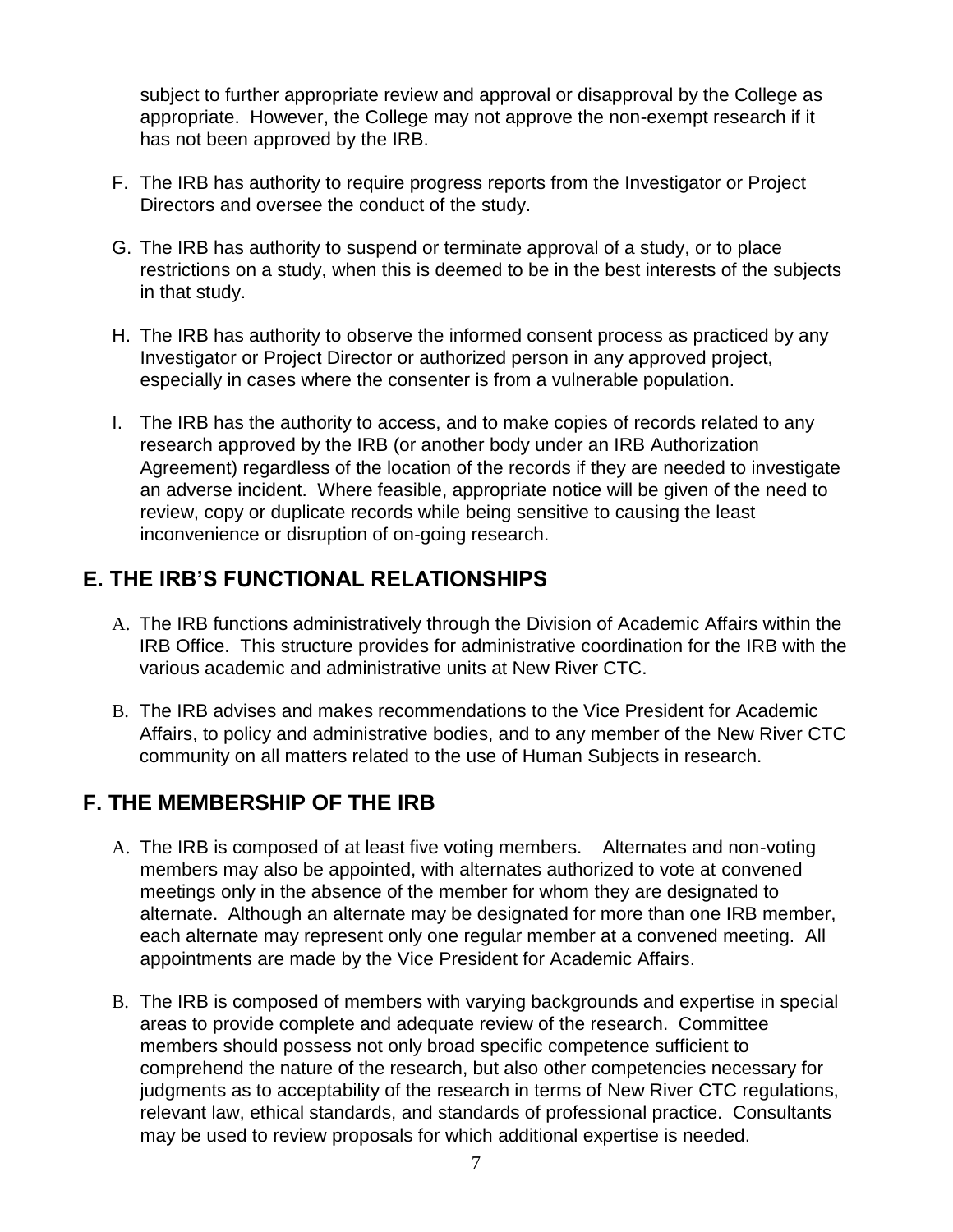C. The IRB must include both men and women, at least one member whose primary concerns are in science areas and at least one member whose primary concerns are in nonscientific areas (such as lawyers, members of the clergy, ethicists), and at least one member who is not otherwise affiliated (either directly or through immediate family) with the New River CTC. No Board may consist entirely of women or entirely of men, or entirely of members of one profession.

Members shall be identified on the New River CTC website.

D. No person shall be excluded from serving on the IRB based on sex, race, color or national origin.

### **G. MANAGEMENT OF THE IRB**

- A. The IRB Chair is selected by the Vice President for Academic Affairs. The Chair has authority to sign all IRB action items.
- B. The IRB Vice Chair is a voting member of the IRB and presides over all convened IRB meetings in the absence of the Chair. The Vice Chair is appointed by the Vice President for Academic Affairs and has authority to sign all IRB action items in the absence of the Chair.
- C. The IRB chair has responsibilities to focus on management of the review process, including: updating necessary paperwork; preparing IRB meeting agendas and minutes; assisting investigators or project directors in submitting applications; prescreening proposals and applications; educating college employees; communicating the IRB determinations to the investigators or project directors; as well as communicating as needed with various parties; designing and maintaining content for web site; and orienting new IRB members. The IRB Chair will maintain files, track protocols, and ensure continuing reviews of protocols.
- D. Members and alternates of the IRB shall be appointed by the Vice President for Academic Affairs with input from the Chair of the IRB for tenure of at least two (2) years. However, the term of appointment may be terminated by notice of the Committee member to the Chair or by notice from the Chair. If a member finds that he/she is unable to attend meetings for an extended period, as a consequence of unavoidable conflicting activities, the IRB Chair must be informed so that a replacement may be appointed. Additionally, members may be removed from the IRB before their term is completed for reasons of poor attendance for which there is not reasonable justification, or for unwillingness or incapability to serve the committee adequately. In either event, the Vice President for Academic Affairs will appoint a replacement. The recommended continuous tenure is two terms. Tenure on the IRB may be extended by recommendation of the IRB Chair and mutual agreement between the member and the Vice President for Academic Affairs.
- E. Formal training is required of all IRB members at the time of their initial appointment. This training can be acquired through the free online site of the National Institutes of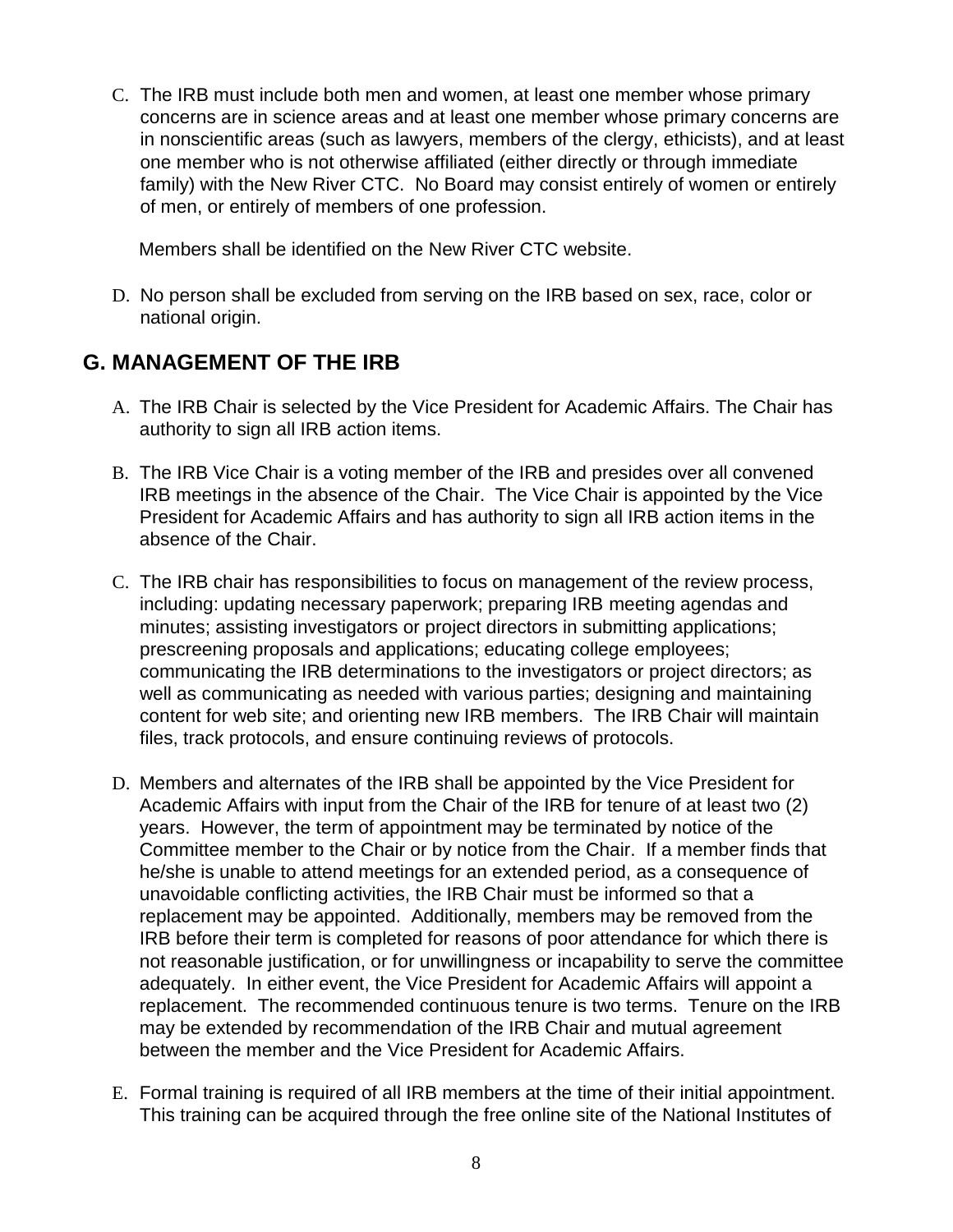Health [\(http://phrp.nihtraining.com/index.php\)](http://phrp.nihtraining.com/index.php). Training completed at other institutions (such as through CITI) can be substituted for the NIH training. IRB members must update their training once every two years and provide copies of the completion certificates to the IRB office.

# **F. PROCEDURES OF THE IRB**

### A. Training

All New River CTC personnel including students, faculty/advisor and research staff that are listed on the protocol, interact with human subjects or with identifiable subject data as part of this research project must complete human subjects training. Investigators who have not completed human subjects training must complete the free online NIH training program [\(https://phrp.nihtraining.com/users/login.php\)](https://phrp.nihtraining.com/users/login.php) prior to initiating contact with subjects or identifiable subject data. Furthermore, all third party collaborators, if any, who will interact with human subjects or with identifiable subject data as part of this research project must certify to the IRB that they have undergone human subjects training.

- B. If the Principal Investigator believes that the project qualifies for exemption under the guidelines set forth by 45 CFR part 46, then the PI should complete and submit the Application for Human Subject Research – Exemption Form to the IRB. If it is determined that the project does not qualify for exemption then the PI must submit appropriate applications for expedited or full review to the IRB following the procedures outlined below in Part 3.
- C. Under the auspices of the IRB, the IRB Chair or Designee will review the applications for Human Subjects Research to determine if the project is considered exempt, eligible for expedited review or, if significant risk is inherent in the study, refer the petition to the IRB for full board review. The investigator or project director cannot make this determination.

#### **The IRB will not grant retroactive approval once data has been collected from human subjects.**

### <span id="page-8-0"></span>**E. Responsibilities of Investigators**

- 1. Investigators must receive written approval from the IRB before they can involve human subjects in research projects.
- 2. All personnel listed on the protocol application MUST satisfactorily complete "Protecting Human Research Participants" available via the National Institutes of Health (NIH) Office of Extramural Research (http://phrp.nihtraining.com/index.php).. Upon completing this training, the certificate of completion must be included as part of the IRB approval application.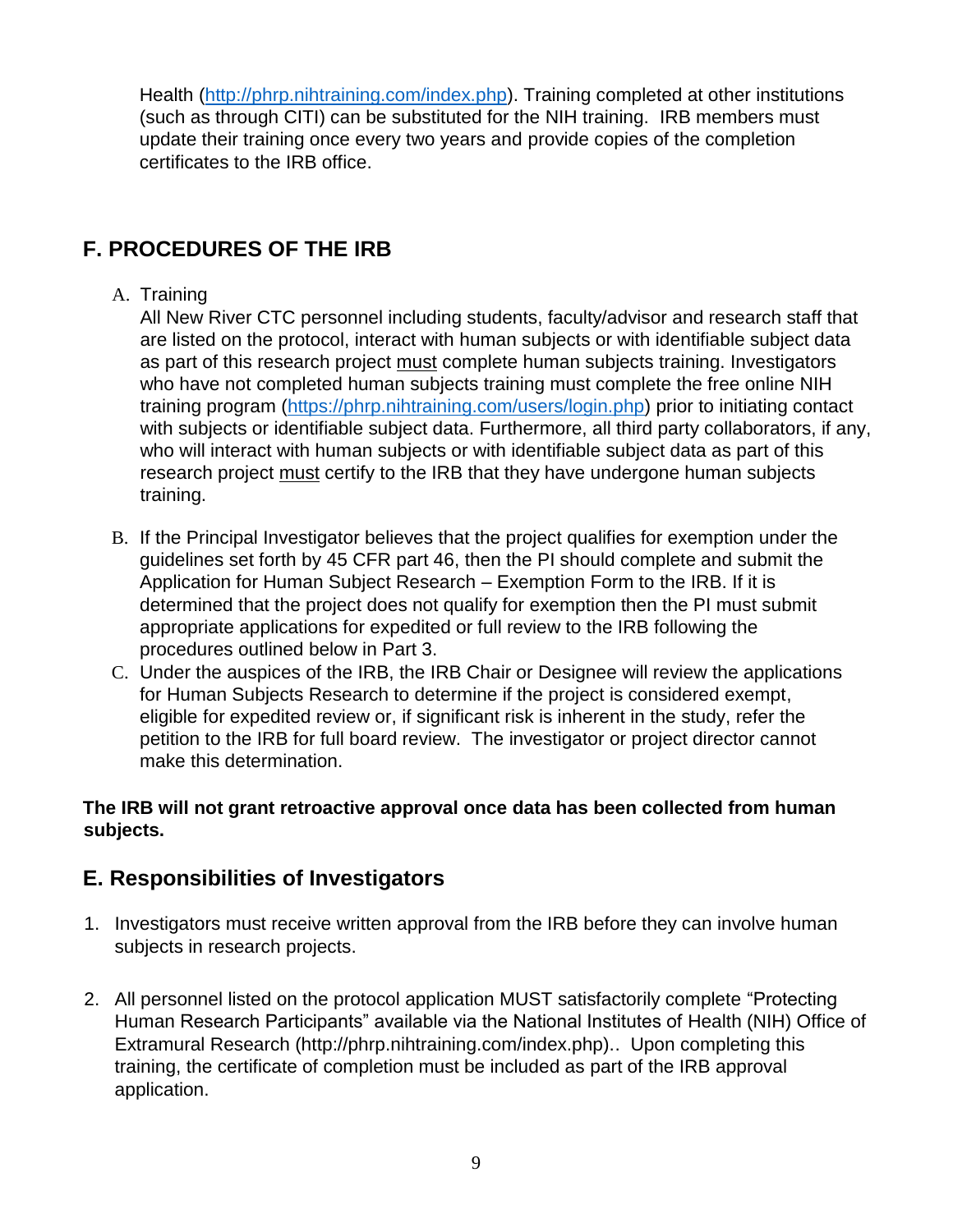Principal investigators are responsible for ensuring that all key personnel on their projects have received appropriate training. Instructors are responsible for ensuring that their students who are conducting human subject research have completed the training.

- 3. Investigators must receive a signed IRB project approval form before involving human subjects in research projects.
- 4. Investigators must receive written and signed approval from the IRB prior to making any changes to a protocol (which includes a change in investigators who will have contact with subjects or records, modification of advertisements, consent forms, or procedures).
- 5. Investigators must comply within 60 days with all IRB requests for information concerning a protocol.

When the IRB requests additional information, clarification, simplification, or other changes before a protocol can be approved, it is the responsibility of the PI to provide such information to the IRB. This should be done in a timely fashion and in a form in which the IRB members can readily see what changes have been made and can determine whether the changes adequately address the initial deficiencies. It is the responsibility of the PI to make sure that the changes are clear to the reviewers.

If the PI feels that the reviewer was in error on certain points, this can be discussed in the response, however, it might be more efficient to contact the IRB chair.

- 6. Investigators must notify the IRB of any adverse reactions, unforeseen events, or termination of human subject involvement for adverse reasons as soon as possible.
- 7. Investigators must keep copies of signed consent forms in research records.
- 8. Consent forms must be signed by the research participant.
- 9. Protocols are subject to random internal quality assurance audits. It is the responsibility of the PI to keep records in order and to assist the IRB and the auditor in conducting any audits.
- 11. IRB record retention and access: All IRB records relating to a research study shall be retained for at least three years after the completion of the research.
- 12. Investigators affiliated with New River CTC involved in research conducted at another campus or academic institute must obtain a copy of the hosting institutes IRB approval and submit a copy of that approval to the New River CTC IRB.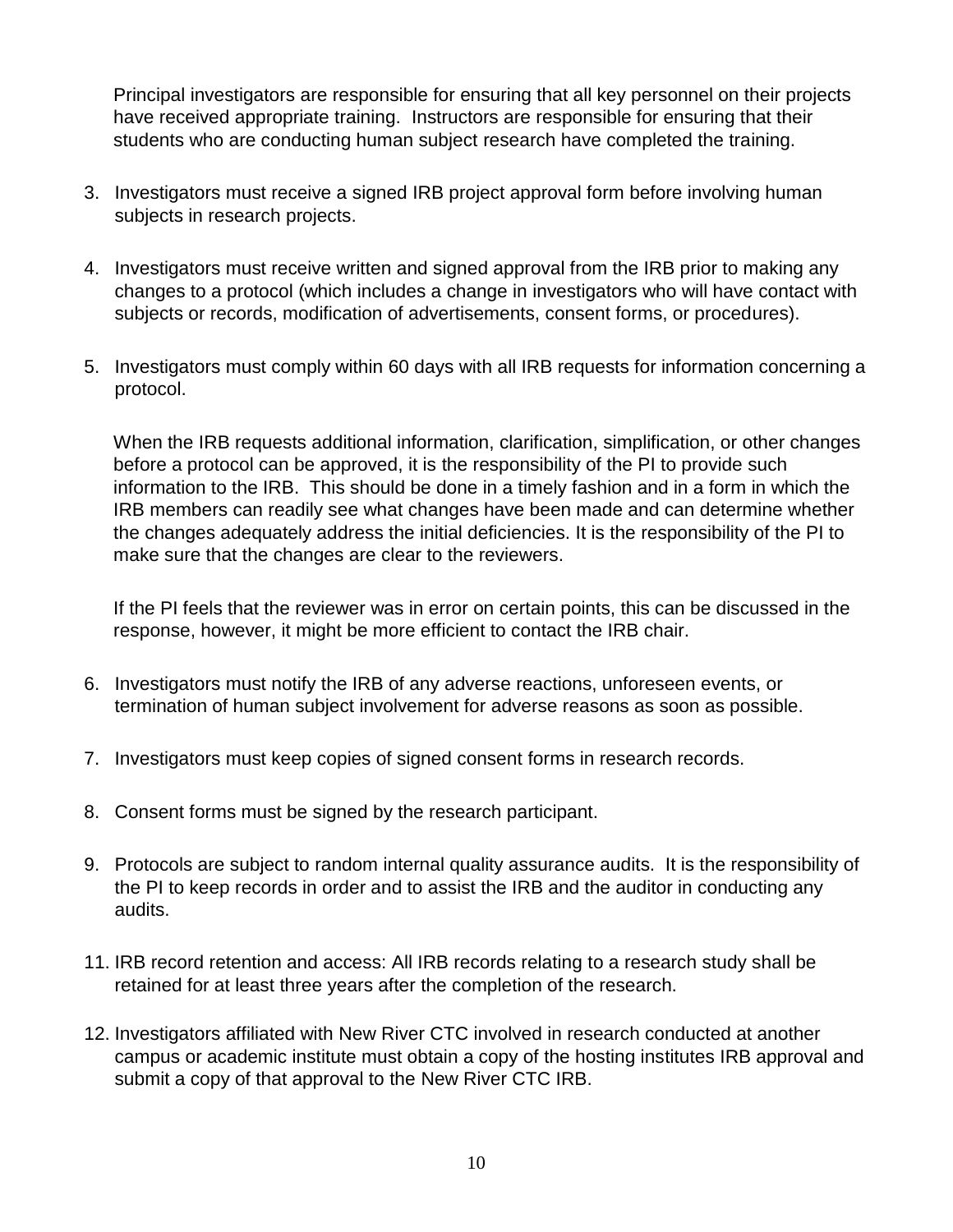13. Investigators not affiliated with New River CTC who wish to conduct human subjects research involving New River CTC students, personnel, or facilities have the same responsibilities and restrictions as investigators affiliated with New River CTC.

## <span id="page-10-0"></span>**Part 2: Categories and Procedures: Exempt, Expedited, Quorum Review and Case Studies and Class Projects**

All human subject research will be classified into one of the following five categories:

- A. [Exempt Research](#page-10-1)
- B. [Expedited Review](#page-12-0)
- C. [Quorum Review](#page-15-0)
- D. [Case Studies and Oral Histories](#page-16-0)
- E. [Class Projects](#page-16-1)

### <span id="page-10-1"></span>**A. Exempt Research**

"Exempt research" is research that does not require expedited or quorum review by the IRB, although it does require an "exemption approval."

### **I. Criteria for Exemption from IRB Review**

A project is exempt if **all** the research activities belong in one or more of the following categories found in 45CFR46-101B:

- 1. Research conducted in established or commonly accepted educational settings, involving *normal educational practices,* such as:
	- a. research on regular and special education instructional strategies, or
	- b. research on the effectiveness of or the comparison among instructional techniques, curricula or classroom management methods.
- 2. Research involving the use of *educational tests*, *surveys or interviews, or observation of public behavior,* unless
	- a. information obtained is recorded in such a manner that human subjects can be identified, directly or through identifiers linked to the subjects; and
	- b. any disclosure of the human subjects' responses (or conduct) outside the research may place the subjects at risk of criminal or civil liability or be damaging to the subjects' financial standing, employability, or reputation. (If this is suspected, the study will be subject to quorum review).

Some additional institutional restrictions apply: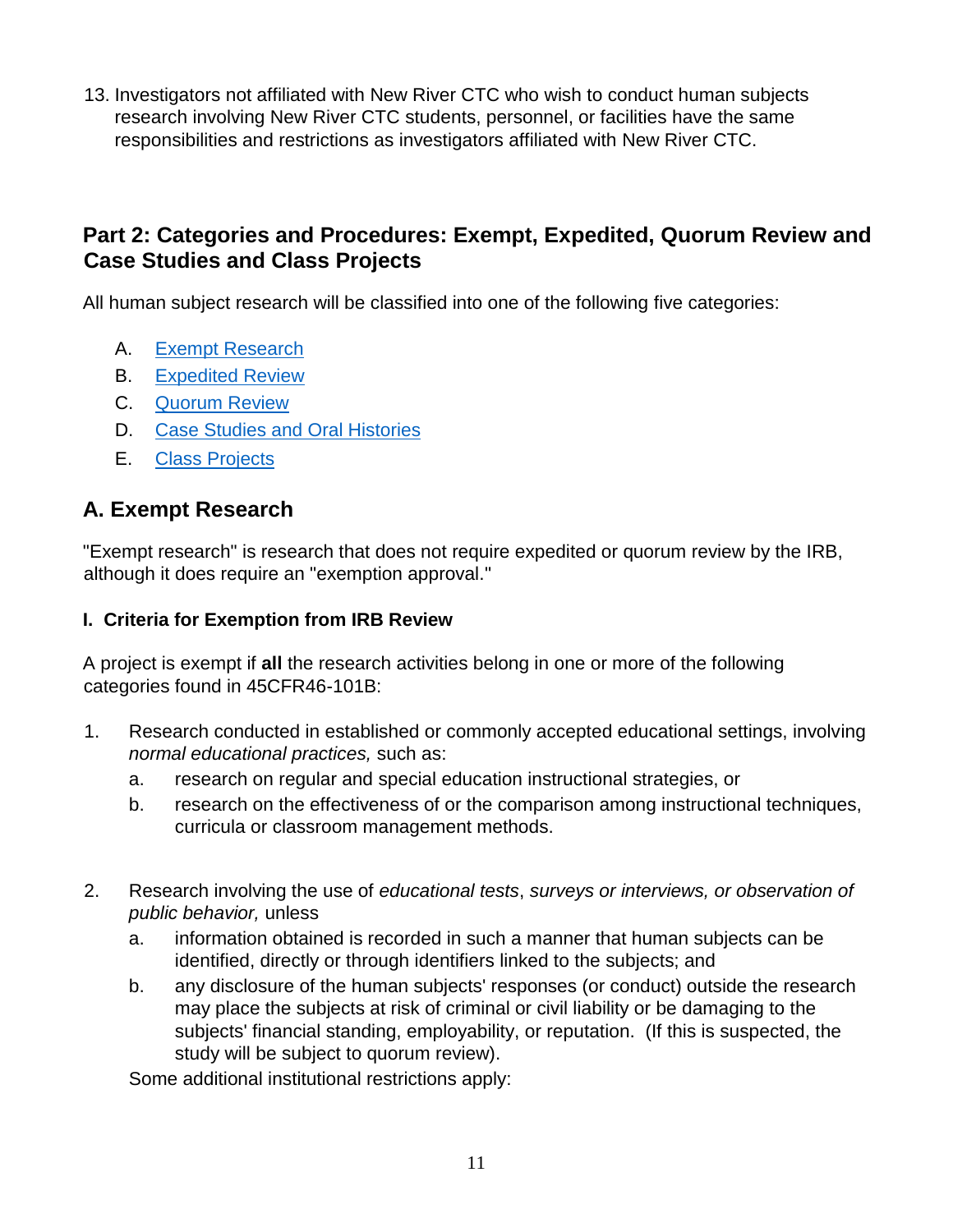- Research involving the use of *educational tests* (cognitive, diagnostic, aptitude, achievement) may be exempt only if the results are used solely for student or institutional evaluations.
- Research involving *observation of public behavior* will be exempt only if the subject's responses do not deal with sensitive aspects of personal behavior (for example, illegal conduct, drug use, sexual behavior or use of alcohol), and the investigator does not participate in the activities being observed.
- Research involving *surveys or interviews* will be exempt only if a] no identifying information is collected, and b] the subject's responses do not deal with sensitive aspects of personal behavior (for example, illegal conduct, drug use, sexual behavior or use of alcohol).
- 3. Research involving the use of *educational tests*, *survey procedures, interview procedures, or observation of public behavior* is not exempt if:
	- a. the human subjects are *elected or appointed public officials or candidates for public office.* (Public officials are defined as those individuals elected or appointed to local, state or federal office.); or
	- b. Federal statute(s) require(s) without exception that confidentiality of the personally identifiable information will be maintained throughout the research and thereafter.
- 4. Research involving the collection or study of *existing data by retrospective review* including documents, records, pathological specimens or diagnostic specimens—if a. these sources are publicly available, and b. the information was recorded by the investigator in such a manner that human subjects cannot be identified, directly or through identifiers linked to the subjects. Please note that for this category, the application for exemption must always include a data collection sheet that itemizes all variables and identifies the source of the data.
- 5. Research and demonstration projects that are conducted by or subject to the approval of [federal] department or agency heads, and that are designed to study, evaluate, or otherwise examine:
	- a. public benefit or service programs;
	- b. procedures for obtaining benefits or services under these programs;
	- c. possible changes in or alternatives to these programs or procedures; or
	- d. possible changes in methods or levels of payment for benefits or services under these programs.
- 6. Research involving only *taste and food quality evaluations and consumer acceptance studies.*

a. if wholesome foods without additives are consumed or

b. if a food is consumed that contains a food ingredient at or below the level and use found to be safe, or agricultural chemical or environmental contaminant at or below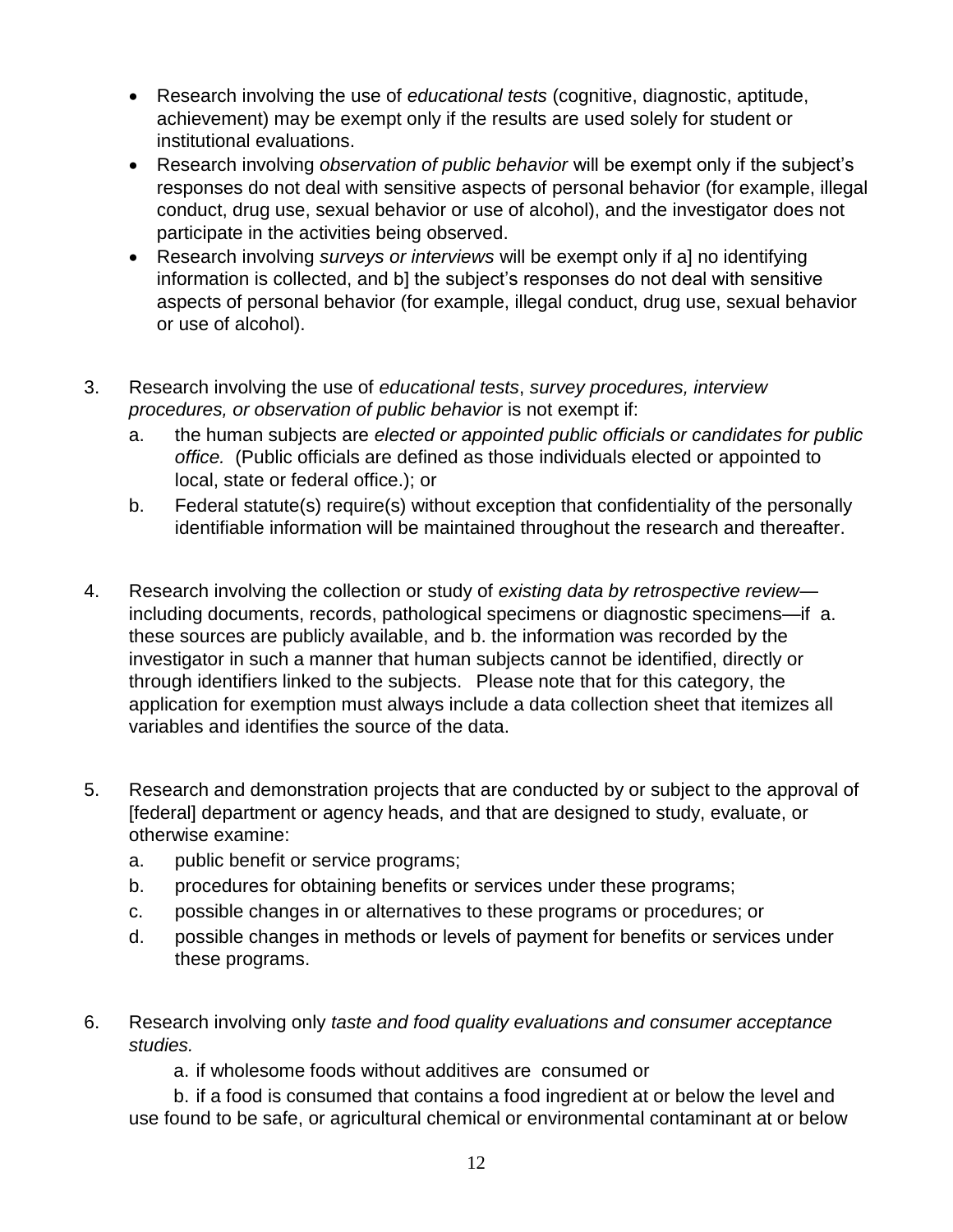the level found to be safe, by the Food and Drug Administration or approved by the Environmental Protection Agency or the Food Safety and Inspection Service of the U.S. Department of Agriculture.

#### **Notes:**

- Any research in which the subjects are filmed or videotaped cannot qualify as exempt and must undergo expedited or quorum review.
- Focus group studies are not exempt.

#### **II. Exempt Research Involving Children and protected or vulnerable populations**

Children and other vulnerable populations cannot be subjects of exempt research.

#### **III. Procedures for Exempt Research**

Upon reviewing the completed and signed Application for Human Subject Research – Exemption Form, the IRB Chair or Designee shall make the determination as to whether a project is Exempt or Nonexempt.

If a study is eligible for exemption, a written approval must be obtained from the IRB before beginning any research activities involving human subjects. Studies that have received an exemption do not require any additional reviews for exemption unless a change is made in procedures, settings, or investigators.

## <span id="page-12-0"></span>**B. Expedited Review**

"Expedited review" is the review of a protocol by one or two IRB members and applies to certain types of minimal risk research as authorized by 45 CFR 46.110 and 21 CFR 56.110.

"Minimal risk" means that the probability or magnitude of physical or psychological harm does not exceed that encountered in ordinary daily life or during routine physical or psychological examinations or tests.

#### **I. Research Eligible for Expedited Review**

Research is eligible for expedited review if all of the research activities are minimal risk and belong in one or more of the following categories. The categories in this list apply regardless of the age of subjects, except as noted.

- 1. Collection of blood samples by finger stick, heel stick, ear stick, or venipuncture as follows:
	- a. from healthy, non-pregnant adults who weigh at least 110 pounds. For these subjects, the amounts drawn may not exceed 550 ml (about a pint) in an 8-week period, and collection may not occur more frequently than 2 times per week; or
	- b. from other adults and children, considering the age, weight, and health of the subjects, the collection procedure, the amount of blood to be collected, and the frequency with which it will be collected. For these subjects, the amount may not exceed the lesser of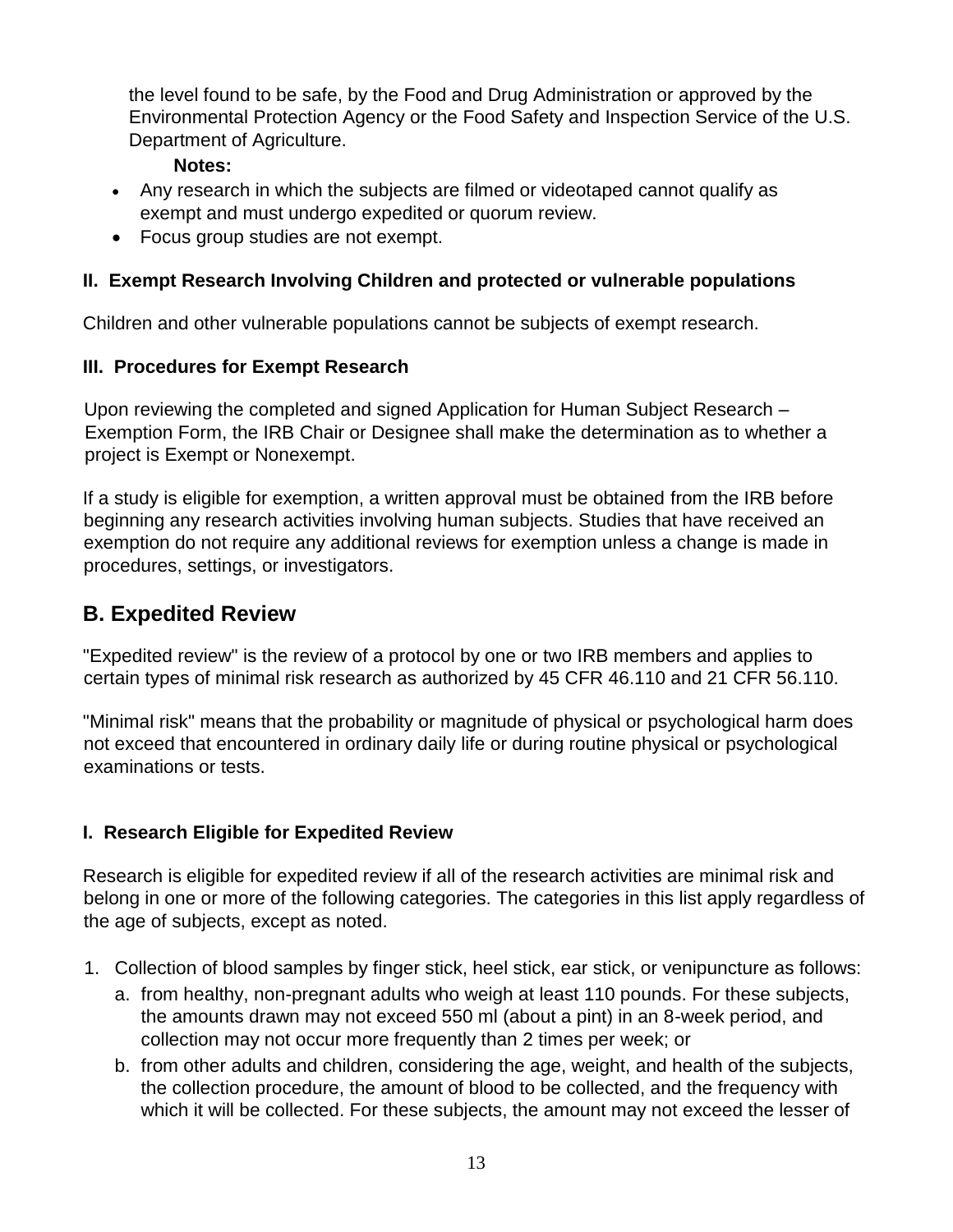50 ml (about 3 and a third Tbs) or 3 ml per kg in an 8-week period and collection may not occur more frequently than 2 times per week.

- 2. Prospective collection of biological specimens for research purposes by noninvasive means. **Examples:** 
	- a. hair and nail clippings in a non-disfiguring manner;
	- b. deciduous teeth at time of exfoliation or if routine patient care indicates a need for extraction;
	- c. permanent teeth if routine patient care indicates a need for extraction;
	- d. excreta and external secretions (including sweat);
	- e. uncannulated saliva collected either in an unstimulated fashion or stimulated by chewing gumbase or wax or by applying a dilute citric solution to the tongue;
	- f. placenta removed at delivery;
	- g. amniotic fluid obtained at the time of rupture of the membrane prior to or during labor;
	- h. supra- and subgingival dental plaque and calculus, provided the collection procedure is not more invasive than routine prophylactic scaling of the teeth and the process is accomplished in accordance with accepted prophylactic techniques;
	- i. mucosal and skin cells collected by buccal scraping or swab, skin swab, or mouth washings;
	- j. sputum collected after saline mist nebulization.
- 3. Collection of data through noninvasive procedures (not involving general anesthesia or sedation) routinely employed in clinical practice, excluding procedures involving x-rays or microwaves. Where medical devices are employed, they must be cleared/approved for marketing. (Studies intended to evaluate the safety and effectiveness of the medical device are not generally eligible for expedited review, including studies of approved medical devices for new indications.) **Examples:**
	- a. physical sensors that are applied either to the surface of the body or at a distance and do not involve input of significant amounts of energy into the subject or an invasion of the subject's privacy;
	- b. weighing or testing sensory acuity;
	- c. magnetic resonance imaging;
	- d. electrocardiography, electroencephalography, thermography, detection of naturally occurring radioactivity, electroretinography, ultrasound, diagnostic infrared imaging, Doppler blood flow, and echocardiography;
	- e. moderate exercise, muscular strength testing, body composition assessment, and flexibility testing where appropriate given the age, weight, and health of the individual.
- 4. Research involving materials (data, documents, records, or specimens that have been collected or will be collected solely for nonresearch purposes (such as medical treatment or diagnosis). Note: Some research in this category may be exempt from the HHS regulations for the protection of human subjects 45 CFR 46.101(b)(2) and (b)(3). This listing refers only to research that is not exempt.) Please note that for this category, the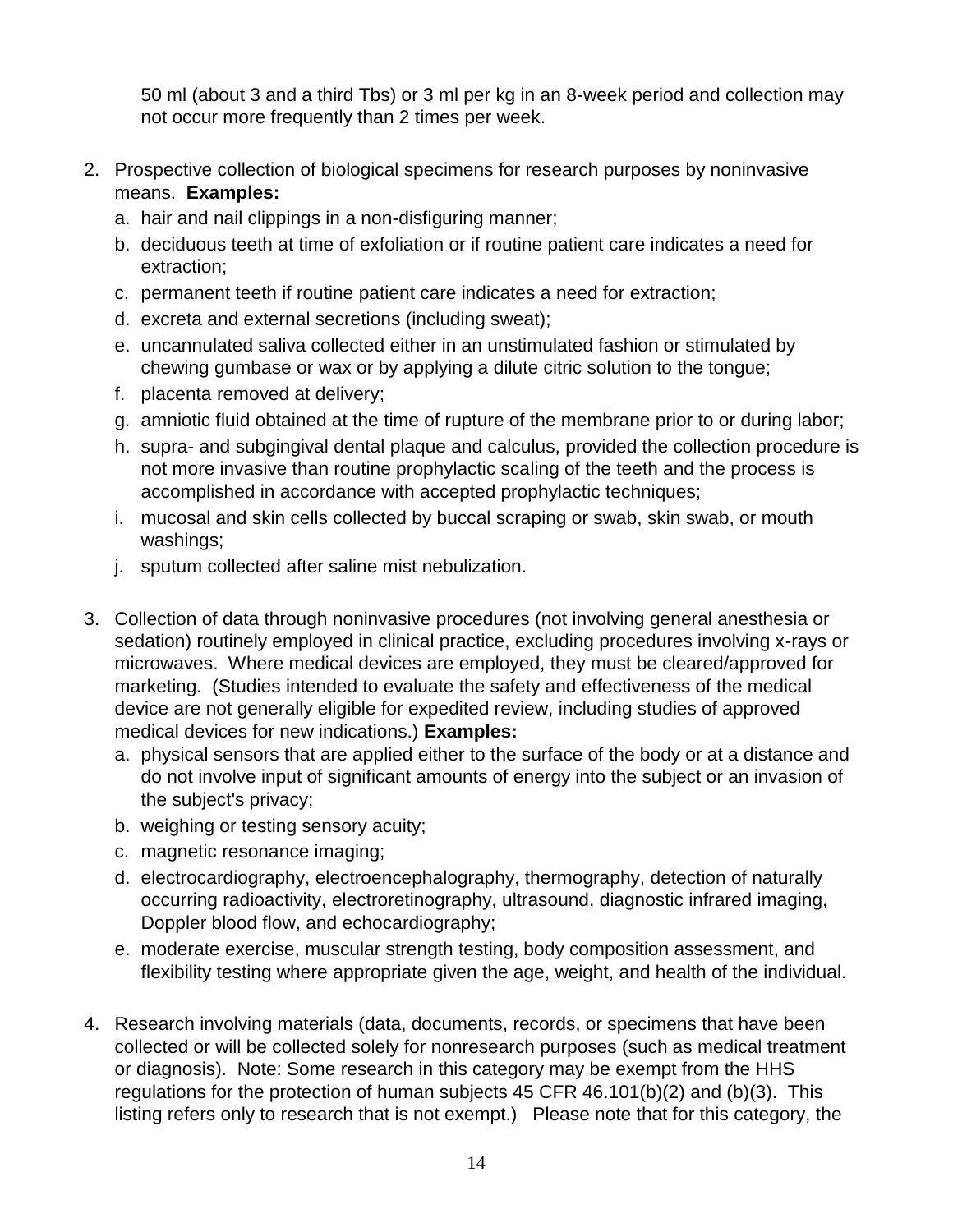protocol application must always include a data collection sheet that itemizes all variables that will be collected from the records/specimens to be reviewed.

- 5. Collection of data from voice, video, digital, or image recordings made for research purposes.
- 6. Research on individual or group characteristics or behavior (including, but not limited to, research on perception, cognition, motivation, identity, language, communication, cultural beliefs or practices, and social behavior) or research employing survey, interview, oral history, focus group, program evaluation, human factors evaluation, or quality assurance methodologies in which there are potential identifiers if:
	- a. the investigator does not manipulate\* the subject's behavior, and
	- b. the research will not involve stress\* to the subject, and
	- c. the research will not involve deception\* of the subject.

Note: Some research in this category may be exempt from the HHS regulations for the protection of human subjects 45 CFR 46.101(b)(2) and (b)(3). This listing refers only to research that is not exempt.

- 7. Continuing review of research previously approved by the convened IRB as follows:
	- a. where i] the research is permanently closed to the enrollment of new subjects; ii] all subjects have completed all research-related interventions; iii] and the research remains active only for long-term follow-up of subjects; or
	- b. where no subjects have been enrolled and no additional risks have been identified; or
	- c. where the remaining research activities are limited to data analysis.
- \* **Manipulation -** The investigator attempts to change the subject's psychological or physical functioning.
- \* **Stress**  Situations in which the demands on individuals tax or exceed their resources, with a potential to endanger well-being or health, or which involve questions about stressful life events.
- \* **Deception -** Procedures that conceal or mislead subjects about the procedures of a study and do not provide an accurate debriefing explaining the true purpose of the study.

All research eligible for expedited review requires informed consent.

#### **II. Procedures Required for Expedited Review**

The format and content of a protocol are specified in the next section titled ―Preparing a protocol for expedited or quorum review and are the same for both expedited and quorum review. The IRB screens all protocols for compliance with the required format, necessary signatures and inclusion of consent forms. The IRB then sends the protocol to one or two reviewers.

Protocols (applications) may be submitted at any time for this type of review. Investigators must have an official, written approval letter from the IRB before enrolling subjects in the study.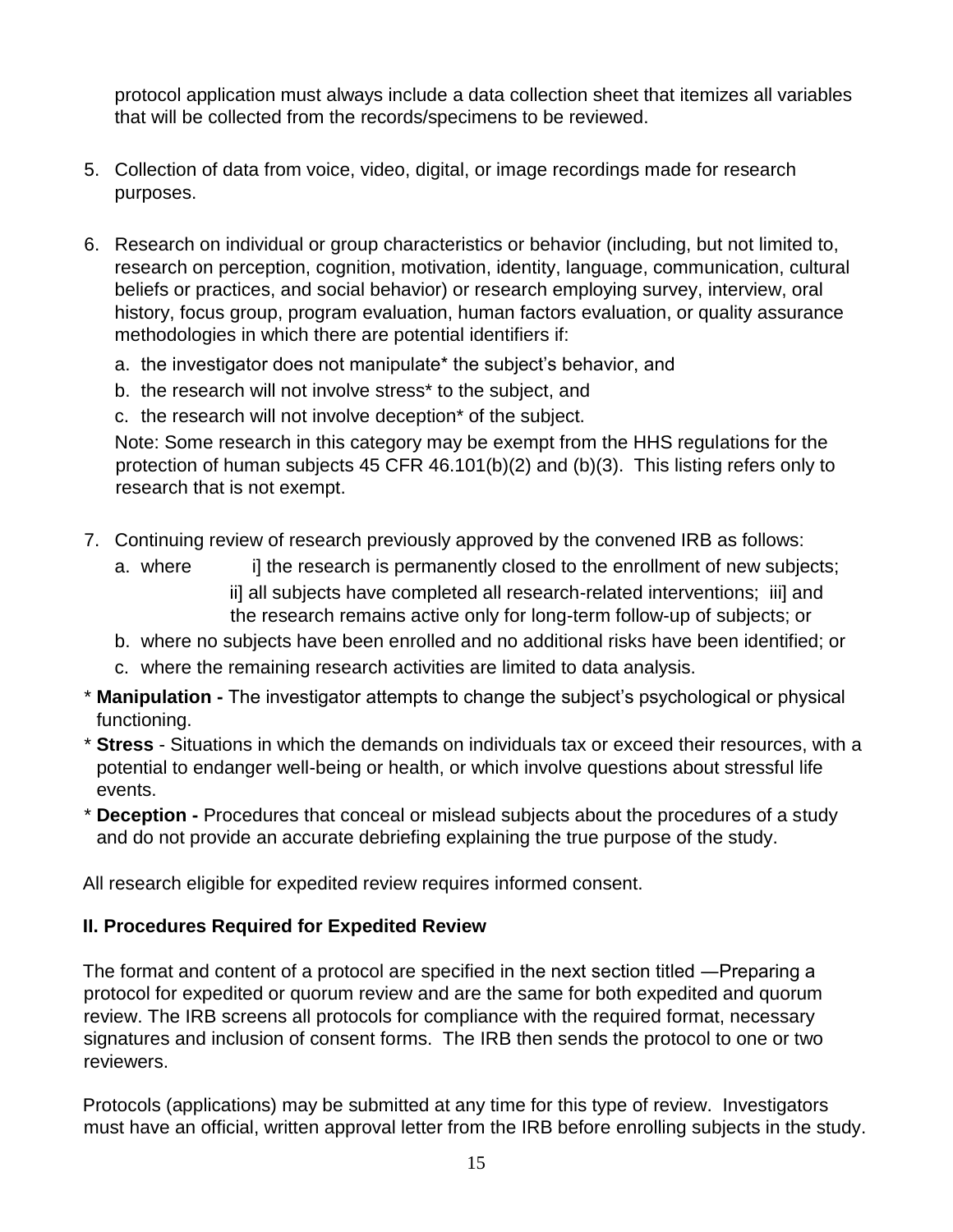The IRB approval is valid for a maximum of one year; if not reapproved by the anniversary date, the protocol will be closed. Note that approval of an addendum does not constitute reapproval for another year.

#### **III. Results of Expedited Review**

Reviewer(s) may:

- Approve the protocol.
- Require changes for approval under expedited review (changes must be made within 60

calendar days).

• Refer the protocol for quorum review.

Any protocol that does not fit the criteria for "Exempt" or "Expedited Review" will automatically be referred for quorum review.

# <span id="page-15-0"></span>**C. Research Requiring Quorum Review**

"Quorum review" is the review of a protocol by a quorum of IRB members attending a convened IRB meeting.

#### **I. Criteria for Quorum Review**

Quorum review is necessary for research involving risk of physical or psychological harm greater than that encountered in daily life or during routine examinations or tests; research involving deception, stress or manipulation also requires quorum review. Any research that does not satisfy the requirements for exemption or expedited review will undergo quorum review.

#### **II. Procedures Required for Quorum Review**

Protocols requiring quorum review will be reviewed at scheduled IRB meetings. In order for a protocol to be considered, submit one copy (in paper or digital format) of all prepared material (includes protocol statement, abstract, consent forms – if applicable, discussion, debriefing and attachments).

Before a protocol can be reviewed, the IRB chair screens it for compliance with the required format, necessary signatures and inclusion of consent forms, and other necessary information.

#### **III. Results of Quorum Review**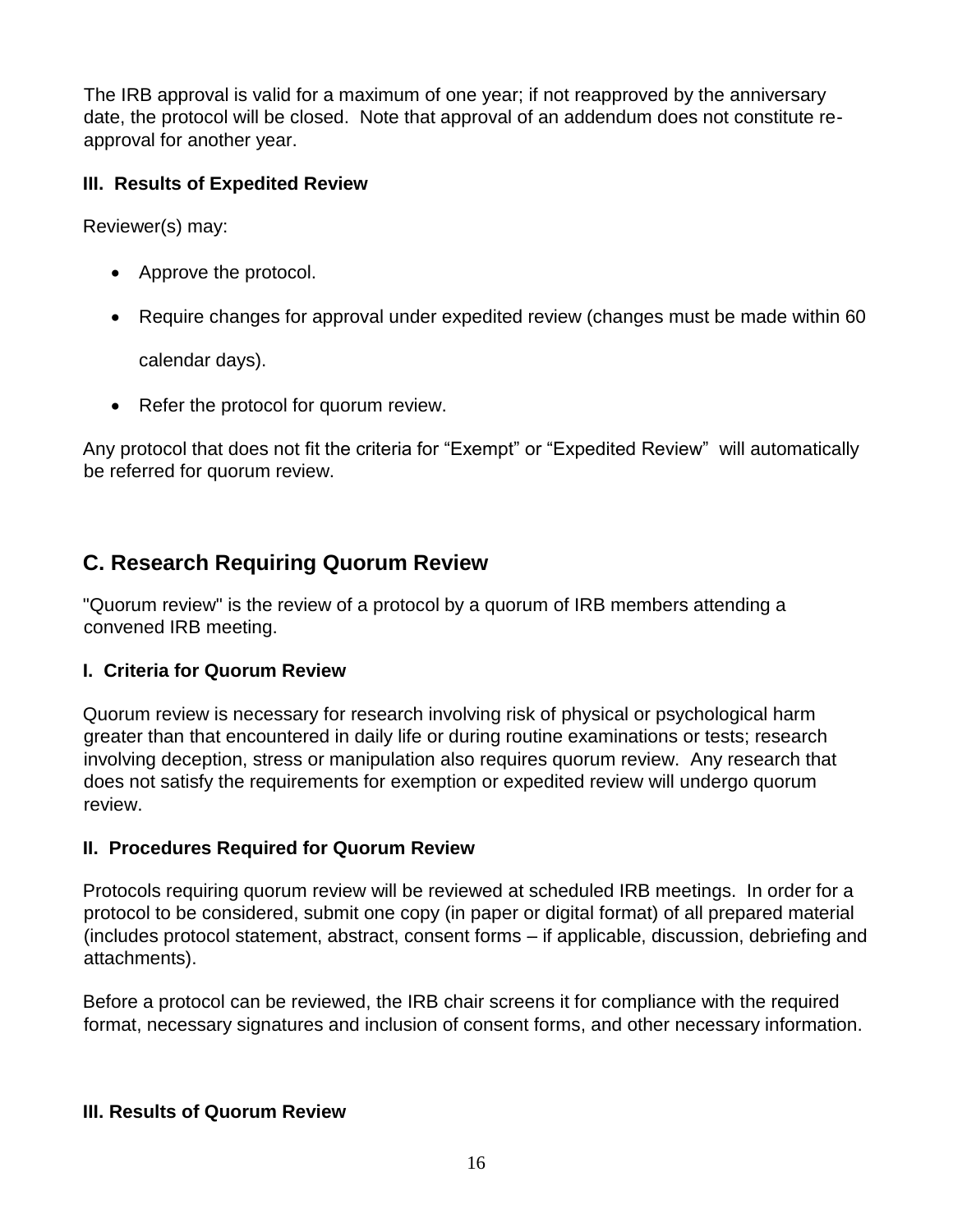At its convened meeting the IRB may:

- Approve the protocol as submitted.
- Require modifications or request additional information (must be received within 60 calendar days). For modified consent or assent forms, a new submission date *must* appear on the bottom left of each page. Depending on the nature of the information, a subcommittee or an IRB staff member will review the material. Approvals by subcommittee must be unanimous or the protocol will be referred to the next regularly scheduled IRB meeting.
- Invite investigator(s) to attend next meeting to address concerns.
- Disapprove the protocol. If disapproved, all signatories will receive a copy of the disapproval letter (including all co-PIs, deans, and chairs).

Investigators must have an official, written approval letter from the IRB before enrolling subjects in the study. The initial approval is valid for a maximum of one year; if not reapproved by the anniversary date, the protocol will be closed. Note that approval of an addendum does not constitute reapproval for another year. The IRB may decide (on a case-by-case basis, based primarily on the risk/benefit analysis of the study) that a protocol requires reapproval more often than once a year. If the IRB disapproves a protocol, any resubmittal must be accompanied by a new "Protocol Statement," including all appropriate signatures.

Investigators may invoke an appeal procedure if a protocol is not approved.

# <span id="page-16-0"></span>**D. Policy on "Case Studies" and "Oral Histories"**

Case studies are reports, usually of an individual case that has characteristics the investigator feels would be of interest to others. Case studies are ordinarily reported to peers or discussed with students as part of an educational experience. Occasionally case studies are presented at scientific meetings and may be published in medical journals. Oral histories are experiences and reminiscences of individuals recorded by a historian or other individual. These oral histories may be of general interest and may be published or presented in an oral format. Both of these activities are important, but neither, in most instances, meets the definitions of human subject research. Therefore they do not require IRB approval. However, it must be pointed out that there are instances in which case studies or oral histories do satisfy the definition of research and would require IRB approval. If there are questions about a particular study and whether IRB approval is necessary, the IRB chair should be contacted.

## <span id="page-16-1"></span>**E. Policy on Class Assignments**

A. Research conducted by students as a part of classroom assignments does not usually fall under the federal regulation of research because it is not intended to or likely to lead to generalizable knowledge or publications and are not undertaken with these goals in mind. Therefore, the IRB does not consider them to be research and IRB review is not required. Such projects are considered "classroom exercises" that are typically quite limited in scope and serve as a means to facilitate learning of concepts and the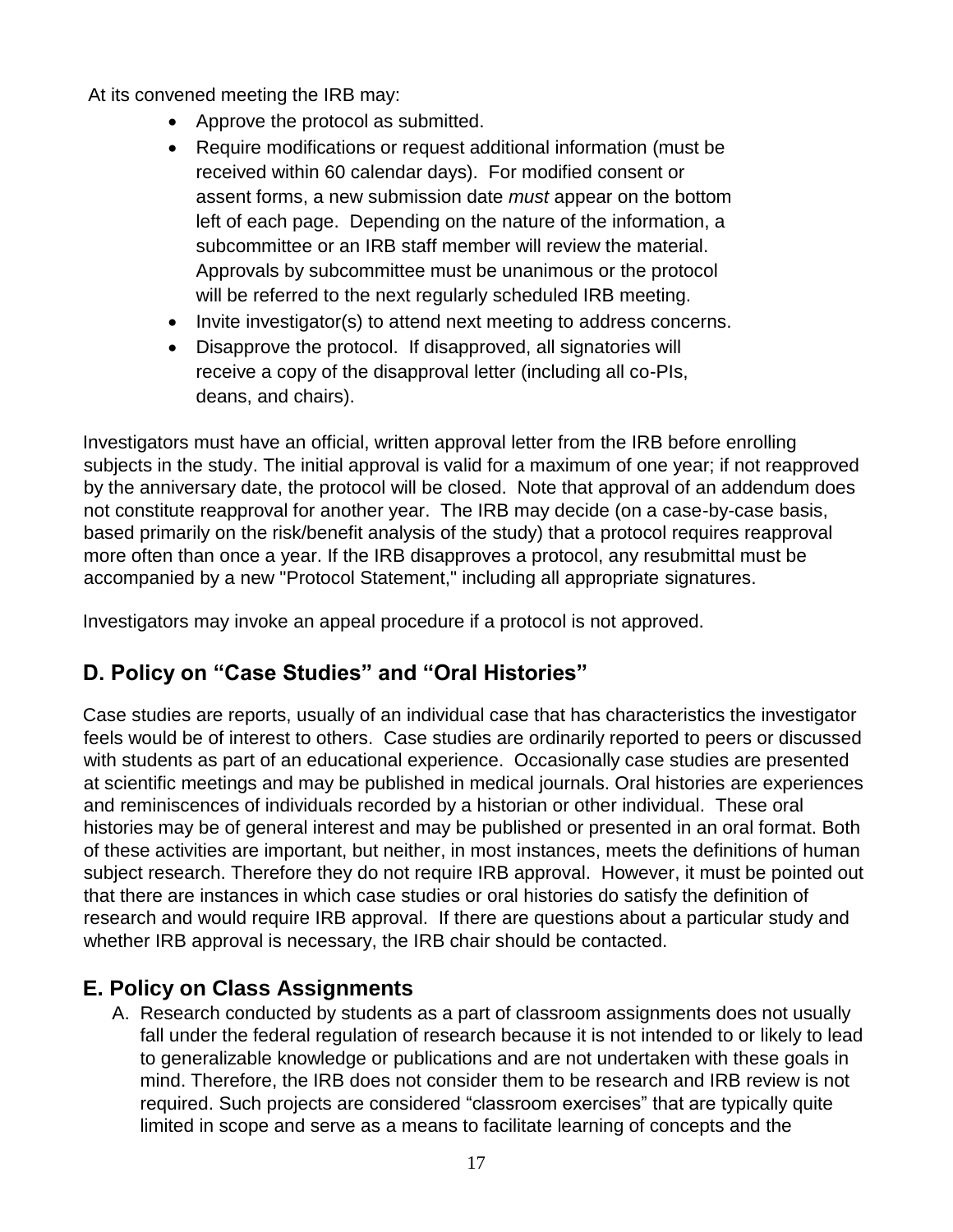opportunity to practice various procedures, including research methods (interviewing, observation and survey techniques, as well as data analysis). While most assignments for class do not require IRB review, some do as a result of the vulnerability of subjects or the potential risk to subjects including:

- 1. Studies in which children will be interviewed or surveyed.
- 2. Studies in which children are being observed, and data collected, where the investigator is also a part of the activities being observed.
- 3. Studies involving prisoners, the mentally disabled, or pregnant women.
- 4. Studies that ask subjects about illegal activities and which place the data at risk for subpoena and/or the subject at risk for loss of civil liberties.
- 5. Studies in which subjects are at risk of breach of confidentiality, such as ones that ask sensitive or intrusive questions about behaviors.
- 6. Studies that place subjects at risk due to emotionally charged subject matter.
- B. Instructors are advised to discuss these and related issues with their students and have them complete the Human Subject Research Training modules on the NIH website [\(https://phrp.nihtraining.com/users/login.php\)](https://phrp.nihtraining.com/users/login.php). Instructors should describe the role of the IRB should the student be interested in pursuing a research activity that might necessitate IRB review. Instructors should contact the IRB Chair for more information.
- C. Instructors are expected to review the proposed research to determine if it meets the definition of student research and is permissible under these guidelines. In instances where a class of students will be conducting group or individual research projects as a part of the classroom instruction, and the instructor believes that IRB approval is required, the instructor shall present for one application for IRB approval.
- D. Student researchers should also note that if there is any likelihood that the results of the project might later be used for research that does lend to generalizable knowledge (for example, may be presented at a conference or professional meeting), IRB approval must be secured prior to conducting the research activities.
- E. IRB approval cannot be granted retroactively. It is expected that any data collected as a class project will be destroyed after the grading of the project has been completed.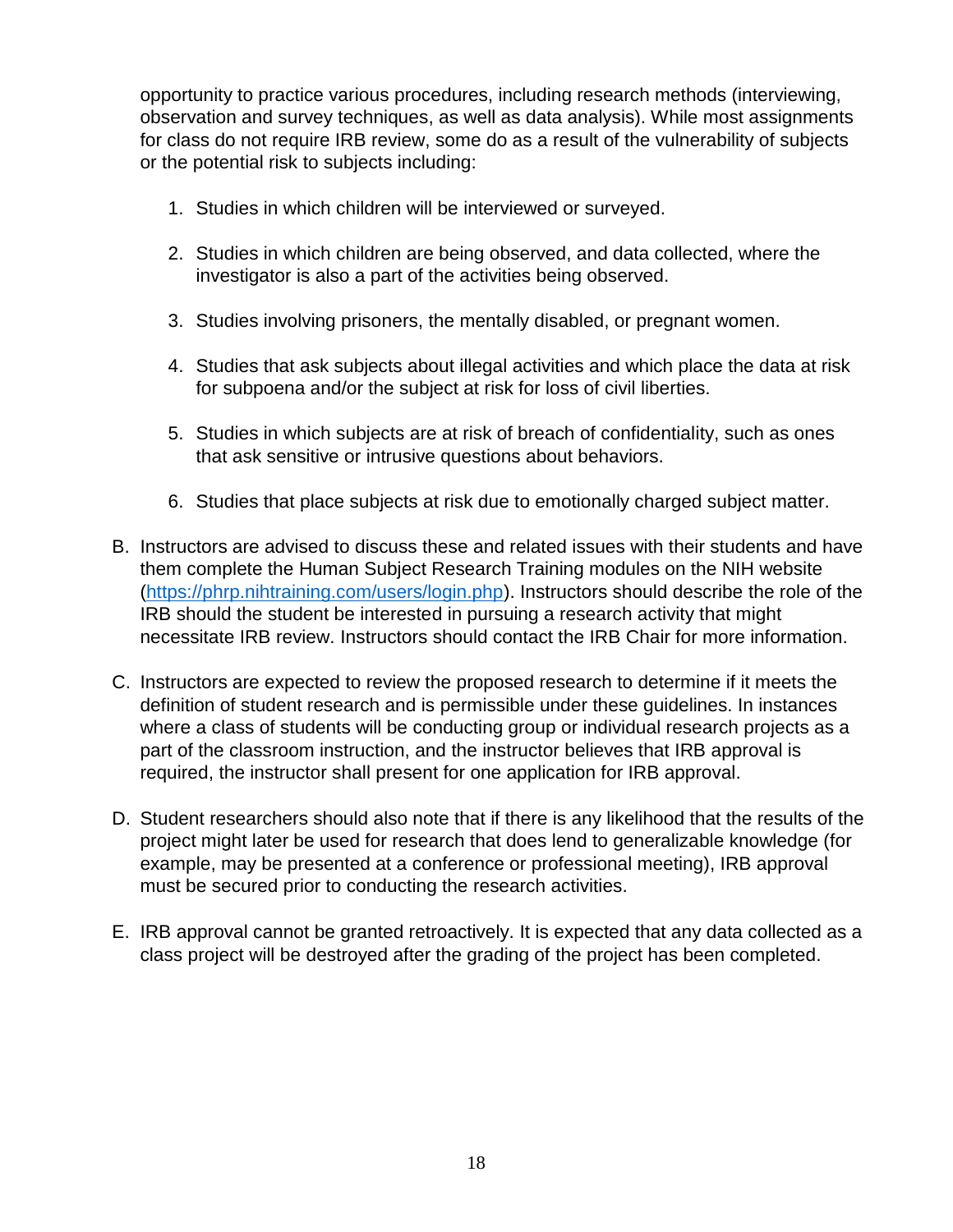# <span id="page-18-0"></span>**Part 3: Preparing an Application for Expedited or Quorum Review**

An IRB Protocol for both expedited and quorum review consists of the following elements:

- A. [Administrative](#page-18-1) Information
- B. [Human Subjects Research Protocol](#page-19-0)
- C. [Investigator Assurance for Research](#page-22-0) Involving Human Subjects
- D. [Other Relevant Attachments](#page-23-0)

Elements A, B and C above are requested on the "Application for Expedited or Full Review" that can be downloaded from the New River CTC IRB website.

The IRB requires a uniform format to facilitate its review of protocols from various disciplines. Protocols must adhere to the forms provided by the IRB. All submissions must be legible and suitable for photocopying. The IRB may return protocols if any materials are not sufficiently legible or incomplete.

## <span id="page-18-1"></span>**A. Administrative Information**

The following information is required:

- 1. Title of project: Provide the complete title. Where applicable, use the exact title listed in the grant/contract application.
- 2. Type of application: Check the appropriate category for new application, addended/modified, or other, adding written explanation.
- 3. Funding source: List any (internal or external) sources of funding for the project.
- 4. Principal Investigator: List the primary researcher involved in the project. This is the person that will be legally responsible for ensuring consent forms are signed and retained for a three-year period.
- 5. Co-Principal Investigator: For research conducted at New River CTC, if the principal investigator is a New River CTC student or someone outside of the College, a coprincipal investigator who is a faculty member at New River CTC must be named.

Training: It is the responsibility of the primary investigator to verify that all key personnel have received the following training:

Human Participant Protections (Human Research Ethics)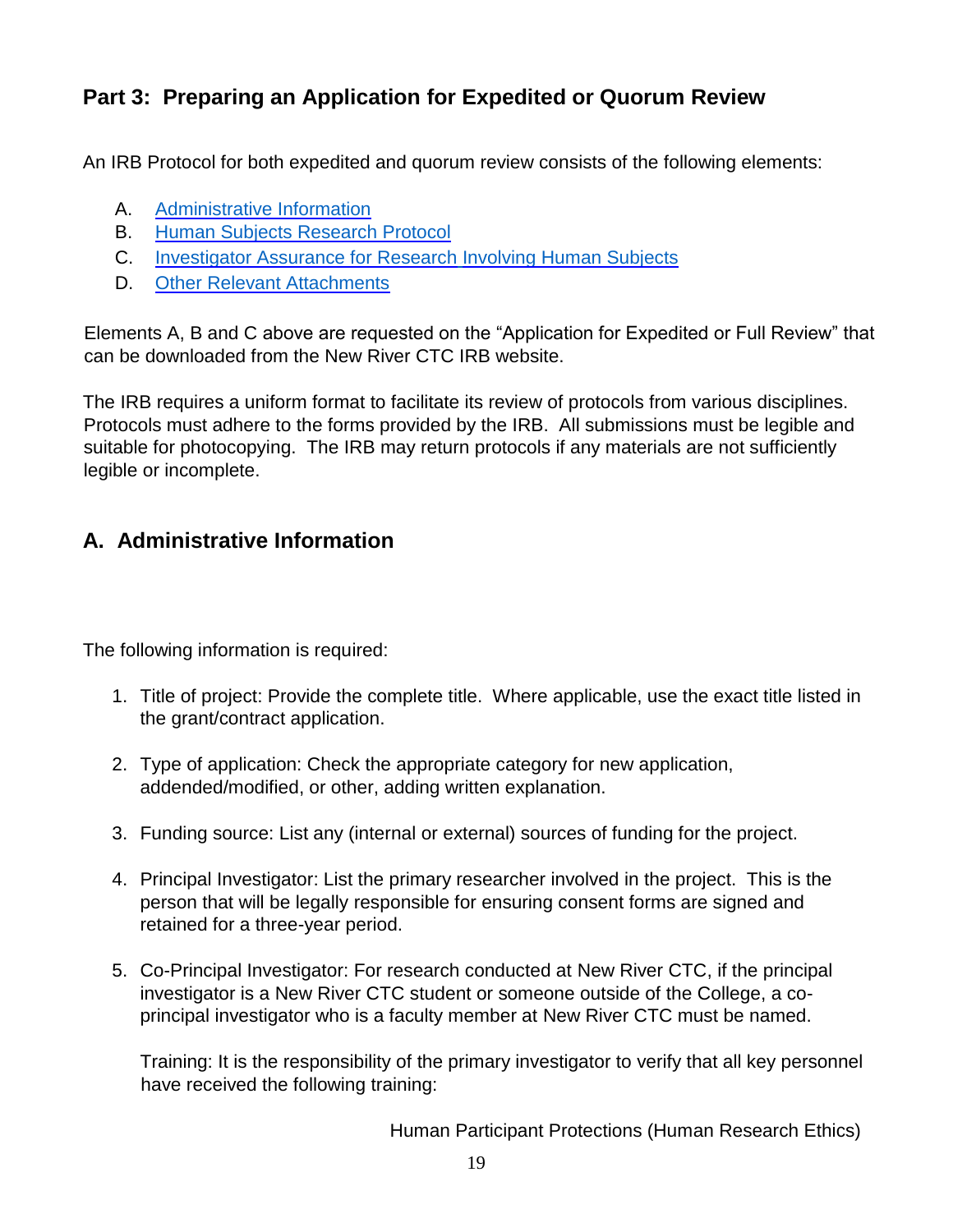- 6. Contact Name/E-mail/Phone for Questions/Problems/Emergencies: This may be the principal investigator, the principal investigator's faculty advisor, or anyone associated with the project who might be able to address IRB issues.
- 7. Does this project involve any collaborators not part of the student/faculty/staff at New River CTC: Outside parties may require additional coordination and approvals.
- 8. Project Classification: Check the appropriate box for class project, faculty research, or other with attached explanation. If this is student research, faculty advisor(s) should be listed as co-principal investigators AND project collaborators on the Human Subjects Research Protocol Application Form.
- 9. Please attach a copy of the consent form: Check the appropriate box for copy attached or consent form not used.
- 10.Please attach a copy of the sponsor's grant application or contract as submitted to the funding agency: Check the appropriate box for copy attached or not applicable.
- 11.Human subjects exemption statement: Based upon criteria found in 45 CFR 46-101b and the overview of projects that may qualify for exemption, I believe that my project using human subjects should be determined by the IRB to be exempt from IRB review. Check the appropriate box, which in the case of an expedited or quorum review would be No.

## <span id="page-19-0"></span>**B. Human Subjects Research Protocol**

The following information related to the research protocol is required on the application: .

- 1. Background: Provide a concise narrative review of the literature and basis for the study. Typically, this will be less than one half of a page in length.
- 2. Project/Study Description: Provide a concise narrative description of the proposed activity in terms that will allow the IRB or other interested parties to clearly understand what it is that you propose to do that involves human subjects. This description must be in enough detail so that the IRB members can make an informed decision about the proposal.
- 3. Objective: Briefly state the objective of the study-what you hope to learn from the study.
- 4. Design and Procedures: Fill out the following information to outline the formal plan for the study. If a category is not applicable, leave it blank.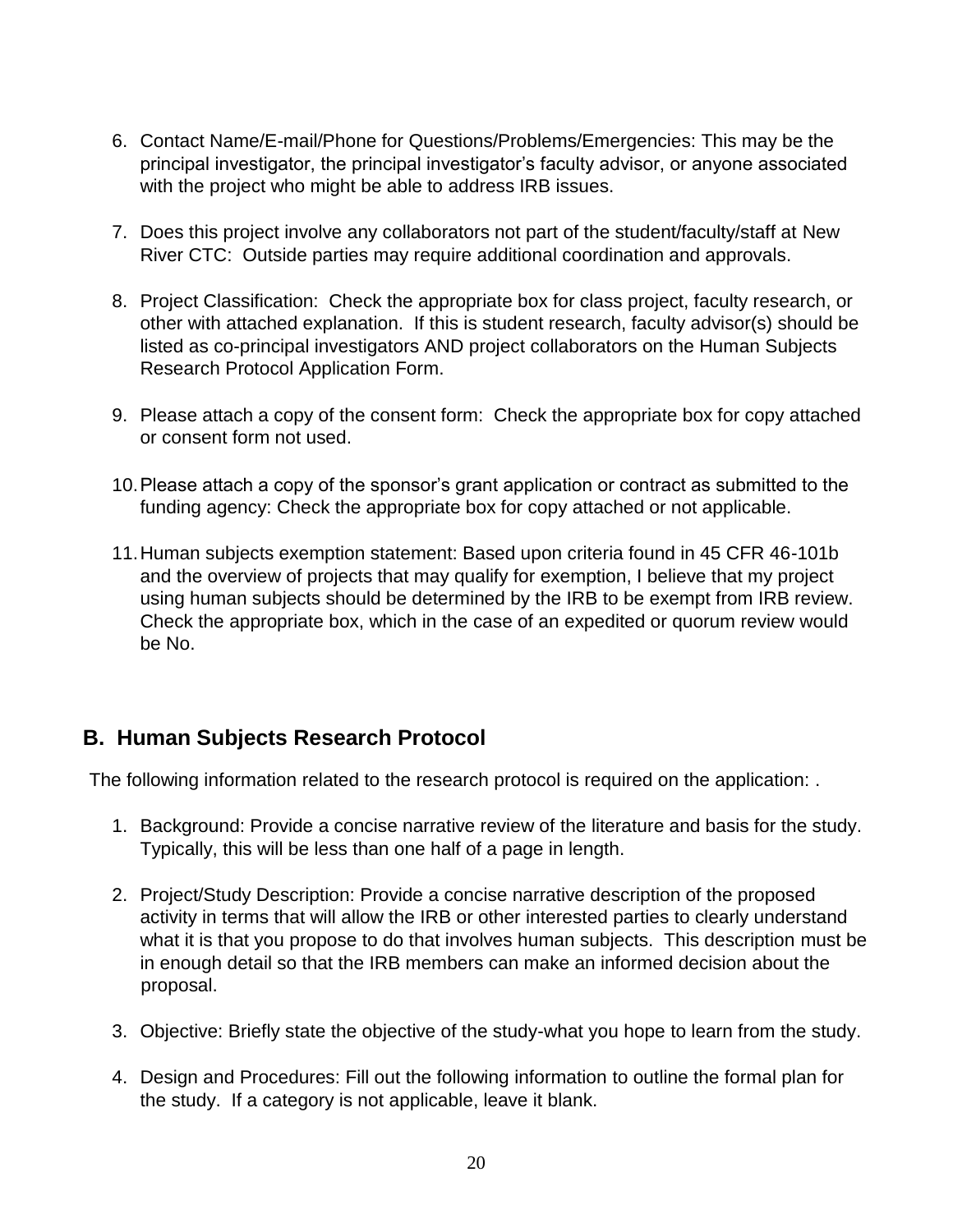- a. Location of study
- b. Variables to be studied
- c. Data collection methods (surveys, instruments used, etc.-please attach or provide description of any equipment.)
- d. Factors that would lead to halting the study due to emotional or physical stress
- e. Biological samples taken (if any)
- f. Debriefing procedures for participants
- 5. Research Subjects: Provide the following information about your research subjects. a. Source
	- b. Number: For multi-site studies, provide the estimated maximum number of subjects to be enrolled nationwide and separately list the estimated number of subjects to be enrolled by New River CTC investigators. For studies involving only one site, estimate the number of subjects to be enrolled by New River CTC investigators.
	- c. Characteristics: Describe any unique qualifiers for participation in the study.
	- d. Recruitment procedures: Attach any fliers, ads, posters, etc. used for recruitment. All such ads must have IRB approval before placement, and no deviation from the approved wording is permitted. A recruitment ad must clearly state if a placebo is involved.
- 6. Risk-Protection-Benefits: The answers for the three following questions are central to human subjects research. You must demonstrate a reasonable balance between anticipated risks to research participants, protection strategies, and anticipated benefits to participants and others.
	- a. Risks for subjects: Identify any foreseeable physical, psychological, or social risks for participants. State that there are no known risks if appropriate.
	- b. Minimizing risk: Describe specific measures used to minimize or protect subjects from anticipated risks.
	- c. Benefits: Describe any reasonably expected benefits for research participants, a class of participants, or society as a whole.
	- d. Minimal risk statement: Check yes or no to the following question: In your opinion, does the proposed research involve more than **minimal risk** to subjects? (―Minimal risk means that ―the risk of harm anticipated in the proposed research are not greater, considering probability and magnitude, than those ordinarily encountered in daily life or during the performance of routine physical or psychological examinations or tests.)
- 7. Confidentiality: Confidentiality is the formal treatment of information that an individual has disclosed in a relationship of trust and with the expectation that it will not be divulged to others without permission in ways that are inconsistent with the understanding of the original disclosure. Explain how you are going to protect confidentiality of research subjects and/or records. Include plans for maintaining records after completion. It is a federal requirement to maintain consent forms for three years after the study completion.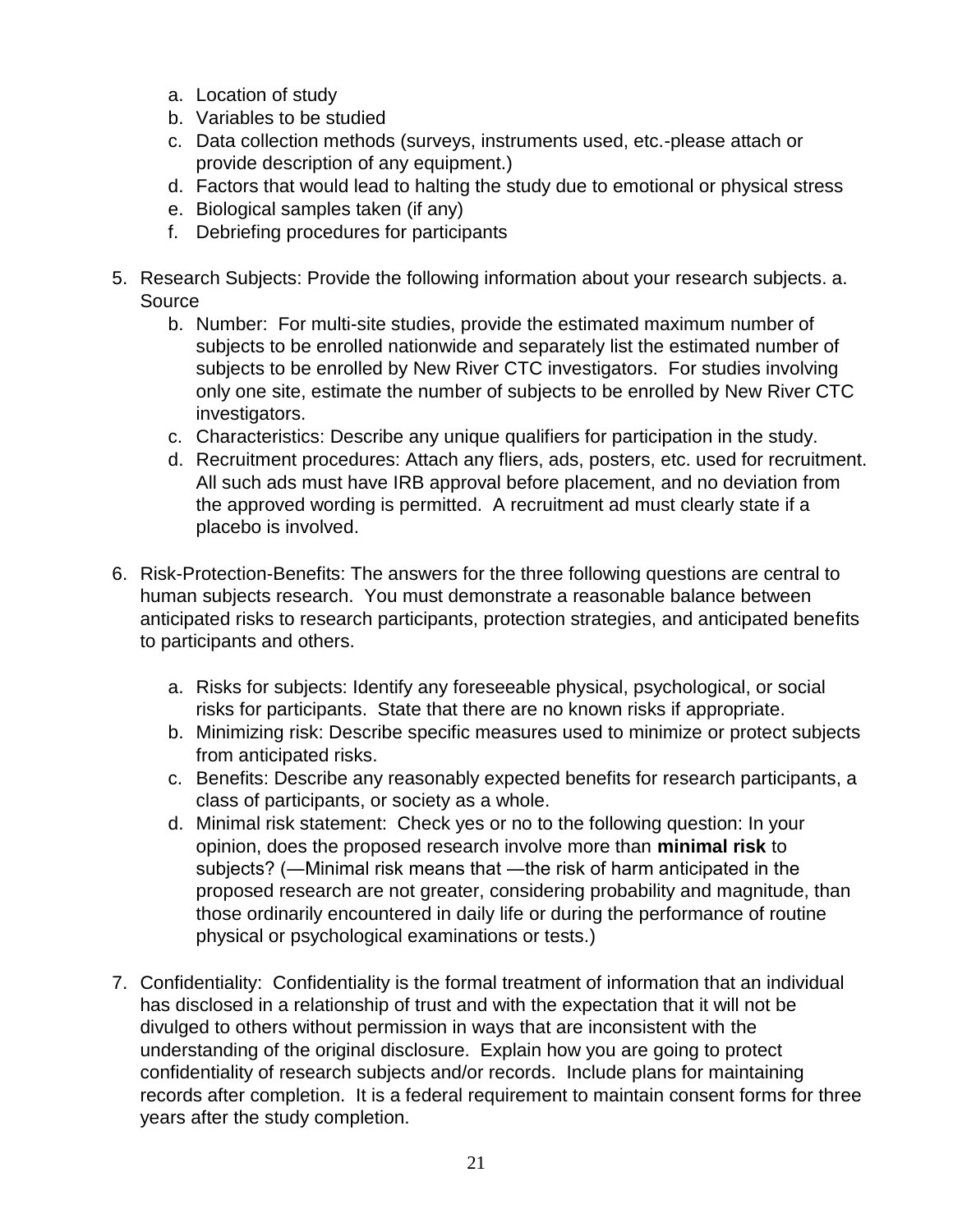8. Informed Consent: You must provide potential participants with information that informs them of their rights as subjects, i.e. explanation that the project is research and the purpose of the research, length of study, study procedures, debriefing issues to include anticipated benefits, study and administrative contact information, confidentiality strategy, and the fact that participation is entirely voluntary and can be terminated at any time without penalty, etc. Even if your potential subjects are completely anonymous, you must provide them with this information.

Answer yes or no to the following questions about the informed consent procedures.

- a. Are you using a written informed consent form? (If ―yes, include a copy with this application. If ―no, see next paragraph.)
- b. In accordance with guidance in Title 45 Code of Federal Regulations Part 46, I am requesting a waiver or alteration of informed consent elements (See Section 7 above). If ―yes, provide a basis and/or justification for your request.
- c. Does your Informed Consent document have all the minimum required elements of informed consent found in the Consent Form Template? (See Part 4) (Please explain)
- d. Do you preserve the anonymity of subjects? (An anonymous subject is one whose identity is unknown, even to the researcher.) If —no, explain why and describe how you will protect the identity of subjects.
- e. Are subjects debriefed about the purposes, consequences, and benefits of the research? Debriefing refers to a mechanism for informing the research subjects of the results or conclusions, after the data is collected and analyzed, and the study is over. (If —no, explain why.)
- 9. Project Information: The following items raise special concerns about safety, privacy, confidentiality, or other regulatory matters. Does your project involved any of the following? Check any applicable category. If you check yes to any of the questions below, you should explain them on an attached page.
	- a. Deception of subjects
	- b. Shock or other forms of punishment
	- c. Sexually explicit materials or questions about sexual orientation, sexual experience or sexual abuse
	- d. Handling of money or other valuable commodities
	- e. Extraction or use of blood, other bodily fluids, or tissues
	- f. Questions about any kind of illegal or illicit activity
	- g. Purposeful creation of anxiety
	- h. Any procedure that might be viewed as invasion of privacy
	- i. Physical exercise or stress
	- j. Administration of substances (food, drugs, etc.) to subjects (Specify if drug or device is in a ―non-FDA-approved‖ application.)
	- k. Any procedure that might place subjects at risk
	- l. Any form of potential abuse; i.e., psychological, physical, sexual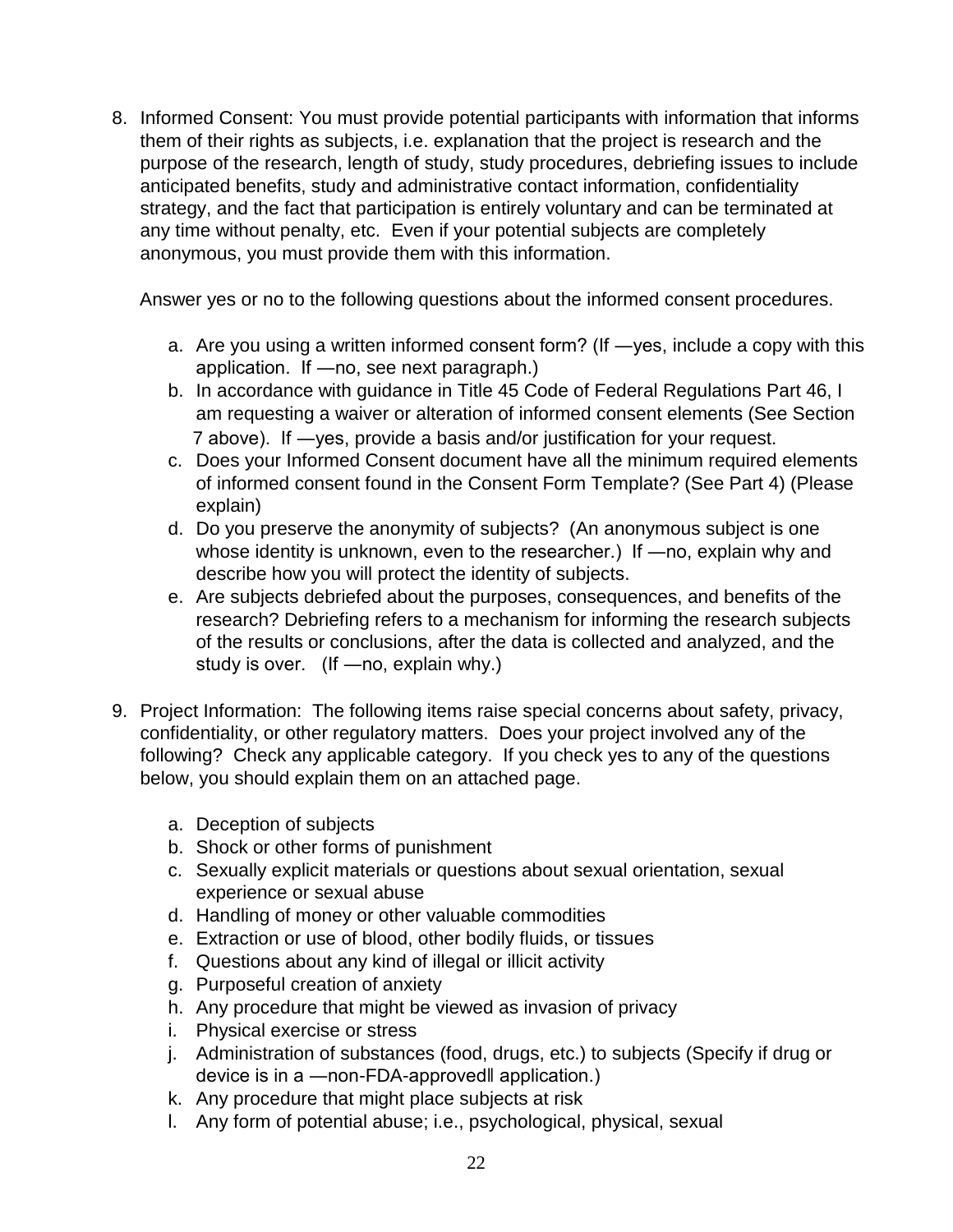- 10.Subject Information: Indicate which populations will be the subject of research. Targeting subjects from any of these populations raises added concerns about the research risks and the informed consent process because such subjects are likely to be vulnerable to injury, coercion, or undue influence (see Part 6.) If any of these populations are added to the research at a later date, an amendment must be submitted and approval received from the IRB. If you answer yes to any of the questions below, you should explain them in one of the paragraphs above.
	- a. Under 18 years of age
	- b. Physically or mentally disabled
	- c. Pregnant females as target population
	- d. Subjects in institutions (e.g. prisons, nursing homes, halfway houses)
	- e. Economically or educationally disadvantaged
	- f. Unable to provide their own legal informed consent
- 11.Project Collaborators: List all persons involved with the research project or study in the following categories.
	- a. New River CTC Collaborators: This list should include anyone (including undergraduate and graduate students) who is collecting or analyzing data related to the project.
	- b. Non-New River CTC Collaborators: It is critical that you identify non-New River CTC collaborators, and initiate any coordination and/or approval process early, to minimize delays caused by administrative requirements.
		- i. Check yes or no to answer the following: Does your non- New River CTC collaborator's organization have an Assurance with OHRP? (For Federalwide Assurance and Multiple Project Assurance (MPA) listings of other institutions, please reference the OHRP website under Assurance Information at: http://ohrp.osophs.dhhs.gov/polasur.htm ).If yes, please enter your collaborator's MPA number.

Check yes or no to answer the following: Is your non- New River CTC collaborator's IRB reviewing this proposal?

> c. Exempt Projects:45 CFR 46-101b identifies six categories of research involving human subjects that may be exempt from IRB review. If you believe that your project qualifies for exemption, please indicate which exemption category applies (1-6). Please remember that only the IRB can make the final determination whether a project is exempt from IRB review, or not. This category should not apply to protocols being prepared for expedited or quorum review.

## <span id="page-22-0"></span>**C. Investigator Assurance for Research Involving Human Subjects**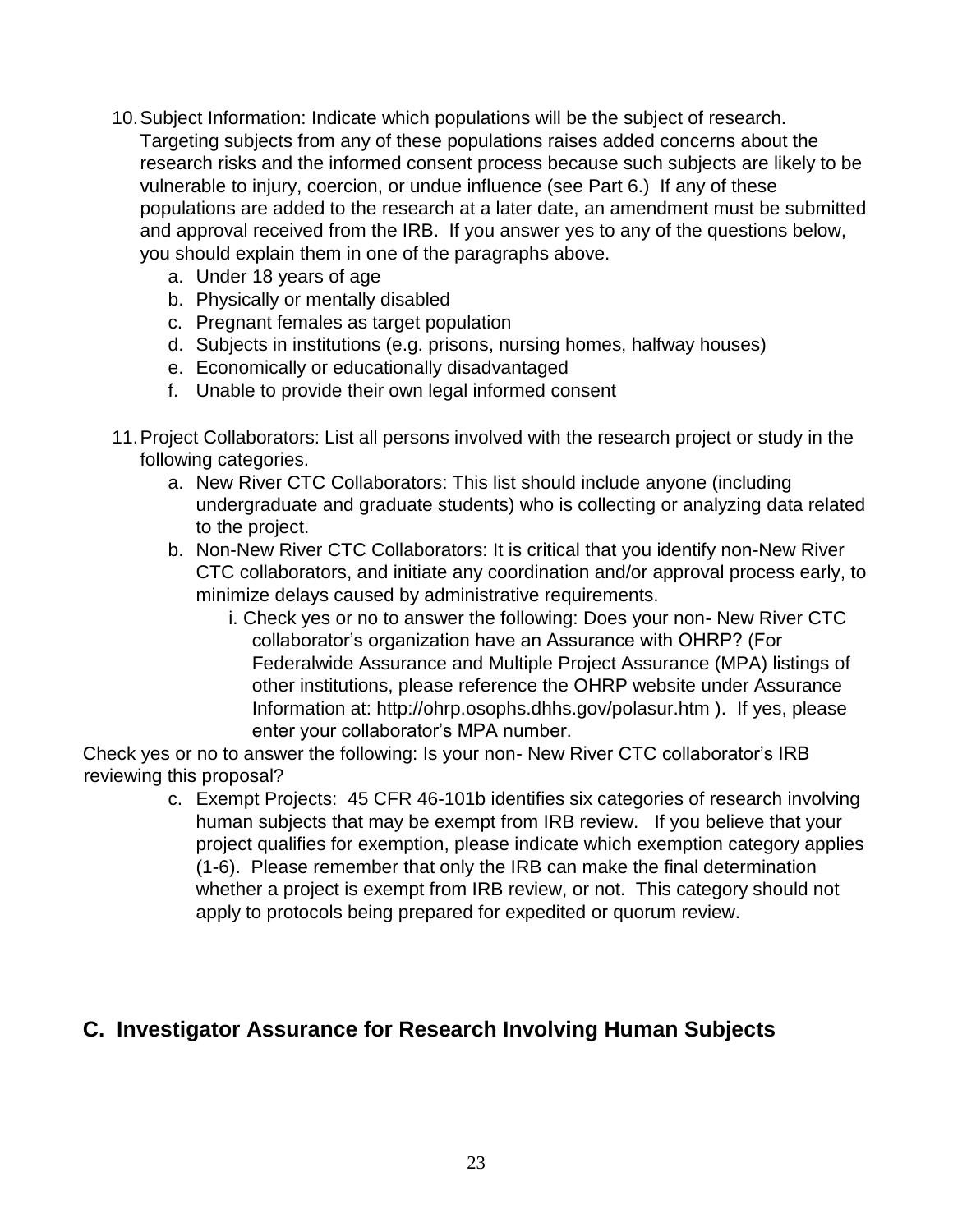The primary investigator listed on the Research Involving Human Subjects Application for Approval Form must read, agree to, and sign the following assurances.

As the Principal Investigator on this protocol, I provide assurances for the following:

- A. Research Involving Human Subjects: This project will be performed in the manner described in this proposal, and in accordance with Title 45 Code of Federal Regulation Part 46 available at http://ohrp.osophs.dhhs.gov/humansubjects/guidance/45cfr46.htm, applicable laws, regulations, and guidelines. Any proposed deviation or modification from the procedures detailed herein must be submitted to the IRB, and be approved by the Committee prior to implementation.
- B. Training: I assure that all personnel working with human subjects described in this protocol are technically competent and have completed training in the treatment of human subjects.
- C. Extramural Funding: If funded by an extramural source, I assure that this application accurately reflects all procedures involving human subjects as described in the grant/contract proposal to the funding agency. I also assure that I will notify the IRB, and the funding/contract entity if there are modifications or changes made to the protocol after the initial submission to the funding agency.
- D. Study Duration: I also understand that as continuing reviews are conducted, it is my responsibility to provide timely and accurate review or update information when requested, to include notification of the IRB when my study is changed or completed.

## <span id="page-23-0"></span>**D. Other Relevant Attachments**

- 1. Provide a copy of each survey or other test instrument.
- 2. Provide a copy of each consent form, Federal or State agency forms, and any other cover letters that may be sent to subjects or to their parent(s) or legal guardian(s). Include also an explanation of any requested waiver or alteration of the informed consent or assent process. If the consent or assent forms are not in standard format, the protocol will not be reviewed. All consents must be translated into foreign languages, as appropriate, and must have an authorization signature and statement certifying that this is a true translation. Explain where the consent forms and assent forms will be kept.
- 3. Provide any advertisements to be used in recruitment of subjects.
- 4. If applicable, provide, from each institution or organization other than New River CTC a current letter on that institution's letterhead granting permission for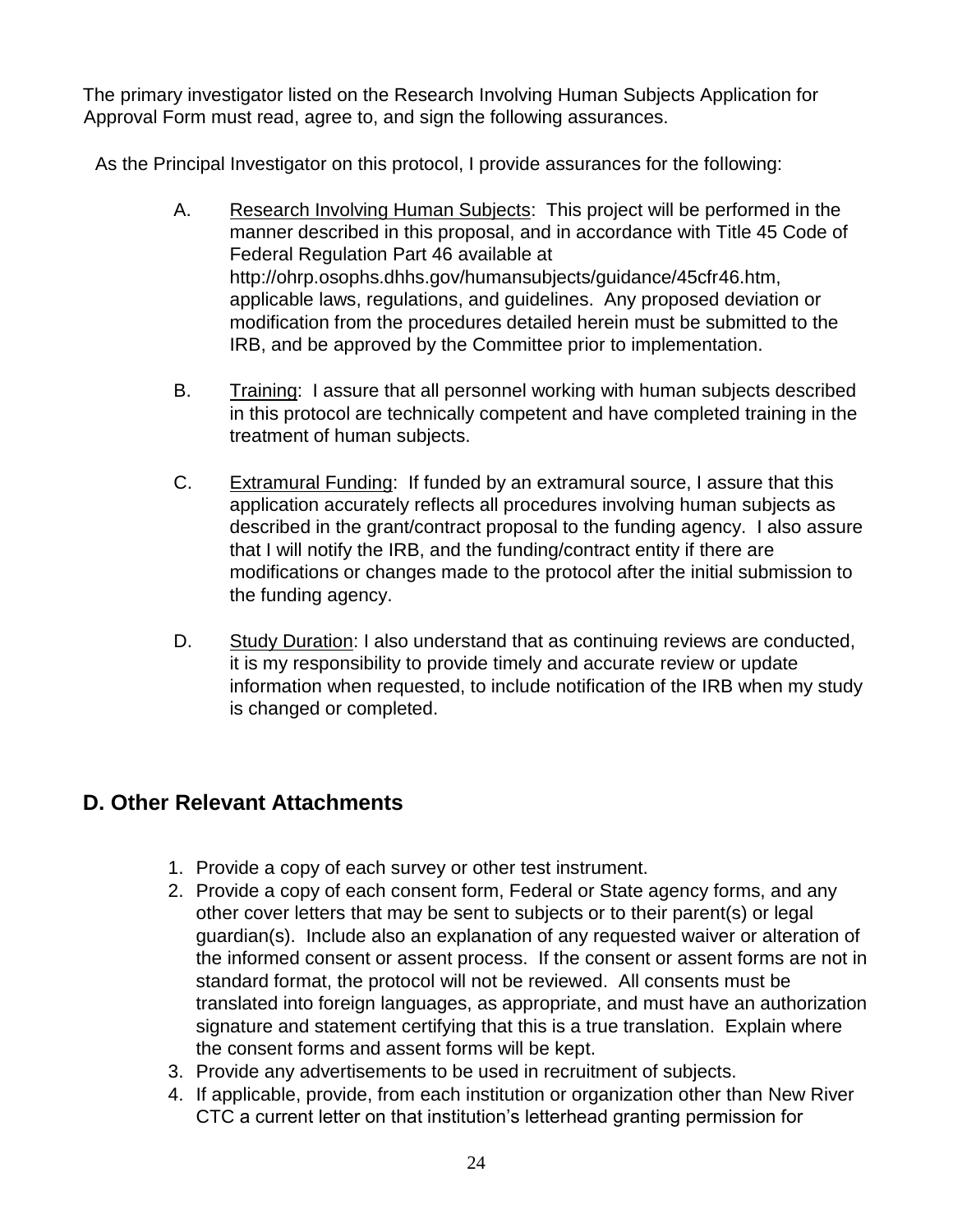investigators to use its facilities or resources. This letter must refer specifically to the study in question by title and investigator.

- 5. If applicable, provide a copy of the protocol prepared by any other person or institution (e.g. drug companies, research sponsored by private companies) with which the study must comply.
- 6. If a study involves the use of a consultant, whether paid or non-paid, the consultant must sign a memorandum that he/she has read the protocol and agrees to serve as a consultant. Provide a copy of any collaborator/consultant agreements if applicable.
- 7. Provide other appropriate attachments (e.g., texts used for interviews, letters from radiation safety officers, etc.)

## <span id="page-24-0"></span>**Part 4: Consent and Assent**

- A. [Consent](#page-24-1)
- B. [Assent](#page-30-0)
- C. [Waiver or Alteration of the Consent Process](#page-31-0)
- D. [Waiver or Alteration of the Assent Process](#page-33-1)

## <span id="page-24-1"></span>**A. Consent**

#### **Written informed consent is required, and copies of the most recent approved consent form must be used to enroll subjects in a study.**

Informed consent is a person's documented, voluntary agreement, based upon adequate knowledge and understanding of relevant information, to participate in research or to undergo a diagnostic, therapeutic or preventive procedure.

Investigators must obtain legally valid informed consent from each subject or from the subject's legally authorized representative (power of attorney, or authorized court appointed guardian /representative) for **any nonexempt research**. Subjects document their consent by signing the most recent copy of the consent form approved by the IRB. Subjects must receive a copy of the signed consent form.

**No consent may be assumed; so called "passive consent" is not legally valid consent.** If the research includes a non-randomized control group, a separate consent form for that group of subjects is needed.

In exceptional cases, detailed in Section B, obtain the IRB's permission to depart from the usual procedure. Alternative procedures include

• oral narrative coupled with a short-form consent document (see Section C.1 below),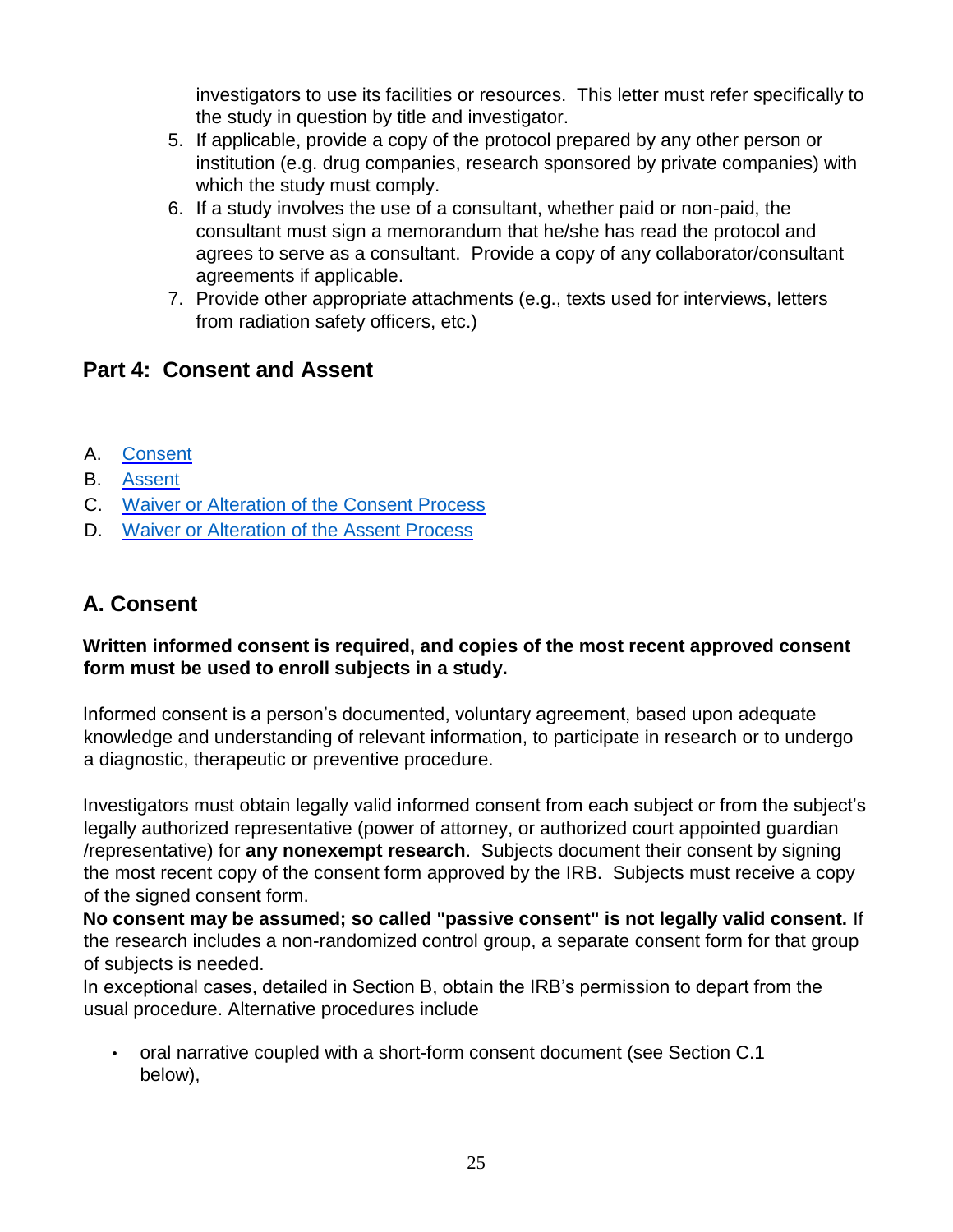• oral consent for impaired or illiterate subjects (see Section C.2 below), waiver of consent form to preserve anonymity (see Section C.3 below), other waivers or alterations of the consent process (see Section C.4 below).

The IRB must approve all consent forms. Once the IRB has approved a consent form, a copy of the approved consent form must be used in the research and the IRB must approve any proposed changes. (See Part 5.)

#### **1. Format and Style**

Consent forms must adhere to the following requirements.

- a. Use departmental letterhead (8-1/2" x 11" paper) of the principal investigator. Leave a 1" margin on all sides or the IRB provided consent form.
- b. The print should be legible enough for copying purposes. The form should be in no less than a 12-point font type, and should be single-spaced, with double-spacing between paragraphs. Larger-than-normal type size may be necessary for some populations such as children, the elderly, or the visually impaired. Divide the consent form into sections and use the descriptive headings provided (e.g., "Purpose," "Risks and Discomforts," "Confidentiality"), all of which should be in boldface type. Section titles may appear on a separate line or be underlined at the beginning of a paragraph.
- c. Number all pages. Use only one side of the page. Each consent/assent form should have its own, distinct pagination; each page should have the project title, a page number (in the bottom middle of the page, in the form "page xx of xx") and a line for the subject to initial and date (in the bottom right-hand corner of the page), signifying that the page has been read. The last (most recent) date of submission to the IRB should appear on each page (bottom left-hand corner of page).
- d. The IRB must approve your form if you do not use the IRB provided forms.
- e. Use the first person, as though the subject were explaining the study to someone else (e.g., "I understand that ..."; "Dr. X will give me . . ."). Only separate cover letters or narratives may speak to the subjects in the second person. A consent form to be signed by a parent, a guardian or authorized representative should be written in the first person, but refer to the subject in the third person (e.g., "I understand that my child will ..."; "Dr. X will give my child . . .").
- f. Use lay language throughout. Explain the nature of the project, the nature of the subject's participation, and the nature of the risks and benefits involved in language clearly understandable to the anticipated subjects (federal regulations suggest 7th-grade level).
- g. The IRB does *not* allow separate signature pages; at least some portion of the text must be on the signature page.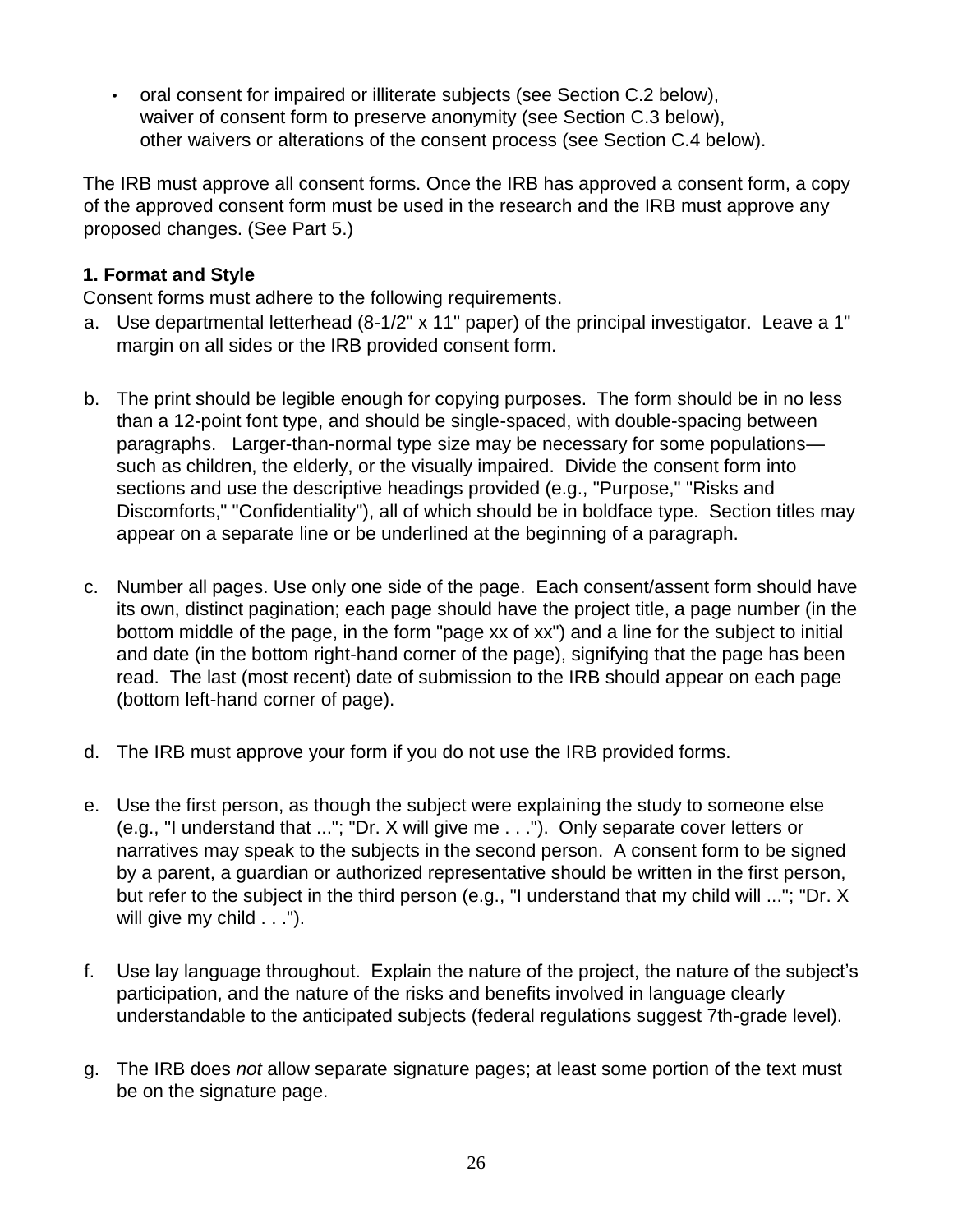- h. The IRB will not accept consent or assent forms with excessive blank spaces in the text.
- i. Multiple consent/assent forms should be labeled to indicate the targeted subject groups.

### **2. Contents and Structure**

The consent form must contain all applicable items listed below (items 1–13). The IRB may waive any of these requirements upon the written request of the investigator. Explain why the provision is unnecessary or inappropriate. (See Section B below.) The IRB does not permit language by which the subject or his or her representative waives any of the subject's legal rights or releases the investigator, the sponsor, the institution or its agents from liability for negligence.

- (1) The words "Consent and Information Form" must be at the top of the first page. Following pages should have consecutive page numbers (in the bottom middle of the page, in the form "page xx of xx"), an abbreviated title at the top, a submission date at the bottom lefthand corner and an initial and date line at the bottom right-hand corner of the page (see 1.c above).
- (2) Give the complete title of the study on the first page of the consent form. If the title on the consent or assent form differs from the title of the protocol, explain why in the discussion section. The study title (abbreviated if necessary) should appear at the top of each page of the consent form.
- (3) "Introduction"
	- (a) Include the following statement or its equivalent:
		- "I have been asked to participate in this research study."
	- (b) Indicate who explained the study to the participant (if not in person, provide details on how the presentation was made, e.g., cover letter, phone call), who is conducting the study and what department is sponsoring the study. Include the names of all investigators (principal investigators as well as co-investigators) involved in the study. When an investigator's name first appears in the consent form, spell it out fully and include the individual's degree (e.g., Joe Johnson, M.D.; Kirk Douglas, Ph.D.; etc.) and then refer to the person as "Dr. Johnson" or Dr. Douglas in subsequent text.
	- (c) Inform participants if the research is being done to fulfill requirements for a master's thesis or classroom assignment. In that student researchers are not full representatives of New River CTC, it is important that both potential research participants and New River CTC be in agreement that proper oversight by New River CTC exists for research conducted by students. Therefore, students completing protocols for review should provide the name of the faculty member or research associate supervising the research project. This information should be provided in the introduction of consent/assent forms, cover letters, and protocol statements.
	- (d) Identify any external support or sponsoring agency.
- (4) "Purposes"

Explain why the study is being conducted. If applicable, state that the investigational drug or device being used in the study has not yet received approval from the Food and Drug Administration or has not been approved for this application. State the approximate number of intended subjects and state the anticipated number of subjects in the New River CTC component. For example, (If multicenter), "Approximately \_\_\_ people are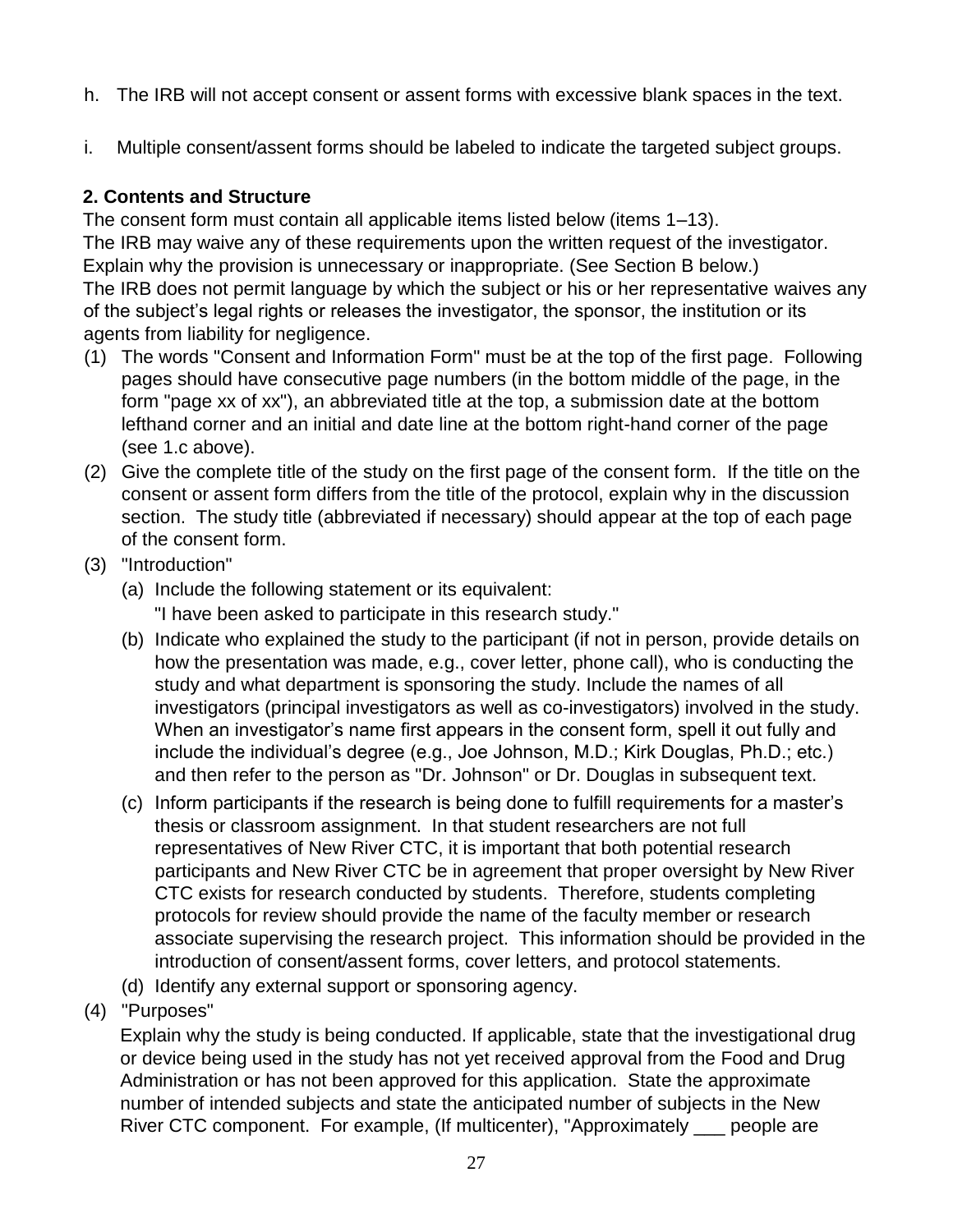expected to participate in this study nationwide. New River CTC researchers hope to enroll about **people in this study.**"

- (5) "Procedures"
	- (a) If applicable, provide a brief explanation of standard therapy and any consents required for this therapy.
	- (b) Explain the randomization process in lay language and the likelihood of the subject's being assigned to a particular group.
	- (c) Describe the procedures to be followed. Explain in detail all experimental procedures, using one paragraph for each element.
	- (d) Do not list inclusion and exclusion criteria in the consent form.
	- (e) State the expected duration of the subject's participation.
	- (f) Explain any special circumstances under which the investigator or the sponsor would terminate the subject's participation.
	- (g) If questionnaires or interviews are involved, inform subjects of the time involved, the nature of the questionnaire or interview, that they can see questions before they sign the consent form, and that they do not have to answer all of the questions. Explain that any subject, parent or guardian may review the questionnaire or interview questions before signing the consent or assent. Parents or guardians must be told that the child does not have to answer all questions.
	- (h) If audiotaping or videotaping is involved, the consent form must inform subjects of that procedure.
	- (i) Subjects *must* be informed that appropriate care will be available or an appropriate referral will be made if a particular problem or disease is discovered or if they have an adverse physical or psychological reaction to the study.
	- (j) If blood is drawn for research purposes, state the amount of each draw (in tablespoons or teaspoons), the frequency, and the total amount that will be drawn during the study (in tablespoons and teaspoons) as well as a fraction of a blood donation (a standard blood donation is approximately one pint, which is 32 tablespoons or 96 teaspoons)
- (6) "Plasma/Tissue Banking"
	- (a) If on-site tissue banking for future studies is involved refer to appropriate Federal guidelines.
	- (b) If off-site tissue banking is involved, the following statements (as appropriate) must be included in the consent form:

"I understand that the study will also involve a system for storing blood fluid (plasma) or tissue to use in future research. None of these studies would be of benefit to me. For this purpose, an extra \_\_\_\_\_\_\_\_\_\_ will be used for future research purposes."

"As part of the ongoing scientific and biotechnological activities of the

and its agents, these blood samples or tissue specimens will be preserved and used for research and development purposes. As a result of these activities, an economic benefit may be derived directly or indirectly by the

\_\_\_\_\_\_\_\_\_\_\_\_, individual researchers, and others engaged in these activities. By checking a box at the end of this consent form, I authorize the preservation and use of these specimens."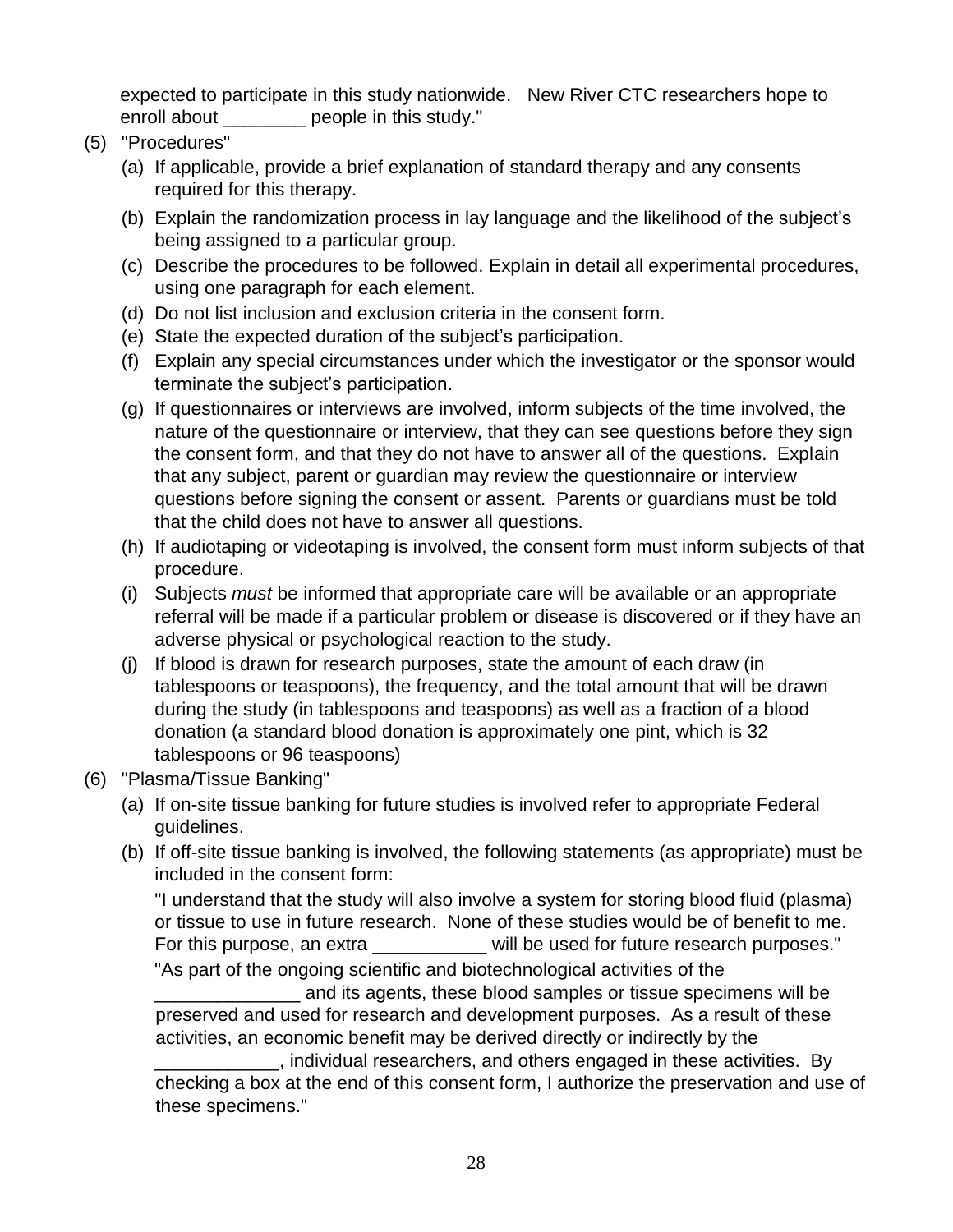"Some research may require no identification of blood or tissue, so there would be no risk to me. This file will be kept to allow identification of samples. If further projects are planned that require use of identifiable samples, I will be contacted and my consent will be necessary to do such research. If I do not want to be contacted for future studies, I can check a box at the end of this form." (c) *Required statements for end of consent form:*

I authorize the preservation and future use of my [tissue, blood, etc.] Yes No Initials

I authorize future use of my [tissue, blood, etc.] without additional consent. Yes\_\_\_No\_\_\_Initials\_\_

- (7) "Risks" or "Risks and Discomforts"
	- (a) Describe any known or foreseeable risks or discomforts to the subject. Use a table if available. Discuss each drug and its associated risks separately. Explain possible drug interactions. Differentiate between temporary and possible permanent side effects. Divide into likely, less likely and rare.
	- (b) For studies involving radiation, state the nature of the radiation and the risks involved.
	- (c) For drug or device studies and studies, explain that the treatment or procedure may involve risks that are currently unknown or unforeseeable.
	- (d) If applicable, include the following statement for studies that may include female subjects:

"This study may involve risks to the unborn child. For this reason, I understand that, if I am a female of child-bearing potential, I will not be allowed to participate in this study until I have had a pregnancy test and the test has indicated that I am not pregnant. I understand that I must use a medically approved method of birth control while I am participating in this study."

Some investigational studies may require that males use appropriate contraceptive methods.

- (e) If applicable, include the possibility of genetic aberration of sperm.
- (8) "Alternatives"

Alternative procedures or courses of treatment and their consequences and risks must be disclosed. Always state that nonparticipation is an option.

If students are to receive class credit, the consent form must state that other opportunities are available to earn the same extra credit. For example: "I understand that I will earn extra credit for participating in this study. I also understand that other options are available for earning the same extra credit."

(9) "Benefits"

Describe any anticipated benefits to the subject or to others (such as generalizable knowledge).

- (10) "Financial Considerations"
	- (a) Explain any costs associated with participation. For studies involving clinical treatment, explain any expenses that would not ordinarily be incurred with current treatment for the subject's condition. Also explain that the subject or the insurance carrier are usually billed. Include the statement: "I may wish to consult my insurance carrier prior to entering this study."
	- (b) State if the drug, device, lab work, or tests will be given free of charge.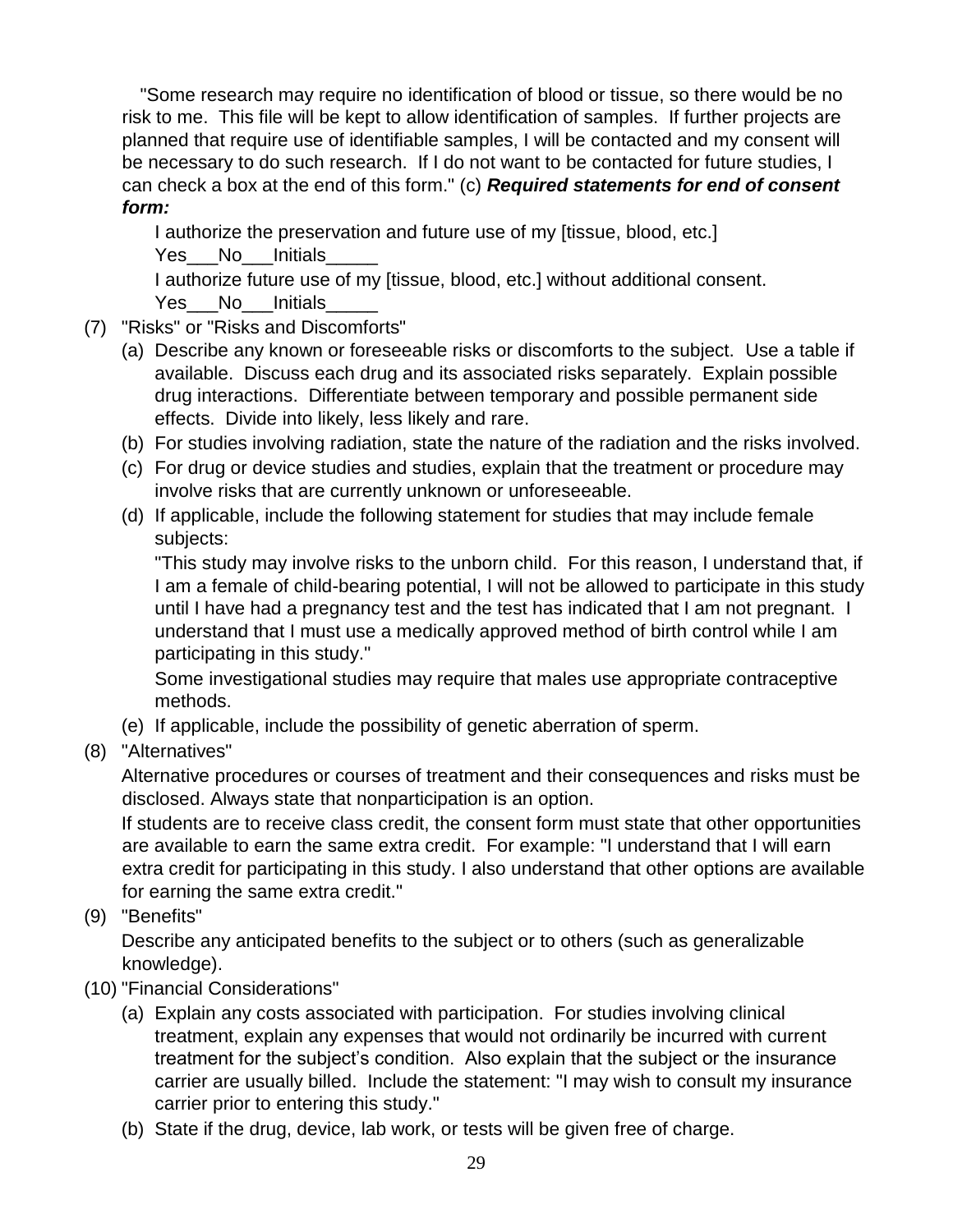(c) State whether subject must pay for the drug if it becomes commercially available during the study period.

For example, in cancer studies, when applicable, include the following statement: "The Division of Cancer Treatment, National Cancer Institute, will provide me with the investigational agent **the intervalled intervalled** free of charge for this study. Should this agent become commercially available during the course of the study, however, I may be asked to purchase subsequent doses of the medicine. I understand that the other costs associated with treatment (including hospitalization, X-rays, and lab tests) will be billed to my insurance company or myself."

- (d) Describe any monetary rewards, payments, or incentives for participating; include an explanation of the extent to which payment will be made if the subject withdraws or is removed from the study prior to its completion, including any proration or bonus for completing the study.
- (11) "Voluntary Compensation"

For studies involving more than minimal risk,

(a) state that medical treatment will be available if injury occurs:

"If I am injured as a result of this research, treatment will be available. Responsibility for that treatment will be borne by a] sponsor; b] insurance; or c] subject. "

- (b) state if any money will be paid voluntarily as compensation for injury that occurs as a consequence of the research
- (c) state if no money will be paid voluntarily, in which case the following sentence is mandatory:

"Compensation for my injuries will not be provided voluntarily by the investigator, sponsor, Fairmont State, or other associated affiliates."

- (12) "Contact Persons"
	- (a) Provide the name(s) and telephone number(s) of the principal investigator(s) for questions about the research and whom to contact in the event of a research-related injury (provide day and evening phone numbers).
	- (b) Inform subjects that if they have questions concerning their rights as subjects of research, they may contact the Chair of the IRB.
- (13) "Confidentiality"
	- (a) The following statement is mandatory:

"I understand that any information about me obtained as a result of my participation in this research will be kept as confidential as legally possible."

- (b) State that research records will, as appropriate, become part of a participant's hospital or medical records.
- (c) For all studies, the following statement is mandatory:

"I understand that my research records and test results, just like hospital records, may be subpoenaed by court order or may be inspected by the sponsor, federal regulatory authorities, or the IRB without my additional consent." (d) Explain how confidentiality will be maintained.

(e) Explain any foreseeable circumstances under which the investigator might be required to give information about the subjects to third parties (e.g., mandatory reporting of infectious diseases, mandatory reporting of information concerning child abuse).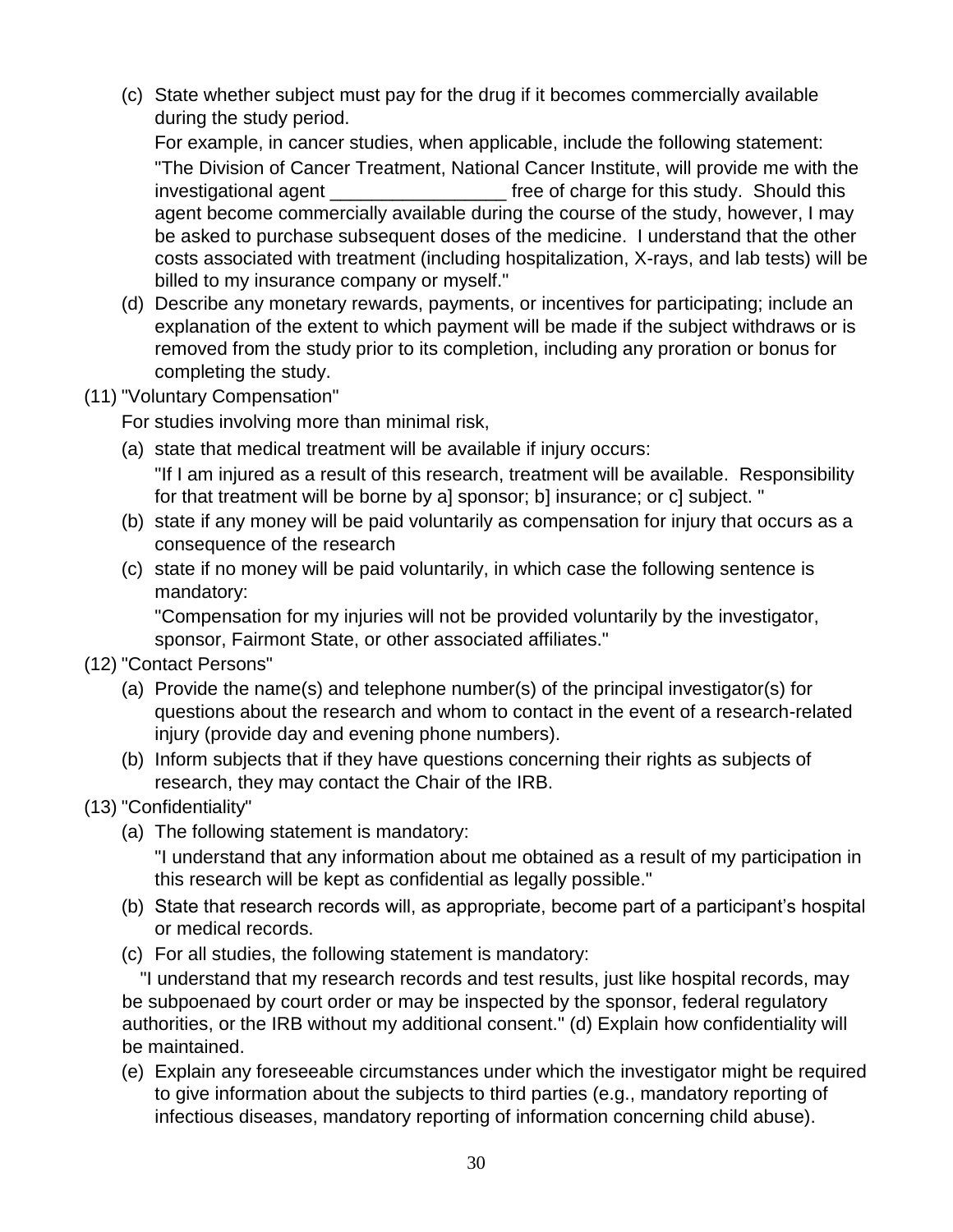- (f) If there is a probability of using the materials for public dissemination of the results of the research, include the following: "In any publications or presentations that result from this research, neither my name nor any information from which I might be identified will be used without my consent."
- (g) State where audio and videotapes will be kept, how their confidentiality will be maintained and when they will be destroyed.
- (14) "Voluntary Participation"
	- (a) State that participation is voluntary.
	- (b) State that refusal to participate or withdrawal from the study involves no penalty to the subject and will not alter future care. As appropriate, add that grades and class standing, special educational placement, participation in school or other approved extracurricular activities, etc. will not be affected (for students or trainees), that status on the team will not be affected (for athletes), that job standing will not be affected (for employees or subordinates). If applicable, state that data will continue to be collected even if the subject withdraws.
	- (c) State that the subject's questions about the research have been answered.
	- (d) For studies involving more than minimal risk, the following statement (or its equivalent) is mandatory:

"In the event new information becomes available that may affect my willingness to participate in this study, this information will be given to me so that I can make an informed decision whether or not to continue my participation."

- (e) Include a statement telling subjects they will receive a copy of the signed consent form.
- (15) Include lines for the following signatures, each to have the date and time of the signature:
	- (a) the subject or the subject's legal representative (if the subject is unable to sign),
	- (b) the investigator or co-investigator (an exception is made for community basedstudies),
	- (c) the person (other than the investigator or the co-investigator) obtaining the consent in community-based studies,
	- (d) the attending physician (if applicable and if different from investigators),
	- (e) initial any check boxes

### **3. Conflict of Interest**

If a conflict of interest may be present, the subject must be informed of the nature of this conflict in the consent form.

## <span id="page-30-0"></span>**B. Assent**

Assent is an agreement by an individual who is unable to give legally valid informed consent to participate in research.

**Written informed assent is required** unless the IRB approves a waiver or alteration. When potential research subjects are not competent to give legally valid informed consent, respect for a person's autonomy mandates that the investigator obtain their voluntary assent to participate, in addition to obtaining the informed consent of a parent, guardian, or other legally authorized representative.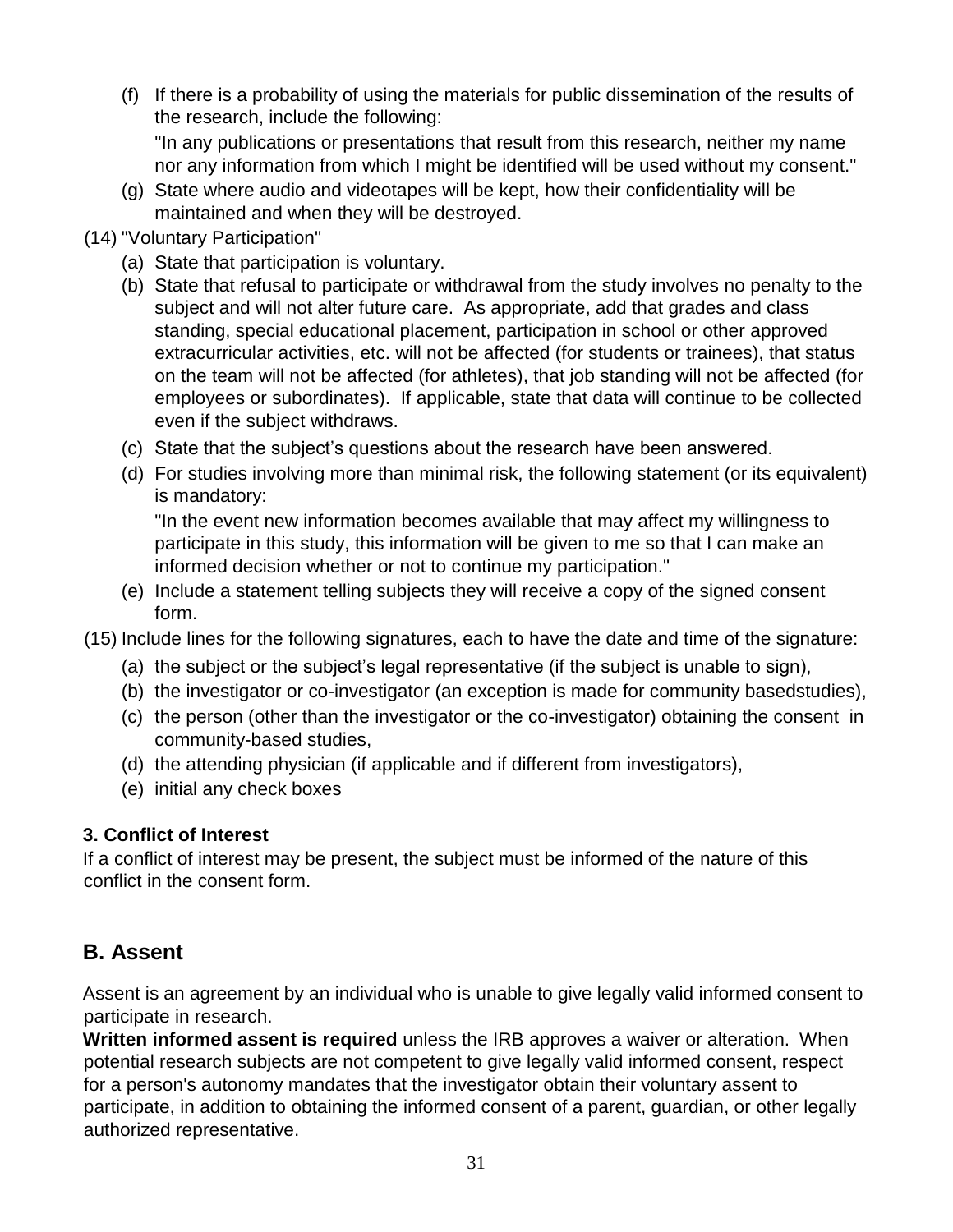Assent is generally required whenever

- subjects are children between the ages of 7 and 18 or
- intellectually or emotionally impaired subjects are not legally competent to give their informed consent.

Subjects manifest their "assent" to participate by signing an assent form which, like the consent form, explains the nature of the research project, the nature of the subjects' participation, and the nature of the risks and benefits involved.

The IRB must approve all assent forms. Once the IRB has approved an assent form, that form must be used; the IRB must approve any proposed changes. (See Chapter 5.)

### **Format, Style and Content**

The format, style and content of the assent form are essentially the same as for a consent form, except:

- a. the language should be appropriate for the age and capacity of the subjects;
- b. certain provisions may be omitted if they would be confusing or would not be meaningful to the subjects.

The following items ordinarily are included in an assent form in appropriate language (see Section A.2 for specifics):

- (1) The words "Assent Form" at the top of the page
- (2) The title of the study
- (3) The statement "I have been asked to be in this research study."
- (4) "Purpose"
- (5) "Procedures"
- (6) "Risks" or "Risks and Discomforts"
- (7) "Benefits"
- (8) "Confidentiality" [omitting (b) and (c)]
- (9) "Voluntary Participation" [omitting (d)]

## <span id="page-31-0"></span>**C. Waiver or Alteration of the Consent Process**

#### **1. Narrative with Short-Form Consent for Emergency Situations**

In rare instances, such as studies of subjects in emergency situations, the IRB may approve the use of a narrative coupled with a short-form consent.

#### *Procedure*

- a. The investigator must provide a written version of the narrative that contains all the information and elements of the standard consent form; this narrative may be read to the subject verbatim or may be paraphrased. (The narrative may be in the first or second person.)
- b. The subject (or the subject's authorized representative) signs only a short-form consent which states that the subject willingly agrees to participate in the research described in the narrative.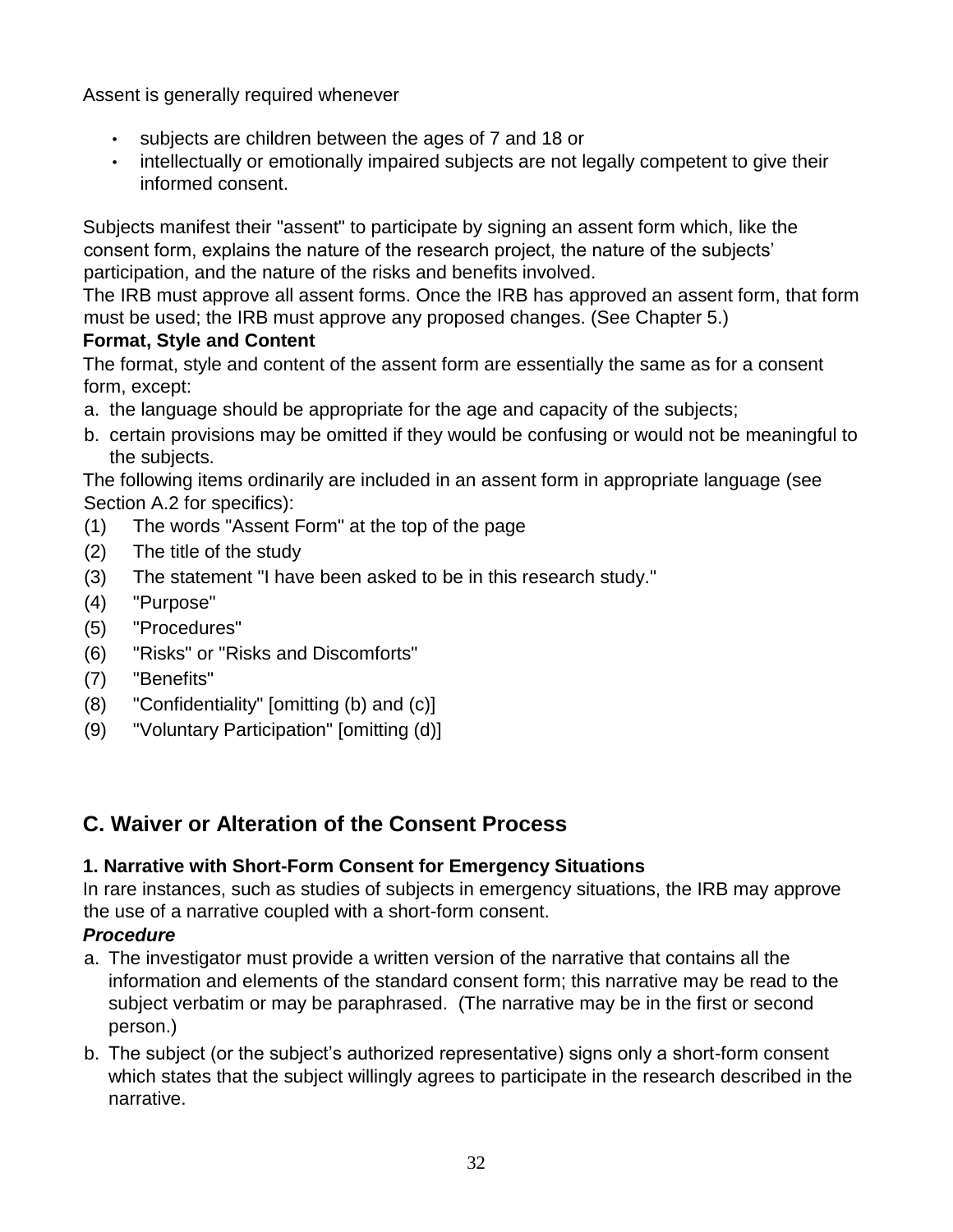- c. A witness must be present when the narrative is read to the subject. The witness signs the narrative and the short-form consent to verify that the narrative and written information were the same.
- d. The investigator signs the narrative and the short-form consent.
- e. The investigator gives the subject signed copies of the narrative and the short-form consent.

To use this procedure, the IRB requires three items:

- justification in section C of the protocol
- the narrative that will be read to the subjects
- the short-form consent

**2. Oral Consent and Waiver of Signed Consent Form for Impaired or Illiterate Subjects** In rare instances, such as with impaired (e.g., blind or dyslexic) or illiterate subjects who are fully capable of consenting but are not capable of reading or signing a consent form, the IRB may approve the use of an oral consent. In such cases, the investigator reads a narrative to the subject in the presence of a witness, and the witness signs a form to verify the subject's oral consent.

## *Procedure*

- a. The narrative must be read or paraphrased from a document that contains all elements of the standard consent form. (The narrative may be in the first or second person.)
- b. After the narrative is read, the subject indicates consent orally.
- c. A witness must be present when the narrative is read to the subject. The witness signs the narrative and a "Verification of Oral Consent" form to verify that the narrative was presented essentially as written and that the subject consented.
- d. The investigator signs the narrative and verification form.
- e. The investigator gives the subject a signed copy of the narrative and the verification form.

To use the oral consent process, the IRB requires three items:

- justification in Section C of the protocol
- the narrative that will be read to the subjects
- the verification of oral consent form that will be signed by the witness and the investigator

## **3. Waiver of Signed Consent Form to Preserve Subject Anonymity**

In some instances—especially in research involving only the use of educational tests, questionnaires, surveys, interviews, or observation—the principal risk to the subject would be a breach of confidentiality. When data are recorded so that subjects cannot be identified, the only record linking the subject and the research would be the consent document. In such cases, the IRB may waive the requirement of signed consent if it finds the risks resulting from a breach of confidentiality warrant such action. In these cases, after the subject has read a narrative that contains all elements of the standard consent form, he or she may provide explicit oral consent or implicit consent by means of voluntarily participating in the research.

## *Procedure*

a. All subjects must receive an information sheet, signed by the investigator and containing all elements of the standard consent form.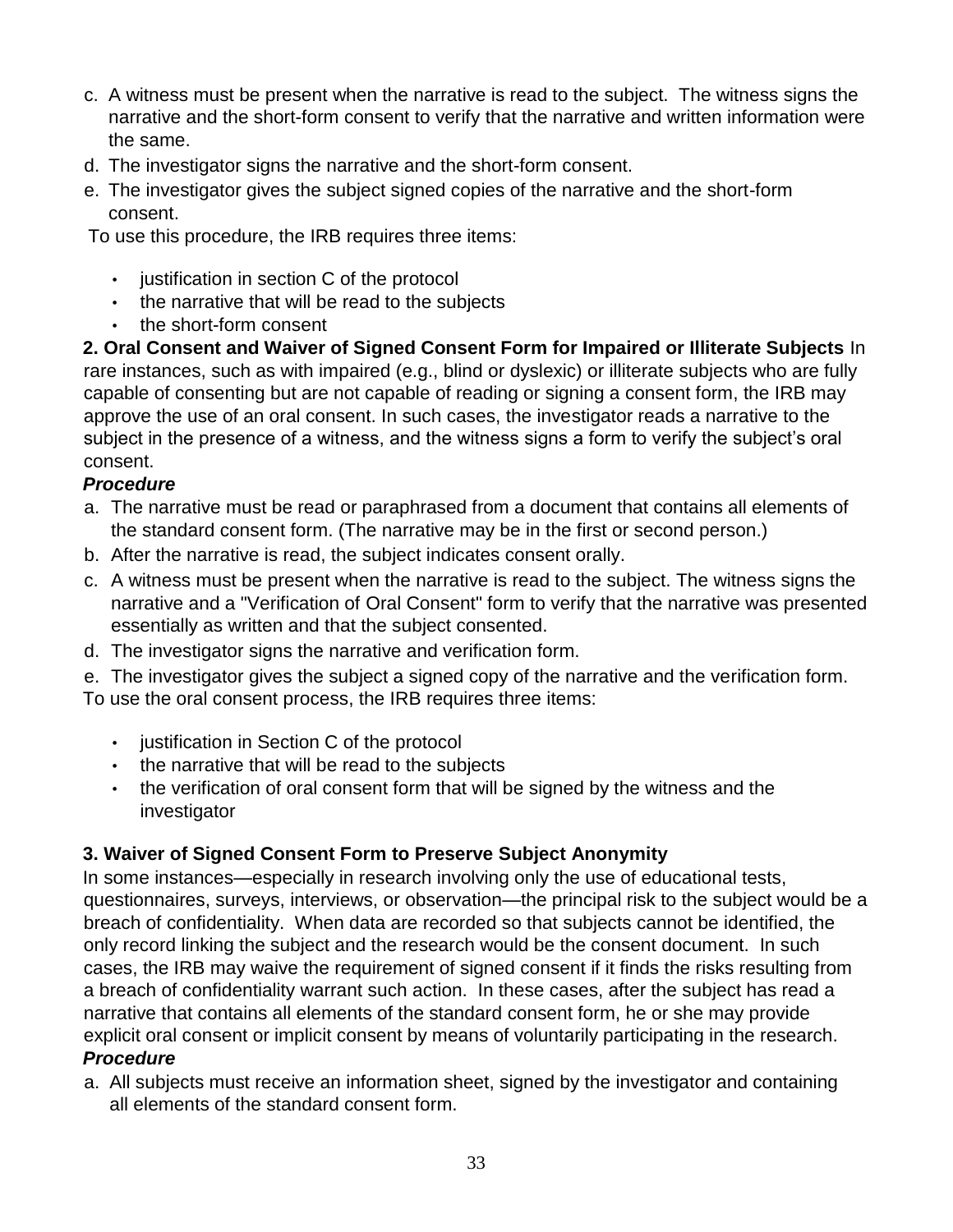- b. The information sheet must be in the form of a cover letter and may be in the first or second person. The cover letter should include all the elements required in a consent form.
- c. Subjects must have an opportunity to read it before deciding whether to participate. To obtain a waiver of signed consent, the IRB requires the following:
	- justification in Section C of the protocol and explanation of why it is appropriate
	- a copy of the information sheet that will be read by the subjects

### **4. Other Waivers or Alterations**

The IRB may approve substantial alterations to or waive any element of written informed consent only if all of the following conditions apply:

- a. The research involves no more than minimal risk to the subjects.
- b. The waiver or alteration will not adversely affect the rights and welfare of the subjects.
- c. The research could not practicably be carried out without the waiver or alteration.
- d. Whenever appropriate, the subjects will receive additional pertinent information after participation.

These conditions apply, for example, to any research that would involve participants in research *without their prior informed consent* or to any research that would involve *deception*  of subjects through incomplete or misleading information in the consent process.

Protocols in which the investigator seeks a waiver or alteration of the consent process under this provision may be eligible for expedited review by two IRB members.

Protocols requesting waiver of both consent and assent will undergo quorum review.

# <span id="page-33-1"></span>**D. Waiver or Alteration of the Assent Process**

When an intervention or procedure involved in the research may directly benefit the subject and is available only through participation in the research, the consent of the subject's parent(s) or guardian(s) is sufficient, and the subject's assent is not required. The assent of the subject should nevertheless be solicited; in such cases, a short form assent document may be used. The subject should be given a signed copy of the consent form or narrative and a signed copy of the short-form assent document.

To use a short-form assent, the IRB requires three items:

- justification in Section C of the protocol and explanation of why it is appropriate
- the narrative that will be read to the subject, if different from the consent form to be signed by the subject's parent(s), guardian(s) or legally authorized representative
	- the short-form assent  $\Box$

# <span id="page-33-0"></span>**Part 5: Changing a Protocol**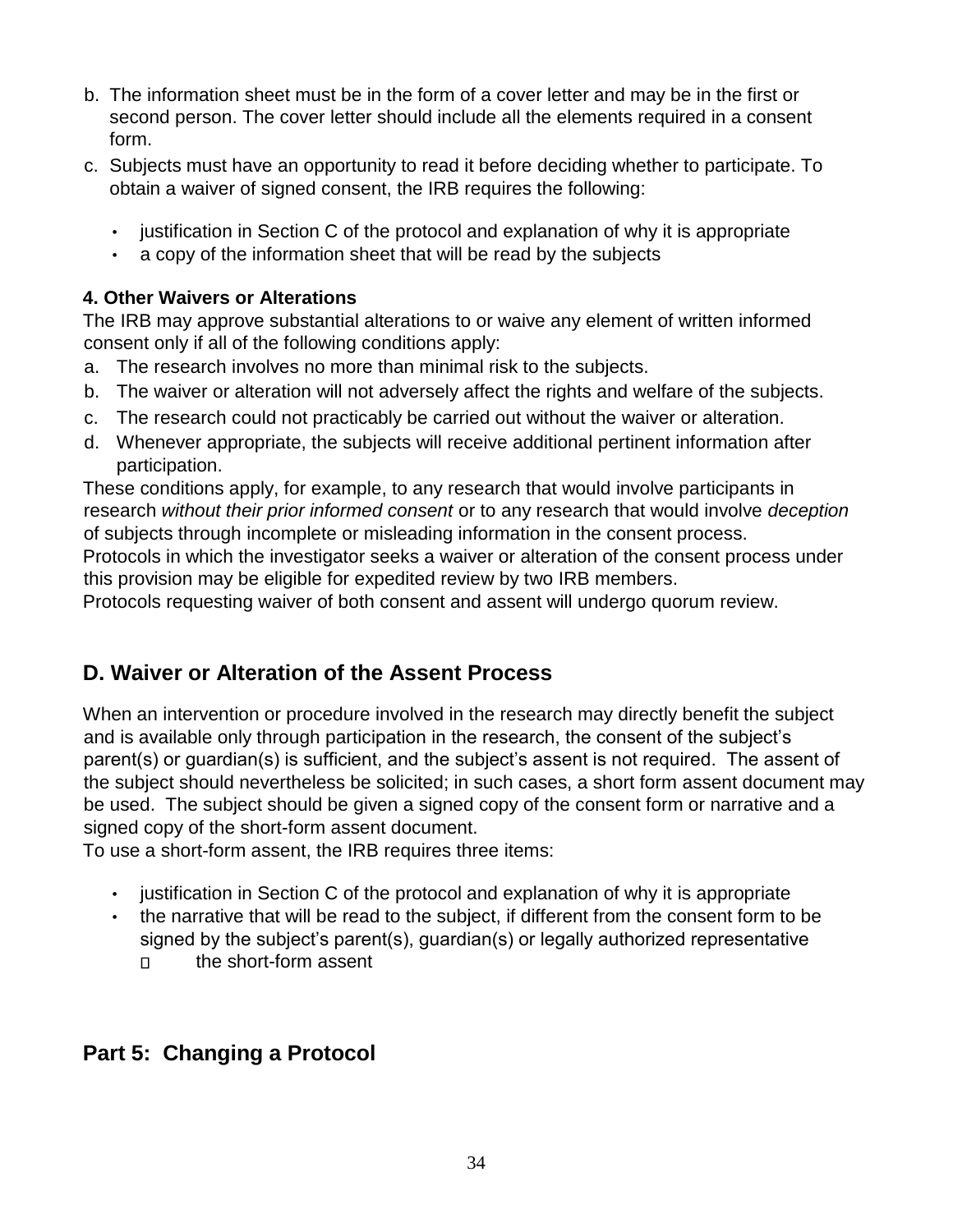- A. [Definitions](#page-34-0)
- B. [Submissions Required](#page-34-1)
- C. [Emergency Changes](#page-35-1)

Protocols should be pre-planned to preclude recurrent amendments.

Investigators must obtain IRB approval prior to instituting any changes to a protocol. See Section C below for procedures involving emergency changes without IRB approval. When changes to a protocol are submitted for approval, the entire amended protocol and consent form are subject to review for compliance with current IRB standards.

## <span id="page-34-0"></span>**A. Definitions**

**"Major"** changes are those that directly affect the level of risk to the subjects and must undergo quorum review. Examples include:

- the addition of new, and vulnerable populations as subjects,
- increasing the sample size in vulnerable populations, or
- any change in strategies, drug dosage, or period of administration of drugs.

In the case of amendments involving ―major" changes, please see Part 2, Section C for submission requirements for quorum review.

**"Minor"** changes are those that do not affect the level of risk to subjects and may be eligible for expedited review. Examples include:

- changing the project duration,
- increasing or decreasing the sample size,
- relocating the site of the study,
- changing co-investigators, or
- substituting *comparable* questionnaires or test instruments.

If in doubt as to whether proposed changes qualify as major or minor, contact the IRB staff. At the discretion of the IRB staff or the IRB chair, submission of a new protocol may be required.

### <span id="page-34-1"></span>**B. Submissions Required**

- 1. Describe in detail the nature of the requested changes, the reasons for making each change, and any possible effect the changes may have on subjects. Revision descriptions should satisfy any sponsor requirements e.g. protocol numbers, version dates. If necessary, use additional sheets. Describe changes to the consent forms detailing section/page etc.
- 2. If adding a new site, attach the appropriate letter(s). If adding new investigators or changing investigators, include the new investigator's(rs') name(s); the principal investigator and all new co-investigators must sign this form.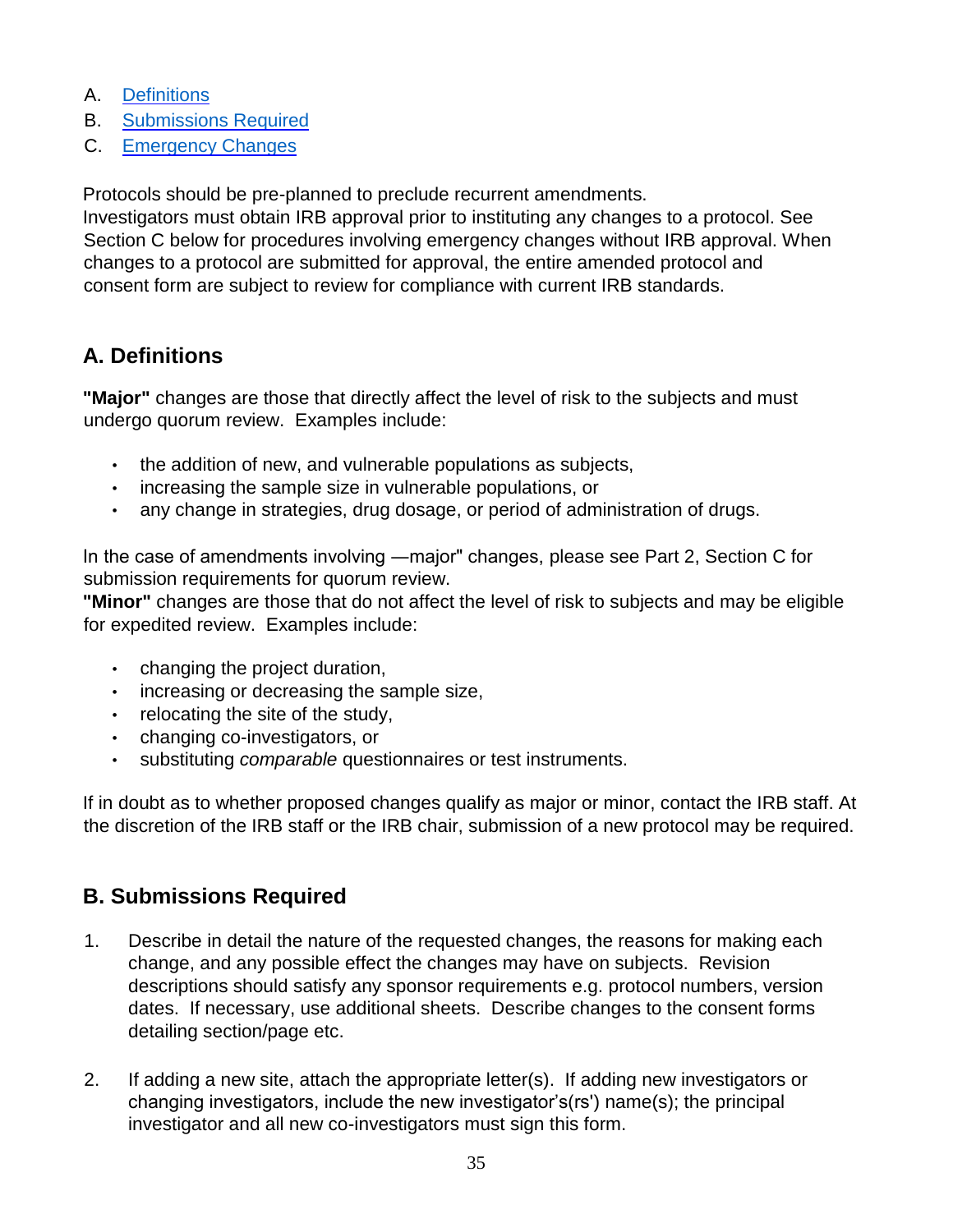- 3. For changes to consent forms, assent forms, cover letters, or ads, submit a new document with hand-drawn brackets around any modifications on the new document (indicate on the first page of consent/assent etc., which pages are revised). Also submit a clean copy of the new document for IRB approval. If the sponsor has requested a change, include a copy of the new documentation from the sponsor (except to the extent any such statement would violate or otherwise be contrary to any confidentiality or nondisclosure obligations).
- 4. For modifications to any other attachment(s), submit the document(s) with hand-drawn brackets around any modifications on the new document (indicate on the first page of the document, which pages are revised).
- 5. The IRB staff will return the approved forms and the revised, approved consent form(s) and attachments. These newly approved forms immediately replace all previous forms.

# <span id="page-35-1"></span>**C. Emergency Changes**

If changes to an IRB-approved protocol become necessary to avoid an immediate hazard to subjects, the investigator may make those changes without prior IRB approval, but—the investigator must attempt to obtain prior authorization from the IRB chair. The following is required:

- the investigator must notify the IRB within five (5) days of making an emergency change and
- the investigator must submit, within ten (10) days, a written request to amend the protocol.

The IRB will review the request to amend the protocol and also determine whether any change made without prior approval was justified.

## <span id="page-35-0"></span>**Part 6: Special Populations as Subjects of Research and Research Conducted in Non-Campus Settings**

Whenever subjects in a study may be vulnerable to injury, coercion or undue influence, the study must include additional safeguards to protect their rights and welfare. Special populations requiring additional safeguards are:

- A. [Children](#page-36-0)
- B. [Persons who are intellectually or emotionally](#page-37-0) impaired
- C. [Pregnant women and fetuses](#page-38-0)
- D. [Prisoners](#page-39-0)
- E. [Persons who are illiterate or whose primary](#page-40-0) language is not English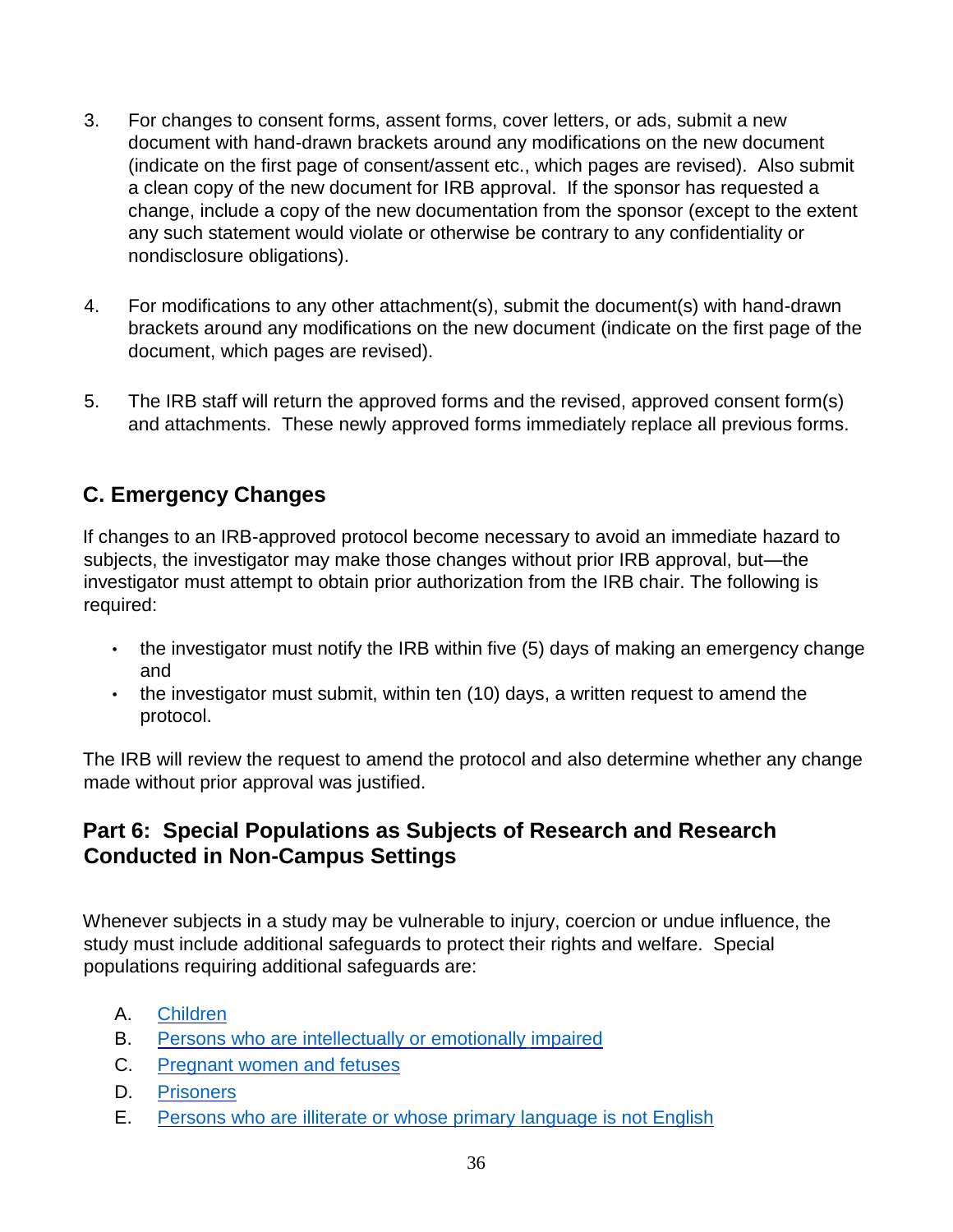- F. [Students or trainees](#page-40-1)
- G. [Employees or subordinates of investigator\(s\)](#page-41-0)
- H. [Research conducted in](#page-41-1) non-campus settings

## <span id="page-36-0"></span>**A. Children**

#### **1. Definitions**

A "child" is anyone who has not reached the legal age for consent when and where the research will be conducted. In West Virginia, the age of consent is 18 years, unless the child is an "emancipated minor"—a child over the age of 16 who has been declared emancipated by court order.

"Assent" is the agreement, by a child or any individual who is unable to give legally valid informed consent, to participate in research. Mere failure to object is not assent. For a clarification of risk levels as they apply to research involving children, see the NHRPAC report at [http://www.hhs.gov/ohrp/nhrpac/documents/nhrpac16.pdf.](http://www.hhs.gov/ohrp/nhrpac/documents/nhrpac16.pdf)

#### **2. Criteria for Approval**

The IRB will approve research involving children only if it falls within one of the following categories:

a. The research involves no more than minimal risk. *(Requires the consent of one parent or guardian.)* 

The research involves more than minimal risk but presents the prospect of direct benefit to individual subjects, which is sufficient to justify the risk.

*(Requires the consent of one parent or guardian.)* 

The research involves more than minimal risk and presents no direct benefit to subjects but is likely to yield important generalizable knowledge about the topic under study. *(Requires the consent of both parents—see below under 3.)* 

The research presents a reasonable opportunity to understand, prevent, or alleviate a serious problem affecting the health or welfare of children.

*(Requires the consent of both parents—see below under 3.)* 

See Part 2.B and Part 2.C for information on exempt and expedited research involving children.

#### **3. Consent and Assent**

All research that involves children as subjects requires the signed informed consent of the child's legal parent(s) or guardian(s). If the consent of both parents is required (see 2.c and 2.d above), one parent can consent if the other parent is deceased, unknown, incompetent or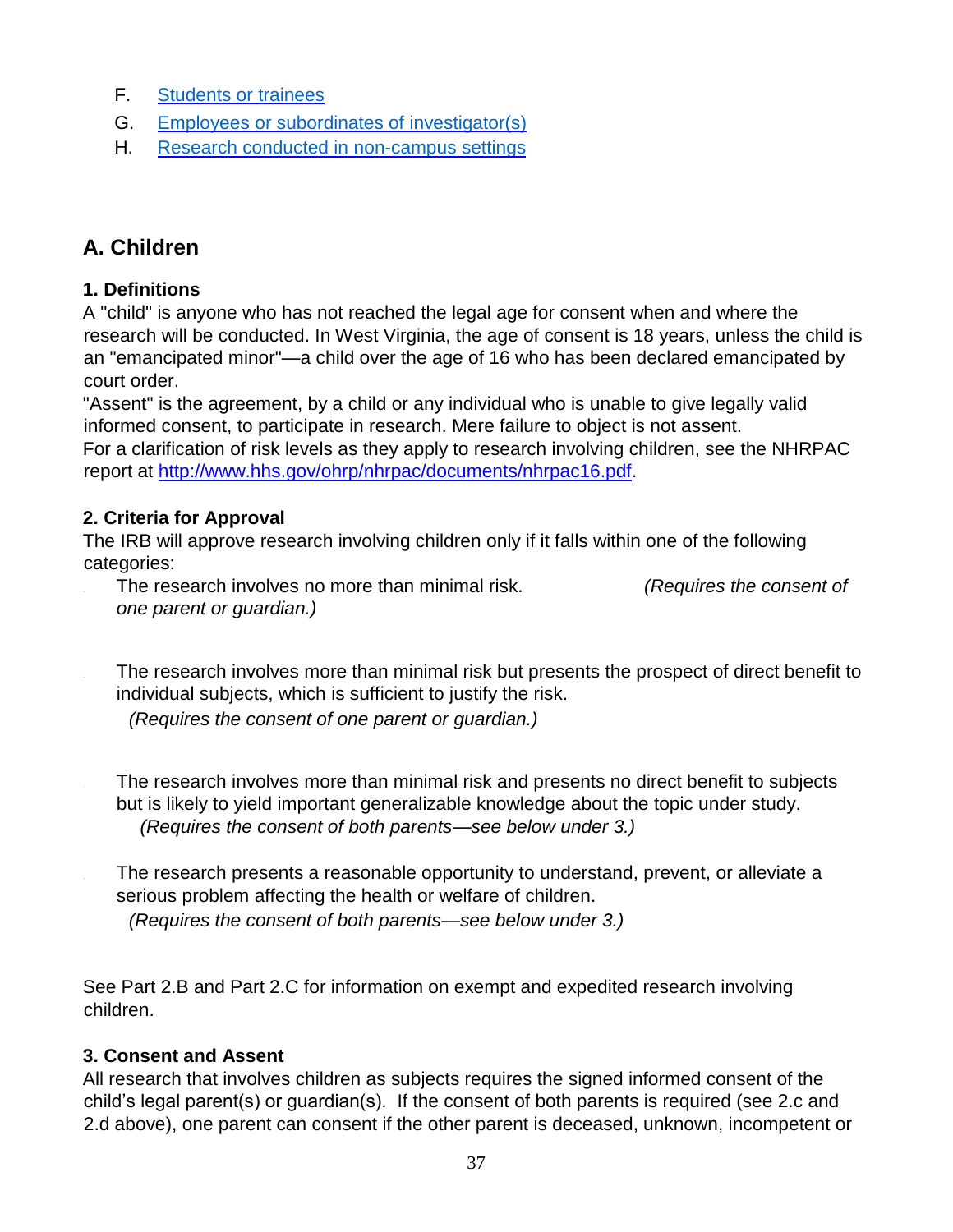not reasonably available or when only one parent has legal responsibility for the care and custody of the child.

All children must provide their written assent unless they are under age 7, or incapable of understanding, or the intervention or procedure involved may directly benefit them and is available only through participation in the research. The investigator(s) should attempt to obtain written assent even though it is not a prerequisite for participation; a short-form assent document may be used.

The IRB has authority to waive the assent requirement.

## <span id="page-37-0"></span>**B. Persons with an Intellectual or Emotional Impairment**

#### **1. Definition**

A person with an "intellectual or emotional impairment" is one whose cognitive or emotional functions are affected or whose capacity for judgment and reasoning is significantly diminished, either by a psychiatric disorder (e.g., psychosis, neurosis, personality or behavior disorder), a developmental disorder (e.g., mental retardation), or a neurological disorder. These individuals may be vulnerable to coercion or may not be able to give legally valid informed consent, and protocols involving them will receive quorum review.

#### **2. Criteria for Approval**

The IRB will approve research that targets intellectually or emotionally impaired persons only if it falls within one of the following categories:

The research involves no more than minimal risk.

The research involves more than minimal risk but presents the prospect of direct benefit to individual subjects, and this benefit is sufficient to justify the risk.

The research involves more than minimal risk and presents no direct benefit to subjects but is likely to yield generalizable knowledge about the subjects' condition.

The research presents a reasonable opportunity to understand, prevent, or alleviate a serious problem affecting the health or welfare of intellectually or emotionally impaired persons.

#### **3. Consent and Assent**

If an impaired subject is capable of giving legally valid informed consent, you must obtain his or her consent according to the requirements in Part 4. The contents and language of the consent form should be appropriate to the nature and extent of the subject's impairment. If an impaired subject has a legally authorized representative, informed consent from the legal representative and assent from the subject must be obtained in accordance with the procedures and criteria applicable to research involving children.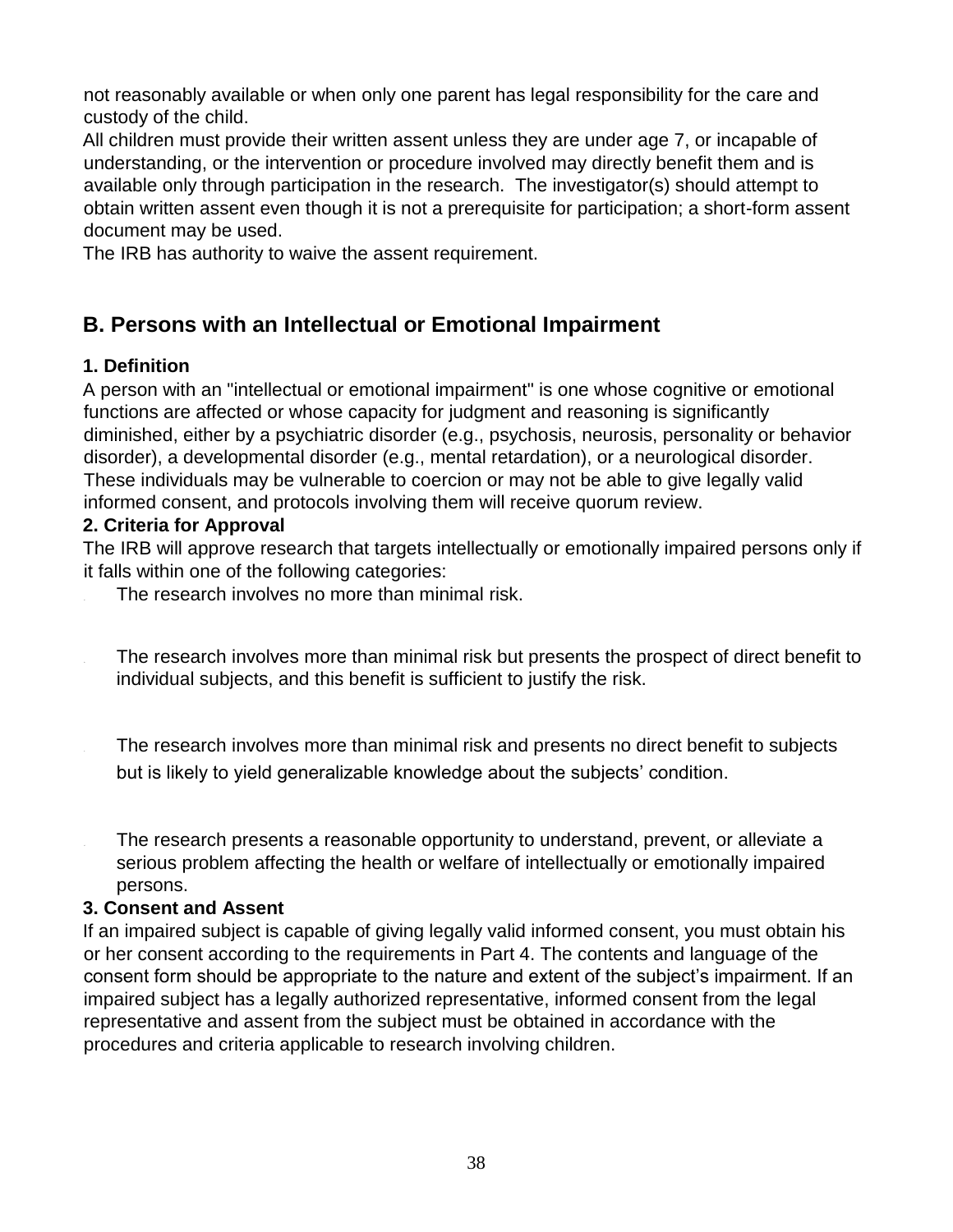# <span id="page-38-0"></span>**C. Pregnant Women and Fetuses**

### **1. Definitions**

"Pregnancy" encompasses the period of time from the confirmation of implantation by biochemical or biophysical means until intended or unintended passage or removal of the embryo or fetus. The state of pregnancy is defined by the presence of the embryo or fetus, whether alive, not alive, or of uncertain or unknown status.

"Embryo" describes the developing human during organogenesis, generally spanning the first three months after conception. "Fetus" refers to the growing human during the months of pregnancy after that.

A "fetus" is the product of conception from the time of implantation until birth by expulsion or extraction and until it is determined to be viable.

"Viable" refers to the ability of the fetus, after either spontaneous or induced delivery, to survive (given the benefit of available medical therapy) to the point of independently maintaining heart beat and respiration.)

"Nonviable fetus" means a fetus *ex utero* (outside the body) which, although living, is not viable.

"Dead fetus" means a fetus *ex utero* which exhibits neither heartbeat, spontaneous respiratory activity, spontaneous movements of voluntary muscles, nor pulsation of the umbilical cord (if still attached).

"In vitro fertilization" means any fertilization of human ova which occurs outside the body of a female, either through admixture of donor human sperm and ova or by any other means.

#### **2. Criteria for Approval**

The IRB will approve research involving pregnant women and fetuses only if **all** of the following conditions are met:

Appropriate studies on animals and nonpregnant subjects have been completed (within policy limitations).

The risk to the fetus is minimal, except where the purpose of the activity is to meet the health needs of the mother or the fetus.

The risk to the fetus is the least possible risk for achieving the objectives of the research.

Investigators involved in the study will have no role in any decisions regarding (i) the timing, method or procedure used to terminate the pregnancy, or (ii) the viability of the fetus.

When termination of a pregnancy is involved, no changes from standard procedures which may cause more than minimal risk to the fetus or to the pregnant woman may be introduced solely for purposes of the research.

No monetary or other inducements may be offered to terminate a pregnancy for purposes of the research.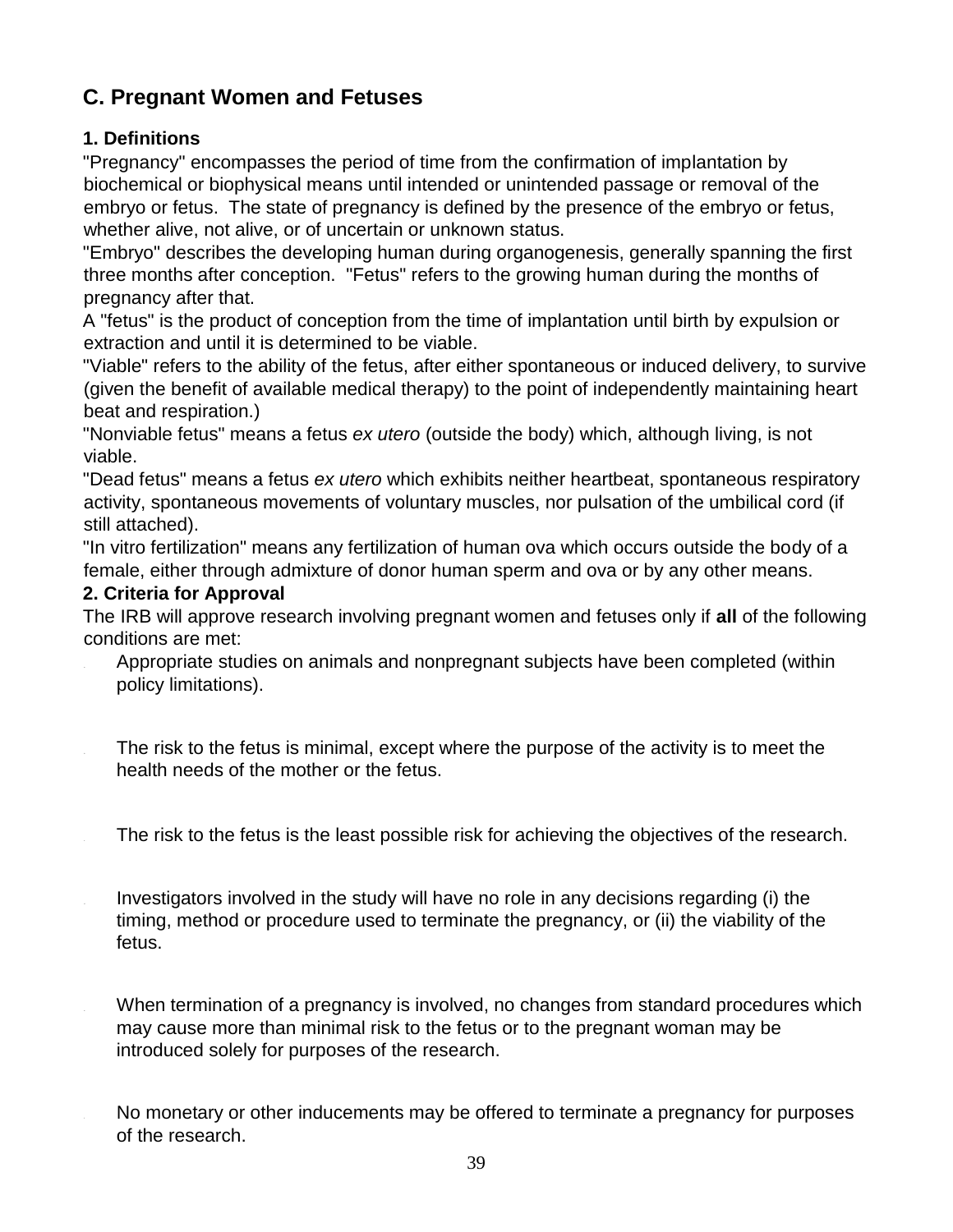#### **3. Special Considerations**

#### a. *The fetus in utero*

The fetus *in utero* may be involved as a research subject only if the purpose of the research is to meet the health needs of the particular fetus, and the fetus will be placed at the minimum risk necessary to meet such ends or the risk to the fetus is minimal and the purpose of the research is to obtain important biomedical knowledge which cannot be obtained by other means.

#### b. *The fetus ex utero*

Until it has been ascertained whether or not a fetus is viable, a fetus *ex utero* may be involved as a research subject only if there will be no added risk to the fetus and the purpose of the study is to develop important biomedical knowledge which cannot be obtained by other means; or the purpose of the research is to enhance the possibility of survival of the fetus to the point of viability.

#### **The nonviable fetus**

A nonviable fetus may be involved as a research subject only if vital functions will not be artificially maintained solely for purposes of the research, experimental procedures which would of themselves terminate heartbeat or respiration are not used, and the purpose of the research is to develop important biomedical knowledge which cannot be obtained by other means.

#### **4. Consent for Research Involving Pregnant Women or Fetuses**

The mother of the fetus must be legally competent and have given her informed consent for any research involving herself or the fetus. The mother's consent alone is sufficient if the purpose of the activity is to meet the health needs of the mother, the father's identity or whereabouts cannot be reasonably determined, or the pregnancy resulted from rape. In all other circumstances, informed consent must also be obtained from the father of the fetus.

### <span id="page-39-0"></span>**D. Prisoners**

#### **1. Definition**

A "prisoner" is an individual involuntarily confined in a penal institution, including persons (1) sentenced under a criminal or civil statute; (2) detained pending arraignment, trial or sentencing; and (3) detained in other facilities (e.g., for drug detoxification or treatment of alcoholism) under statutes or commitment procedures providing alternatives to criminal prosecution or incarceration in a penal institution. These protocols will receive quorum review.

#### **2. Criteria for Approval**

The IRB will approve research targeting prisoners only if:

The research is (1) a study of possible causes, effects and processes of incarceration and of criminal behavior; (2) a study of prisons as institutional structures or of prisoners as incarcerated persons; (3) a study of conditions particularly affecting prisoners as a class; or (4) a study of practices (both innovative and accepted) having the intent and reasonable probability of improving the health and well-being of the subjects.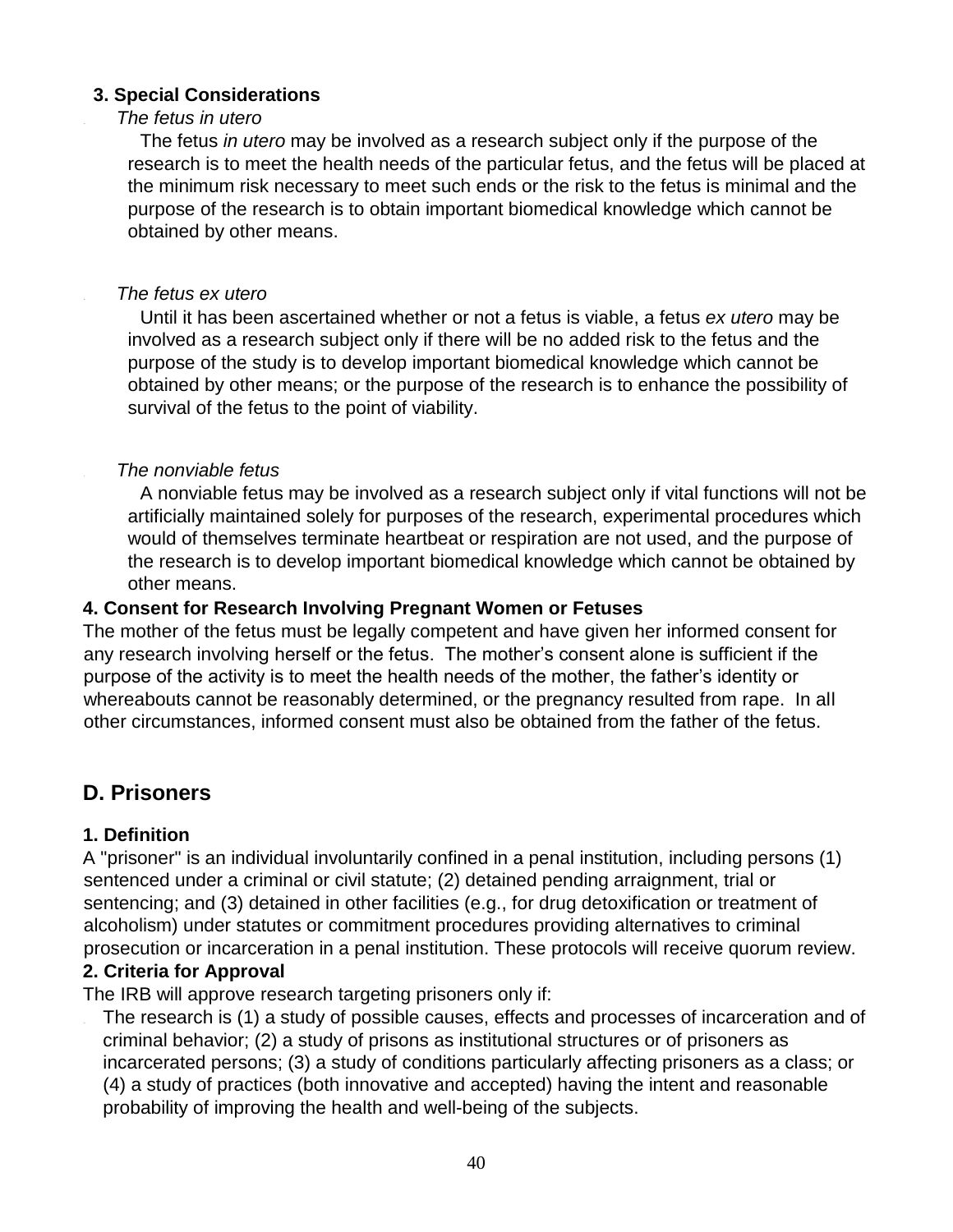- b. Any possible advantages to the prisoner resulting from participation in the research must not be of such a magnitude that they impair the prisoner's ability to weigh the risks of the research against the value of such advantages in the prison environment.
- The risks involved in the research must be commensurate with risks that would be accepted by non-prisoner volunteers.
- Procedures for the selection of subjects within the prison must be fair to all prisoners.
- Adequate assurance exists that participation in the research will have no effect on the subject's parole, and the investigator must clearly inform each prisoner of this fact in advance.
- If this is an NIH-supported study, a prisoner advocate or representative must review the study.

## <span id="page-40-0"></span>**E. Persons Who Are Illiterate or Whose Primary Language Is Not English**

#### **1. Illiterate Subjects**

If the research targets subjects who are illiterate, the protocol should use a verifiable oral consent process. (See Part 4, section c.2.)

#### **2. Subjects Whose Primary Language Is Not English**

If the research targets subjects whose primary language is not English, the protocol must include a consent form written in the subjects' primary language and a certification that the translation is accurate.

### <span id="page-40-1"></span>**F. Students or Trainees**

#### **1. Students in General**

The fact that a person is a student can affect that person's ability to make a voluntary and uncoerced decision about participating as a subject of research.

If prospective subjects are students at New River CTC or any institution associated with the study, the consent form must state that class standing or grades or status on an athletic team will not be affected by refusal to participate or by withdrawal from the study.

If students are to receive class credit, other opportunities must be available to earn equivalent credit, and the consent form must so indicate.

#### **2. Students or Trainees of an Investigator**

Except in special circumstances, the IRB will approve a protocol involving the investigator's current students or trainees as subjects only if the study is designed to assure anonymity, including whether or not any particular individual elected to participate. (One method of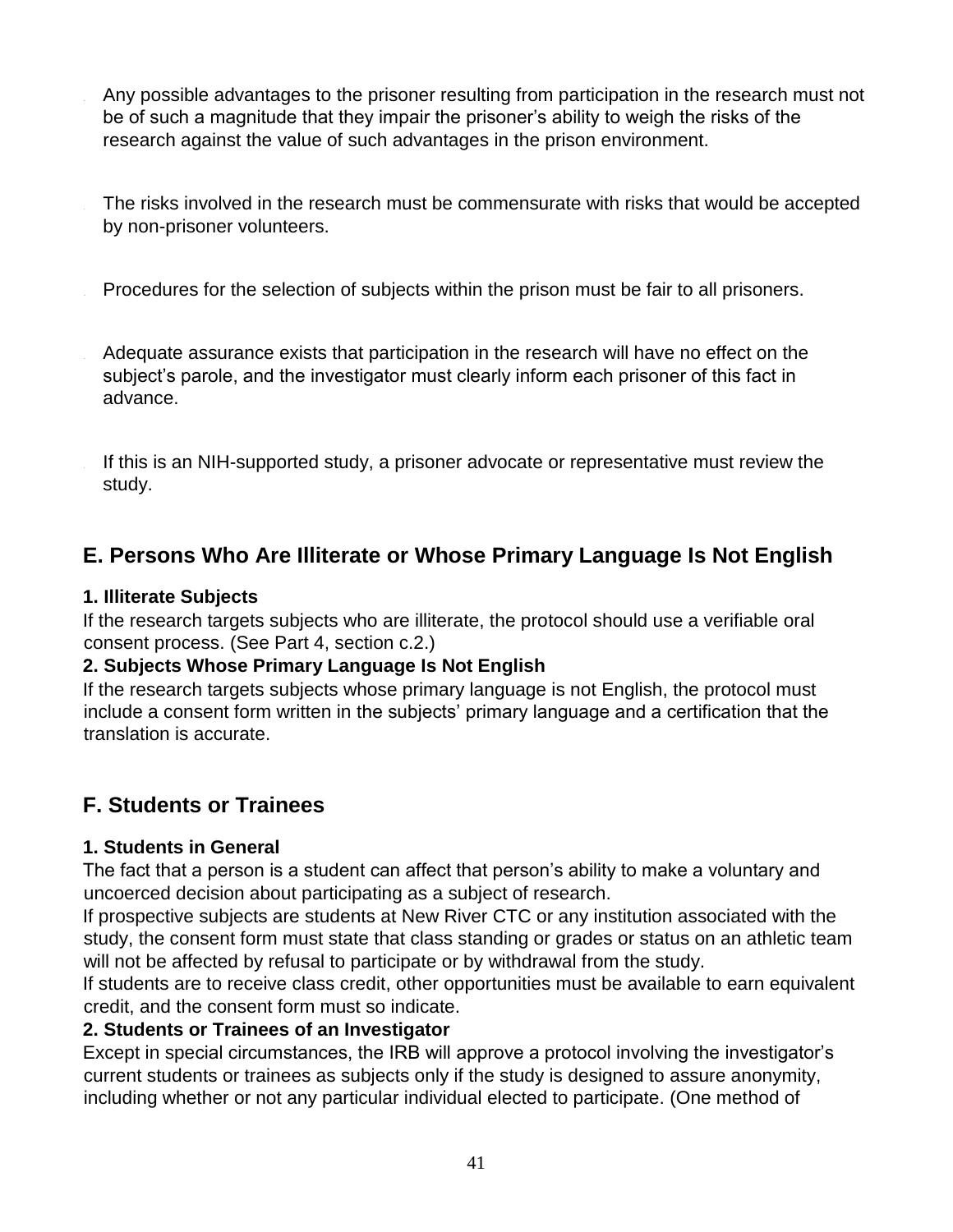assuring anonymity is for all contact with subjects to be made by persons other than the investigator.)

# <span id="page-41-0"></span>**G. Employees or Subordinates**

### **1. Employees of Institutions Associated with the Study**

If prospective subjects are employees of New River CTC or any institution associated with the study, the consent form must state that job standing will not be affected by refusal to participate or by withdrawal from the study.

### **2. Employees or Subordinates of an Investigator**

Except in special circumstances, the IRB will approve a protocol involving the investigator's current employees or subordinates as subjects only if the study is designed to assure anonymity, including whether a particular individual elected to participate or not. (One method of assuring anonymity is for all contact with human subjects to be made by persons other than the investigator).

# <span id="page-41-1"></span>**H. Research Conducted in Non-Campus Settings**

### **Exclusion: Cooperative Agreements**

These projects involve populations outside the College setting in which investigators may have little or no contact with subjects, or otherwise be able to identify individual participants. This would include:

- 1. Community-based projects
- 2. International projects
- 3. Electronic, web-based or internet-based projects

## **1. Community-based research protocols**

### **Definition**

Community-based research typically involves a population of subjects located outside the College. These include research protocols conducted in non-campus settings that involve participants from schools, churches, unions, etc. The principal investigator may have little or no direct contact with the research subjects. Such research may be behavioral, and/or epidemiological, or health services related. The Institute of Medicine (1979) defined health services research as "inquiry to produce knowledge about the structure, processes or effects of personal health services."

Another characteristic of community-based research is the concept of "service learning" in which community subjects are encouraged to have input into the conduct of the project.

#### **Criteria for Approval**

Investigators are encouraged to describe procedures *broadly enough to accommodate very minor changes of an inconsequential nature* during the conduct of the research. Multiple amendments to an approved protocol are discouraged. If there are questions about whether or not proposed changes are "inconsequential" in nature, they should be submitted to the IRB.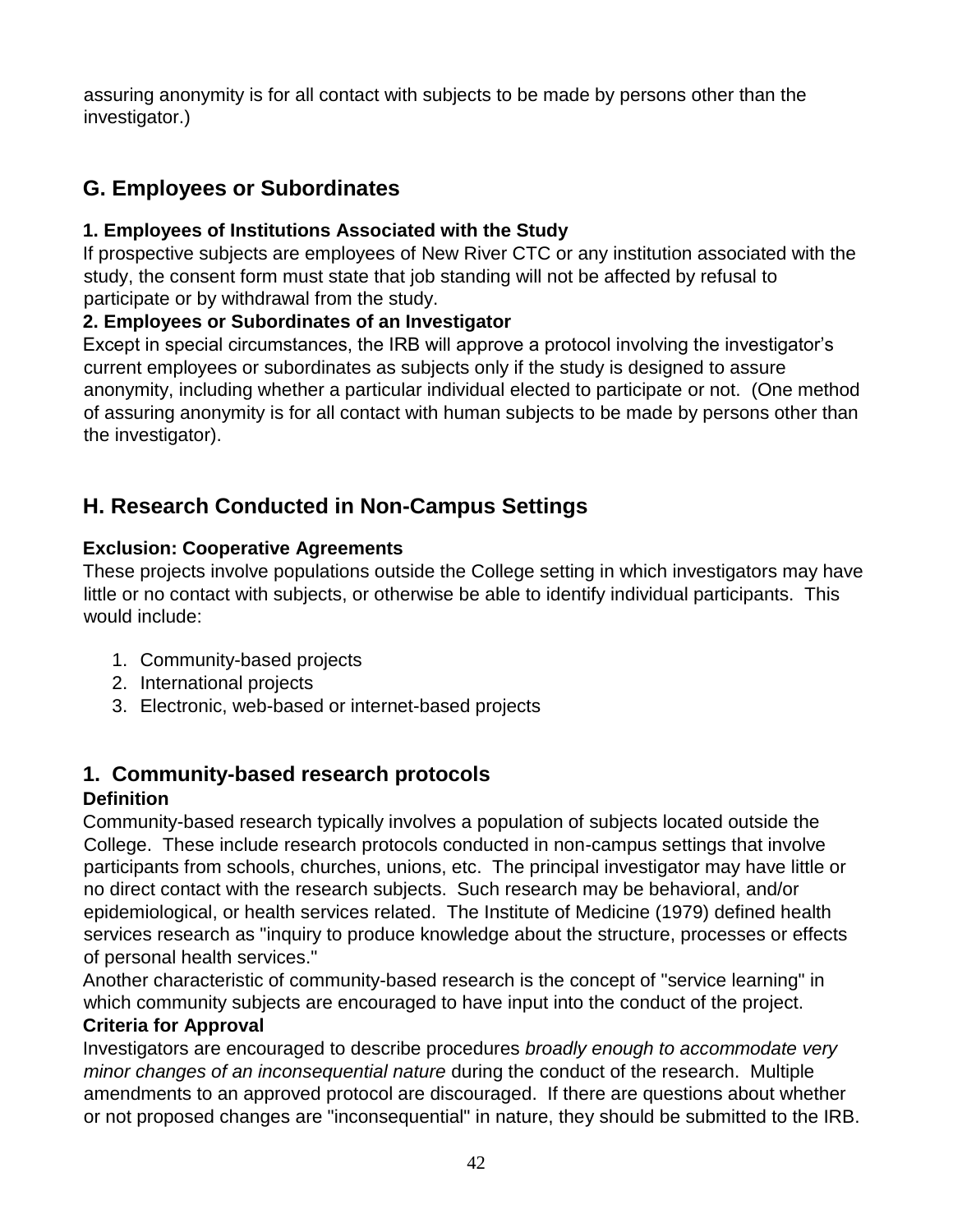Researchers or their agents must acquire signed permission from responsible personnel before advertising for, or in any way soliciting, subjects within private practices, clinics, or hospital settings. This signed permission must be kept on record for potential IRB review. For research taking place in K-12 school settings, researchers must provide to the IRB written approval, on official district or school letterhead, from school administrators (district superintendent or designee, or building principal) documenting that the research projects will minimally impact instructional practices.

#### **Consent and Assent**

Because of the unique nature of community-based research, the IRB may approve substantial alterations to or waive any element of written informed consent only if all of the following conditions apply:

- The research involves no more than minimal risk to the subjects;
- The waiver or alteration will not adversely affect the rights and welfare of the subjects;
- The research could not practicably be carried out without the waiver or alteration; and
- Whenever appropriate, the subjects will receive additional pertinent information after participation

These conditions may apply to certain community-based and/or health services research protocols. If the above conditions are met, the consent/assent format may be altered so as to be simpler and more informative. This may especially apply to situations where very large numbers of study subjects are anticipated, such as cross-sectional surveillance of health status within a community.

The following alterations in consent process may be approved by the IRB:

- a. Description of the research may be detailed in letter form signed by the principal investigator for retention by study subjects.
- b. The consent/assent forms may be part of the data collection form to be retained by the principal investigator for a period of 3 years. Different times lines for retention of data and consent/assent forms may apply to research that is published.
- c. Language describing the study may be simplified as appropriate to the average level of understanding/literacy of members of the community participating in the study. However, all essential elements in the standard consent/assent must be specifically addressed.
- d. The consent form may deviate from the standard 8 X 11" page format, and may include graphic design of a descriptive nature as long as the intent is to be simpler and more informative.

### **2. International Projects**

This includes research projects conducted at sites outside the US. Cultural and socioeconomic differences between the researcher and the targeted populations necessitate special attention to study design, intervention, risk-benefit analysis and informed consent. An expert from that culture must verify that no cultural mores will be violated by the protocol.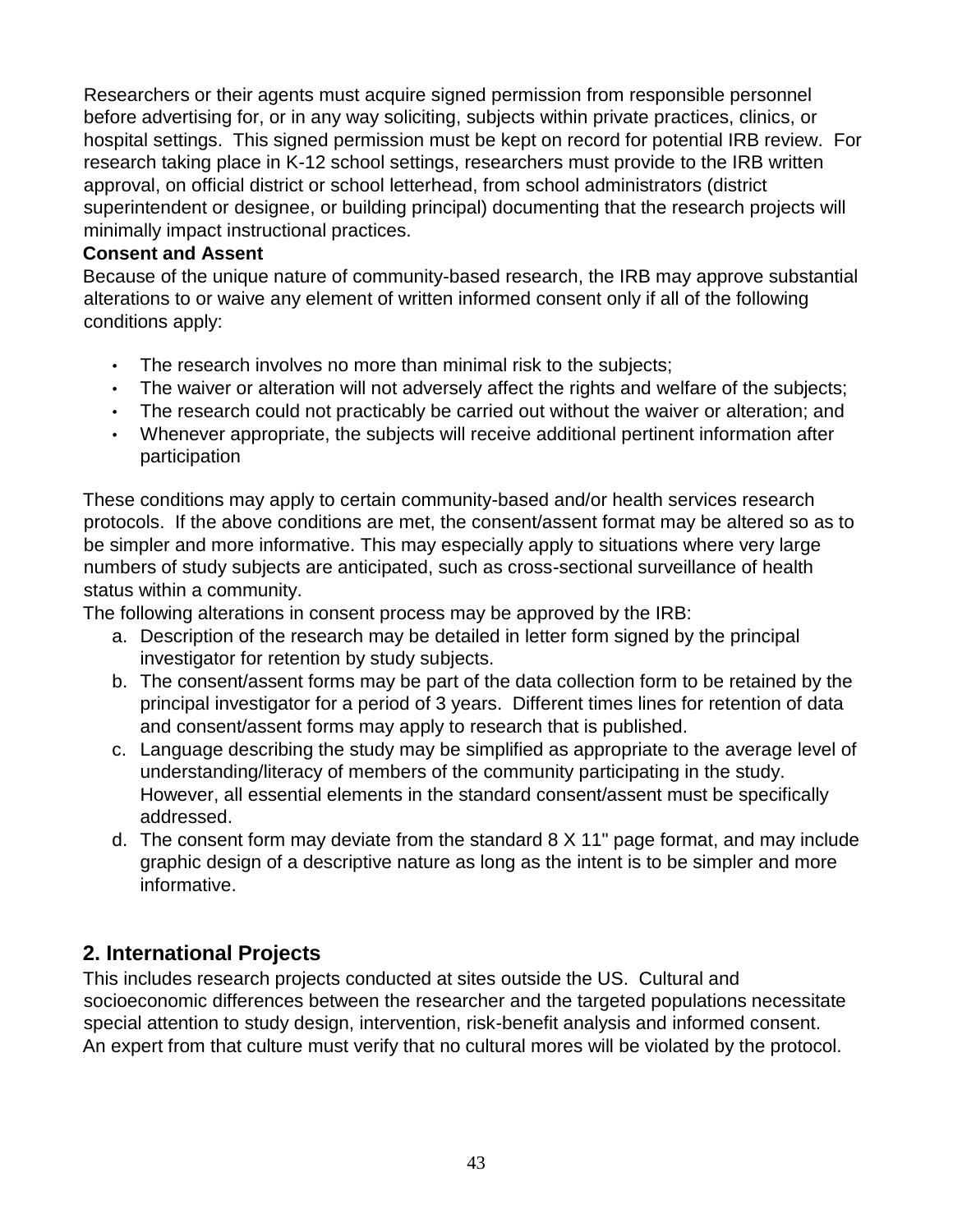## **3. Electronic, Web-based or Internet-based Projects**

Taking advantage of the wider availability of electronic mail and internet services, researchers may choose to use electronic means of interaction, intervention and data collection. This creates special concerns in the informed consent process and the protection of human subjects. Some suggested means of obtaining informed consent /assent and protecting participants include setting up a separate URL that contains the required cover letter or consent/assent form as a front page (cover letter/consent/assent page 'a') for (study page 'b') study instrumentation and interventions. This cover letter/consent/assent page (page 'a') should indicate that by clicking on a link from page 'a' to page 'b', subjects are consenting to participate. Page 'a' should also include an e-mail address in addition to a telephone number(s) to withdraw consent and remove data, to the extent possible, upon request of the respondent. Additional requirements include:

- a. The body of the e-mail or attachment contains the approved cover letter or consent/assent forms. (or a note indicating that the IRB approved form is on file).
- b. Inform the participants that by replying to the e-mail, completing the requested task(s) constitutes consent.
- c. Replies to the researcher should be directed first to the appropriate Information Technology agent to remove identifying information that is provided automatically by emailing systems.

If recruitment of participants requires obtaining e-mail lists or names for mailings, the researcher should ensure the following:

- a. Obtain these by written agreement with the source company, professional organization, government agency, or other source.
- b. In initial contacts with potential participants, provide the source of the e-mail address(es) and refer to the written agreement.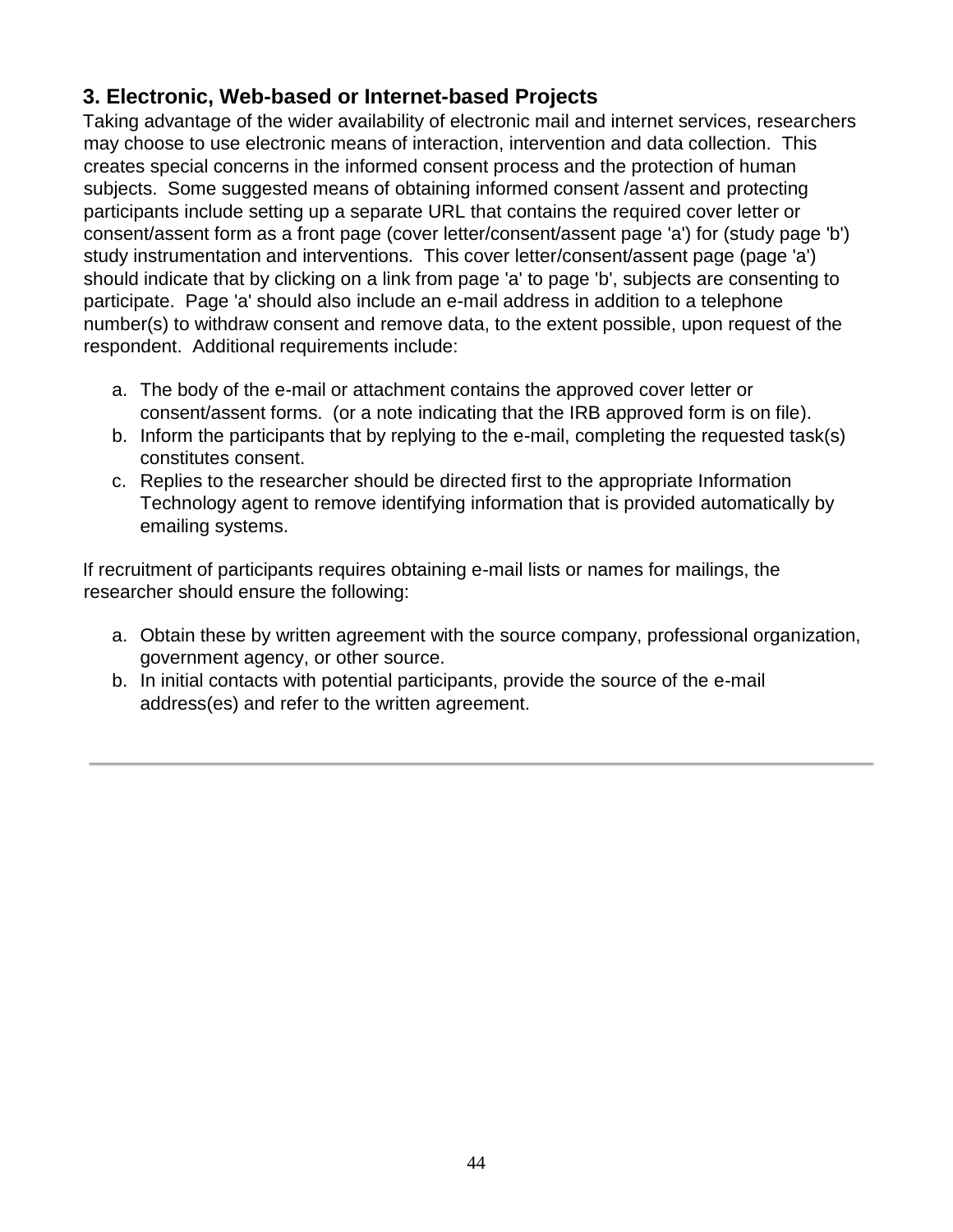# <span id="page-44-0"></span>**Part 7: Recruitment and Selection of Subjects**

- A. [Equitable Selection of Subjects; Nondiscrimination](#page-44-1)
- B. [Advertisements](#page-44-2)
- C. [Recruiting Patients or Clients](#page-45-0)

### <span id="page-44-1"></span>**A. Equitable Selection of Subjects; Nondiscrimination**

#### 1. General Guidelines

Recruitment and selection of subjects must be equitable within the confines of the study. No subjects may be arbitrarily excluded on the basis of national origin, gender, race, religion, creed, education, or socioeconomic status.

- 2. Economically Disadvantaged Subjects
	- a. *Added Costs*

The IRB is concerned if added costs are so great as to preclude participation by the

economically disadvantaged.

b. *Financial Remuneration, Reward or Reimbursement*  Financial remuneration, reward, reimbursement for expenses, or other inducement for

participation should not be so great as to be coercive to potential subjects.

### <span id="page-44-2"></span>**B. Advertisements**

Advertisements used to recruit subjects **must** state that the study is a **research** project.

Recruiting advertisements must clearly state that the project is research and should include *only* 

- 1. the name of the investigator and New River CTC affiliation
- 2. a statement that the project is research
- 3. the purpose of the research and, in summary form, the eligibility criteria for subjects
- 4. the location of the research
- 5. if appropriate, a brief description of the procedures (including if research involves a

placebo)

- 6. a description of the potential benefits
- 7. the person (and telephone number) to contact for further information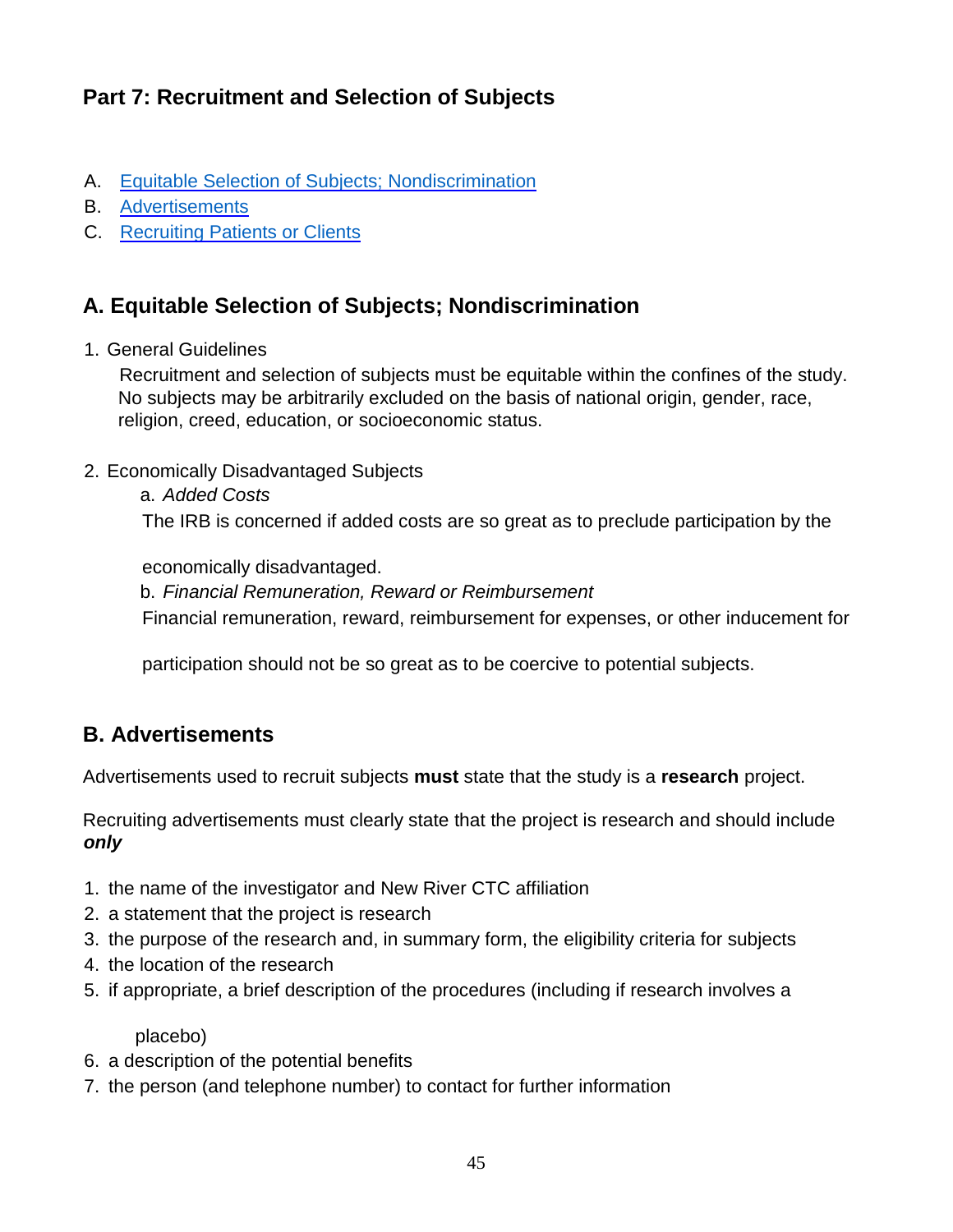For drug or device studies, no claims may be made, either explicitly or implicitly, that the drug or device is safe or effective for the purposes under investigation or that the drug or device is in any way equivalent or superior to any other drug or device. When applicable, the recruitment ad must state that a placebo is involved in the study.

# <span id="page-45-0"></span>**C. Recruiting Patients or Clients**

- Physicians, psychologists, counselors, lawyers and others who have confidential relationships with patients or clients may not release the names of patients or clients without obtaining their express permission to be in a research study.
- Investigators *may not* contact subjects directly when subject pool is developed from a patient or client base of one of the above mentioned professionals.
- A flier may be used in a clinic provided appropriate administrative approval has been obtained from the director of the clinic.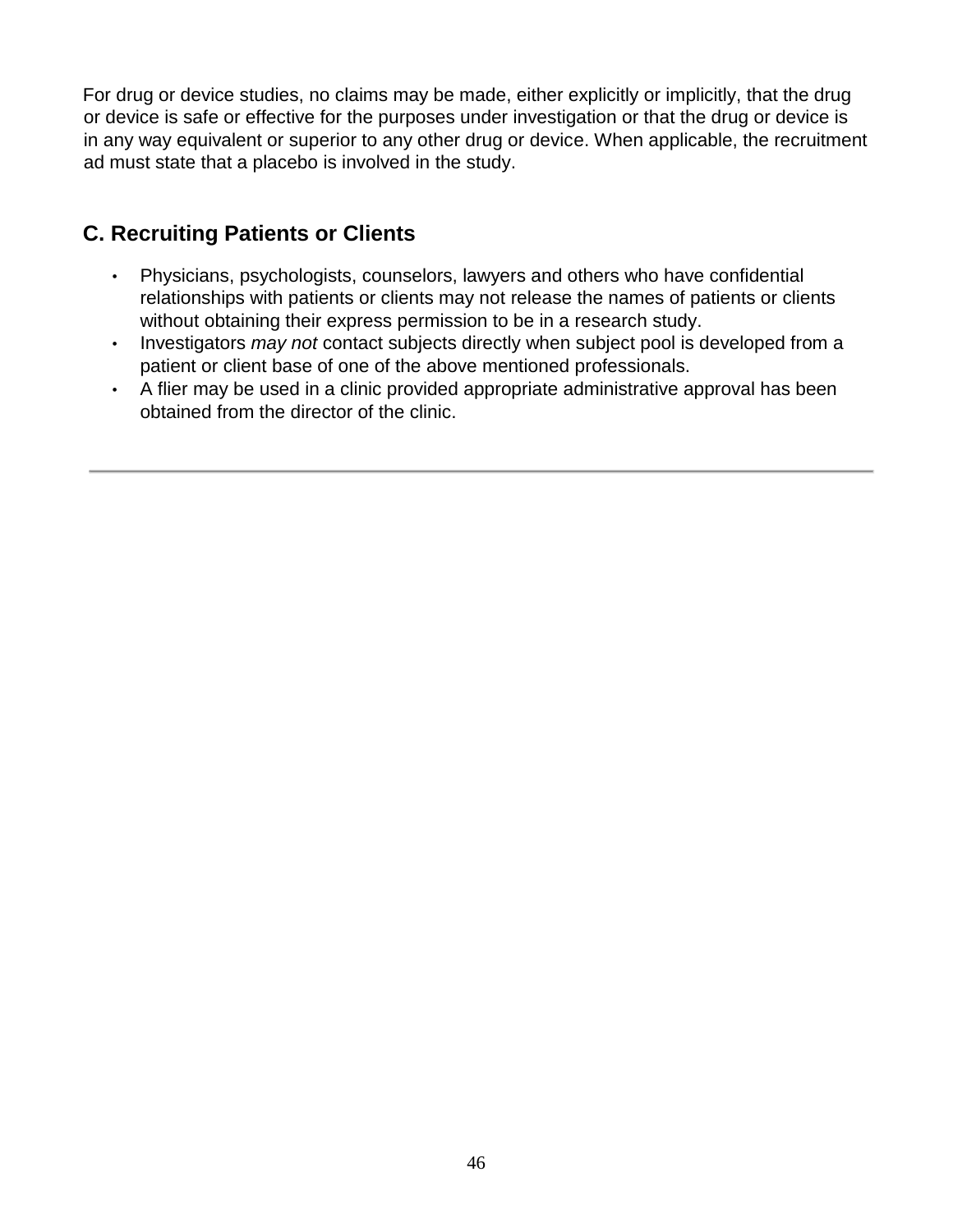## <span id="page-46-0"></span>**Part 8: Continuing Review, Adverse Event Reporting and Quality Assurance Audits**

- A. [Protocol Reviews](#page-46-1)
- B. [Reporting Adverse Events](#page-47-0)
- C. [Closing a Study](#page-48-1)
- D [Comprehensive Review](#page-48-2)
- E. [Quality Assurance Audits](#page-48-3)

### <span id="page-46-1"></span>**A. Protocol Reviews**

When the IRB approves a protocol, it determines how frequently it will review the research and what specific information it will request beyond that on the standard review form.

At a scheduled meeting, the IRB reviews all protocols submitted by the deadline and can:

- approve for renewal
- require additional information prior to approval for renewal
- suspend or terminate the research

#### **1. Continuing Reviews**

Periodic review of research activities is necessary to determine whether approval should be continued or withdrawn. All research must be reviewed at least annually.

It is only after research has begun that the real risks can be evaluated. The IRB must rely on preliminary results, subject complaints, important new information, and adverse event reports received to determine if the information should be communicated to subjects. The IRB must also determine whether special precautions or requirements that had previously been imposed on the research protocol can be relaxed or whether more stringent requirements may be needed. It may be necessary to regularly review some protocols after each subject is enrolled, every month or some other period shorter than only once per year. It may be necessary to receive verification from sources other than the investigator to show that no material changes have occurred since the previous review. This may include, among other things, information from subjects that they were unfairly treated or that the degree of risk that they experienced was greater than had been agreed upon at the beginning of the research.

It is our experience that most research projects do not need to be reviewed more often than once per year. However, there are instances where this is not the case; this policy is designed to help identify projects where more than one review per year is required.

All protocols must be re-approved by the anniversary date, i.e., the renewal application must be reviewed for compliance with current IRB standards, and any requested revisions must be approved before that date. Renewal applications must include copies of consents, assents,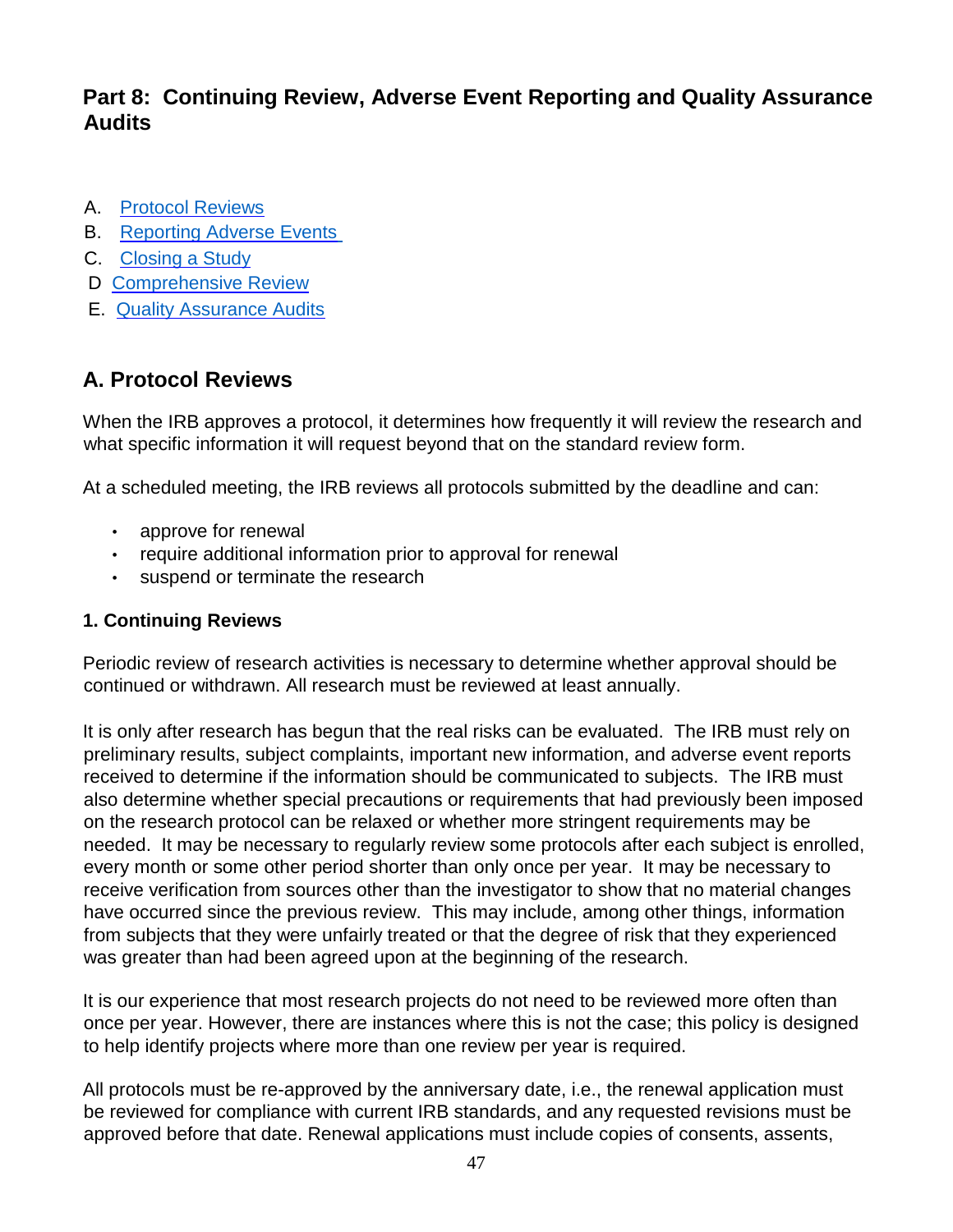and other forms if appropriate, cover letters and ads. If renewal approval has not occurred, the protocol will be suspended, and no subjects may be enrolled until re-approval has been granted.

#### a. *Quorum Reviews*

All protocols that initially underwent quorum review will ordinarily undergo quorum review for re-approval. Protocols that have never enrolled subjects or that are only conducting long-term follow-up will undergo expedited review, (unless there has been activity on the study, such as amendments or adverse events)

### b. *Expedited Reviews*

All protocols that initially underwent expedited review will undergo expedited review for re-approval unless there is a "major" change or an increase in risk to subjects.

Continuing Protocol Review forms should be obtained from investigators three months before the renewal date to allow time for review and possible revision.

No consent or assent form may be used that has a date beyond that of the one-year anniversary of the previous review. All consents and assents must have a date on each page.

Investigators must make revisions or comply with requests for additional information within 60 days. Once the renewal has been approved, the principal investigator will receive notice on the approval of consent, assent, or other form if appropriate, cover letter or ad and the original renewal application form.

### **2. Protocols Closed to Accrual**

Continuing reviews are required for all protocols which are closed to accrual but for which participants are subject to follow-up. At this time, the investigator must inform the IRB of any new information, either in the literature or received from the sponsor, which may be of interest to subjects who participated in the study. Any new information to be given to the subjects must accompany the review form.

### **3. Noncompliance with the Review Process**

Noncompliance with the review process may result in suspension or termination of the project.

# <span id="page-47-0"></span>**B. Reporting Adverse Events**

All clinical investigators are required to report to the sponsor any adverse events that may be caused by the investigational product. The investigator is also required to report to the reviewing IRB any injury (harm caused by involvement in research), deaths and unexpected serious adverse experiences.

A serious adverse experience is any adverse experience that results in any of the following outcomes: death, inpatient hospitalization or prolongation of existing hospitalization, a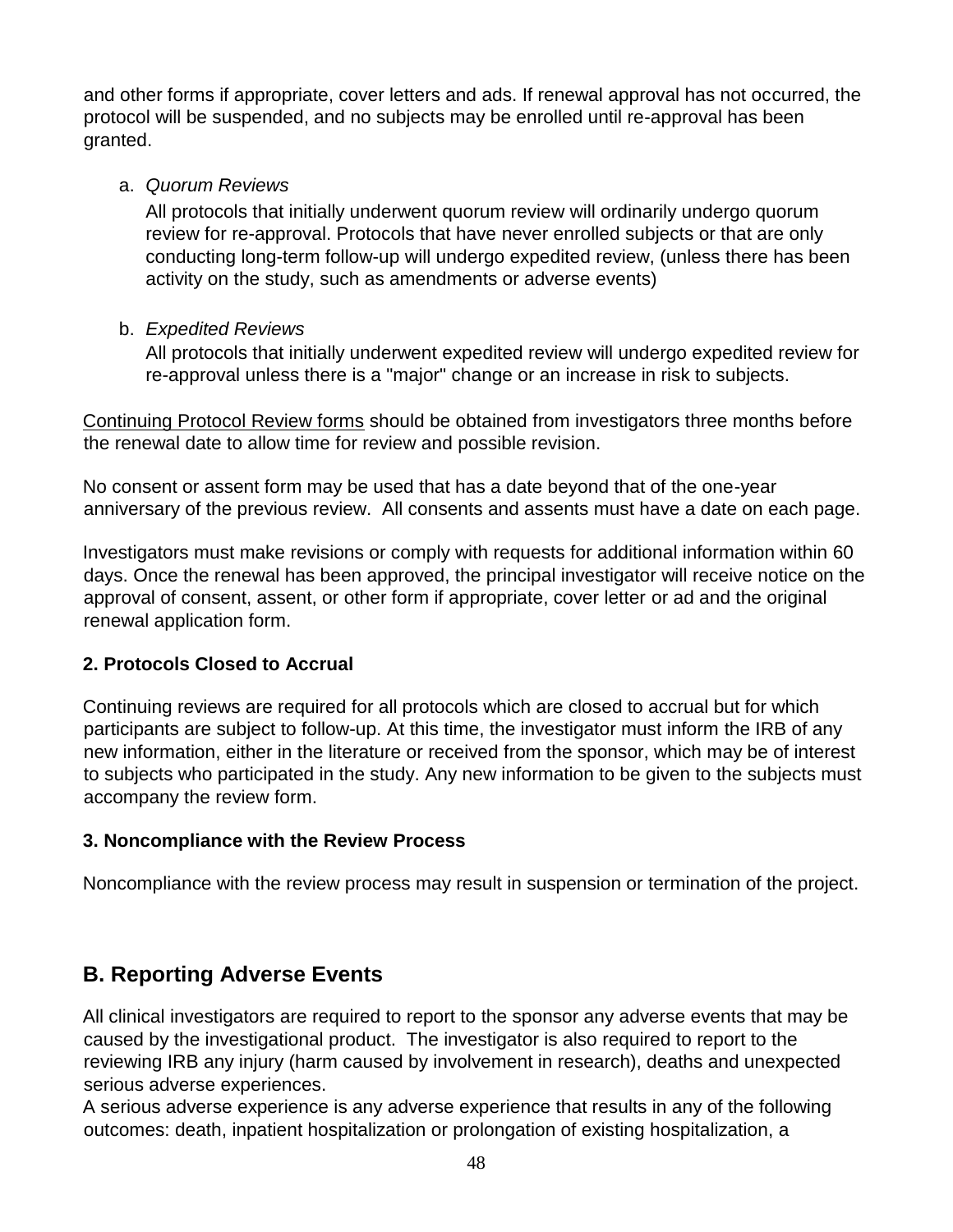persistent or significant disability/incapacity, or a congenital anomaly/birth defect. An adverse event that may not result in death, be life-threatening, or require hospitalization may be considered a serious adverse experience when, based upon appropriate medical judgment it may jeopardize the patient or subject and may require medical or surgical intervention to prevent one of the outcomes listed in this definition.

An unexpected adverse drug experience is any adverse drug experience, the specificity or severity of which is not consistent with the current investigator brochure or which is not consistent with the risk information described in the current protocol.

A written report of all adverse events that occur at New River CTC and all those that are reported by the sponsor must be made to the IRB within five days of the occurrence or notice. Such reports must be accompanied by the signature of the principal investigator. If the PI is unavailable, an authorized co-investigator can sign. At least two IRB members who are knowledgeable in the procedures and techniques used in the research must review the report. The IRB may require changes to the consent form as a result of adverse events or it may require information to be sent to the subjects.

# <span id="page-48-1"></span>**C. Closing a Study**

When a drug or device study has been completed, a summary report must be submitted to the IRB. This report will include:

- the number of subjects enrolled
- any adverse events at New River CTC
- preliminary results

# <span id="page-48-2"></span>**D. Comprehensive Review**

In addition to the standard continuing review, the IRB may undertake a comprehensive review of any approved project, including on-site inspection of all records pertaining to the research.

# <span id="page-48-3"></span>**E. Quality Assurance (QA) Audits**

Protocols are subject to random internal QA audits. These audits will focus on adherence to protocol, the adequacy of the consent process, and the availability of appropriately processed documentation. It is the responsibility of the PI to keep records in order and to assist the IRB and the auditor in conducting any audits. PIs and program coordinators are strongly encouraged to periodically conduct self-audits.

### <span id="page-48-0"></span>**Part 9: Noncompliance**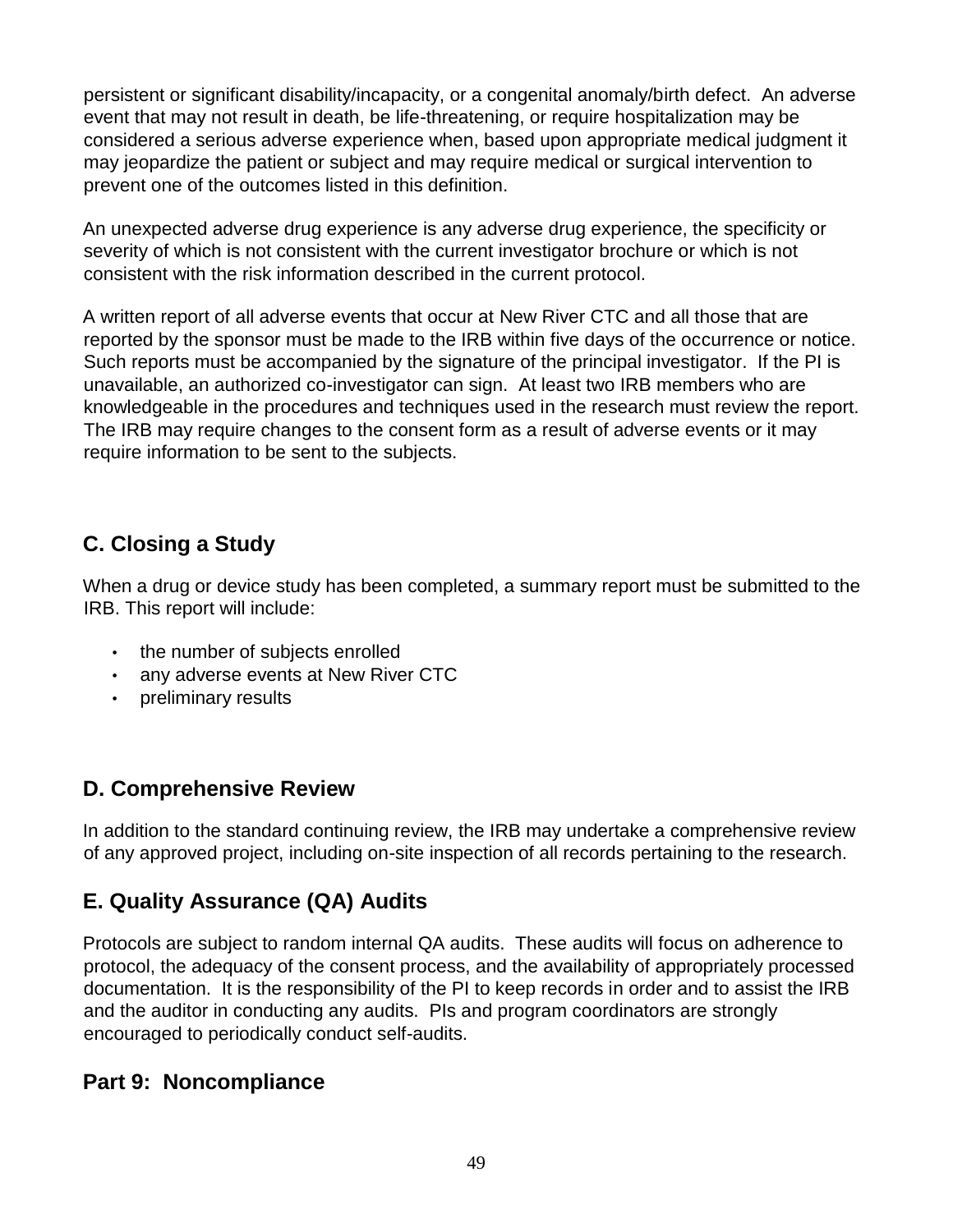- A. [Action by the Chair](#page-49-0)
- B. [Action by the IRB](#page-50-0)

Whenever questions arise concerning possible noncompliance with IRB guidelines and other applicable regulations, the chair and the IRB have the authority to investigate and take appropriate action to ensure compliance or to terminate the research.

Any sanctions for noncompliance will be determined in accordance with New River CTC policy and may involve referral to the Academic Integrity Committee for appropriate action.

# <span id="page-49-0"></span>**A. Action by the Chair**

#### **1. Authority**

The chair, with the support of at least two other IRB members, has discretion to temporarily suspend research if there exists

- substantial evidence of noncompliance;
- reasonable suspicion of noncompliance, which may be associated with more than minimal risk to human subjects; *or*
- information suggesting that the research involves substantially greater risk than was anticipated at the time of initial IRB approval.

#### **2. Procedures**

If the chair does suspend research, he or she will:

- a. promptly and in writing notify the investigator(s) and the IRB of the suspension and the reasons for it.
- b. refer the investigator(s) to this section of the guidelines.
- c. offer the investigator(s) an opportunity to meet immediately with the chair.
- d. place the matter on the agenda for the next IRB meeting, at which time the IRB may confirm or rescind the suspension, convert the suspension to a termination, or take any other action consistent with its authority and obligations.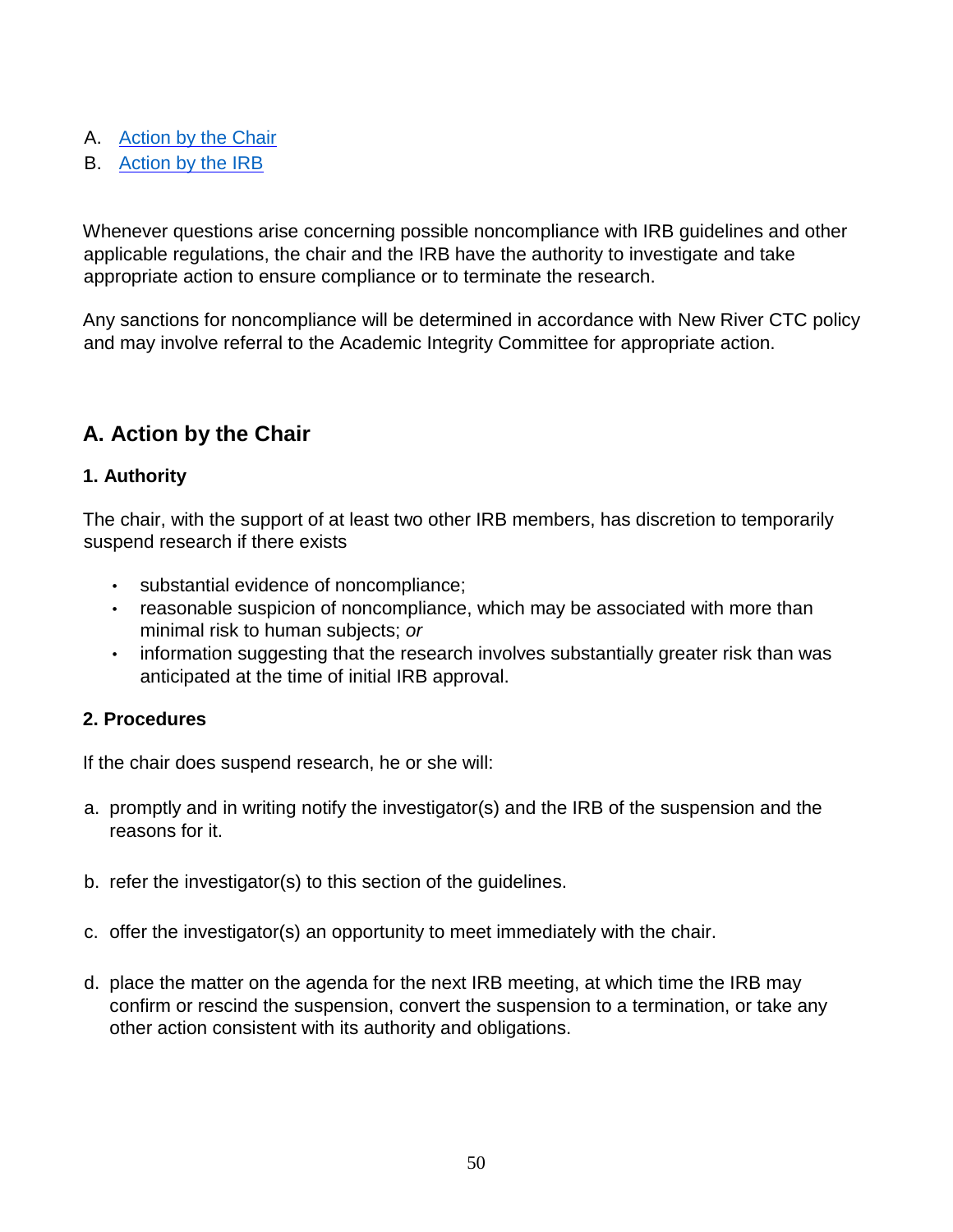# <span id="page-50-0"></span>**B. Action by the IRB**

### **1. Authority**

If the IRB finds research has been conducted in violation of IRB guidelines or other applicable regulations, it may

- disallow the publication of data collected during periods of noncompliance,
- require destruction of data collected during periods of noncompliance,
- impose restrictions as a condition for continuation of the research,  $\Box$
- suspend or terminate the research,
- take other action as appropriate.

### **2. Procedures**

- a. Questions or concerns regarding noncompliance with IRB Guidelines should be directed to the chair of the IRB. The IRB may involve the college's general counsel.
- b. If the IRB believes further action may be appropriate, it will investigate the matter in question.
- c. The IRB may suspend research during the investigation.
- d. The IRB will notify the investigator(s) of the nature of the concerns that have been raised and the time, date and place of the meeting to discuss them. The investigator will have an opportunity to attend and explain. It is the duty and responsibility of the principal investigator to cooperate with the IRB and to provide any documentation the IRB may request.

#### **3. IRB Decisions**

Within seven calendar days of its decision to uphold a suspension, the IRB will provide written notice to the investigator(s) and to the department chair(s), dean(s), vice president(s), office of the provost, and if appropriate, the office of the general counsel. In accordance with New River CTC's policy. The IRB will submit an initial report of any serious or continuing noncompliance with IRB requirements to any appropriate federal or state agencies as required by law. This report will include a statement of the reasons for the IRB's decision and other appropriate information; copies of this report will be sent to all appropriate parties.

See Chapter 10 for appeal procedures available to the investigator(s). Should the investigator(s) choose not to appeal, the decision of the IRB will stand, and the IRB will so notify all appropriate parties. The notification will include a statement of the reasons for the IRB's decision and a description of any action taken by the IRB.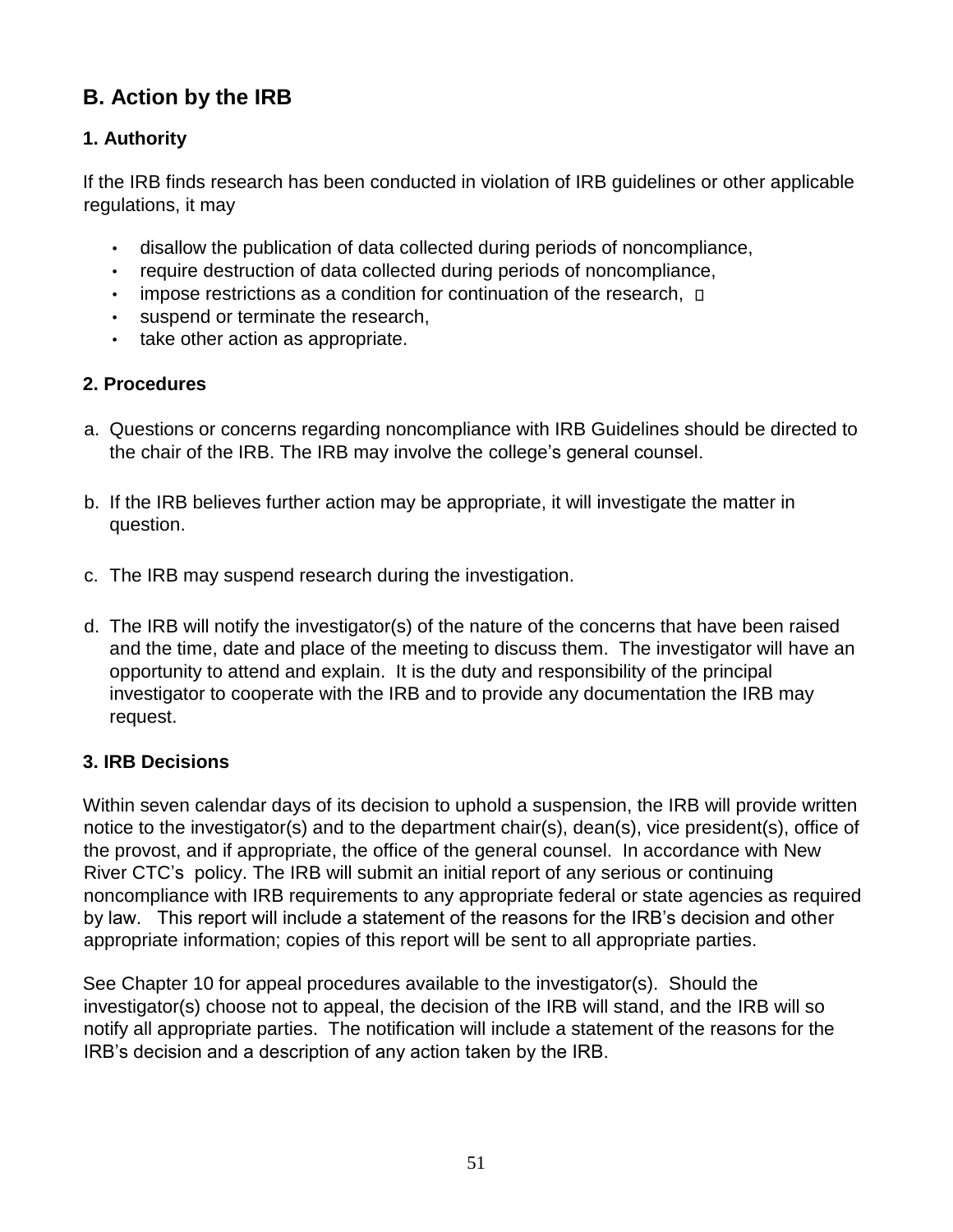# <span id="page-51-0"></span>**Part 10: Appeal Procedures**

If an investigator disagrees with any IRB decision or action, he or she may request reconsideration by either appearing before the IRB or by requesting an advisory review panel. This request must be made to the Office of the Provost, in writing, within seven calendar days of the investigator's receipt of the IRB's notification.

The entire appeal process must be completed within 120 calendar days of the investigator's receipt of the IRB's notification to suspend or terminate a study.

The decision of the IRB becomes final under any of the following circumstances:

- The investigator chooses not to appeal.
- The investigator fails to notify the Office of the Provost, within seven calendar days of receipt of the IRB's notification, of a decision to appeal.
- The investigator or a representative fails to appear before the IRB at its next regularly scheduled meeting.
- The investigator fails to request formation of an advisory review panel within seven calendar days after appearing before the IRB.
- The investigator fails to make documents concerning the study available to the advisory review panel within seven calendar days of being requested to do so.

The IRB will notify all appropriate parties.

### **A. Investigator Appears before the IRB**

An investigator may ask to appear before the IRB to request that the IRB reconsider a decision; this appearance **must** be at the next regularly scheduled IRB meeting. The IRB may affirm, modify or reverse its original decision. Within seven calendar days, the IRB will notify the investigator of its decision. If the investigator is still dissatisfied, he or she may now have seven calendar days to request (in writing to the Office of the Provost) formation of an advisory review panel.

### **B. Advisory Review Panel**

An investigator may request reconsideration based on the report of an advisory review panel.